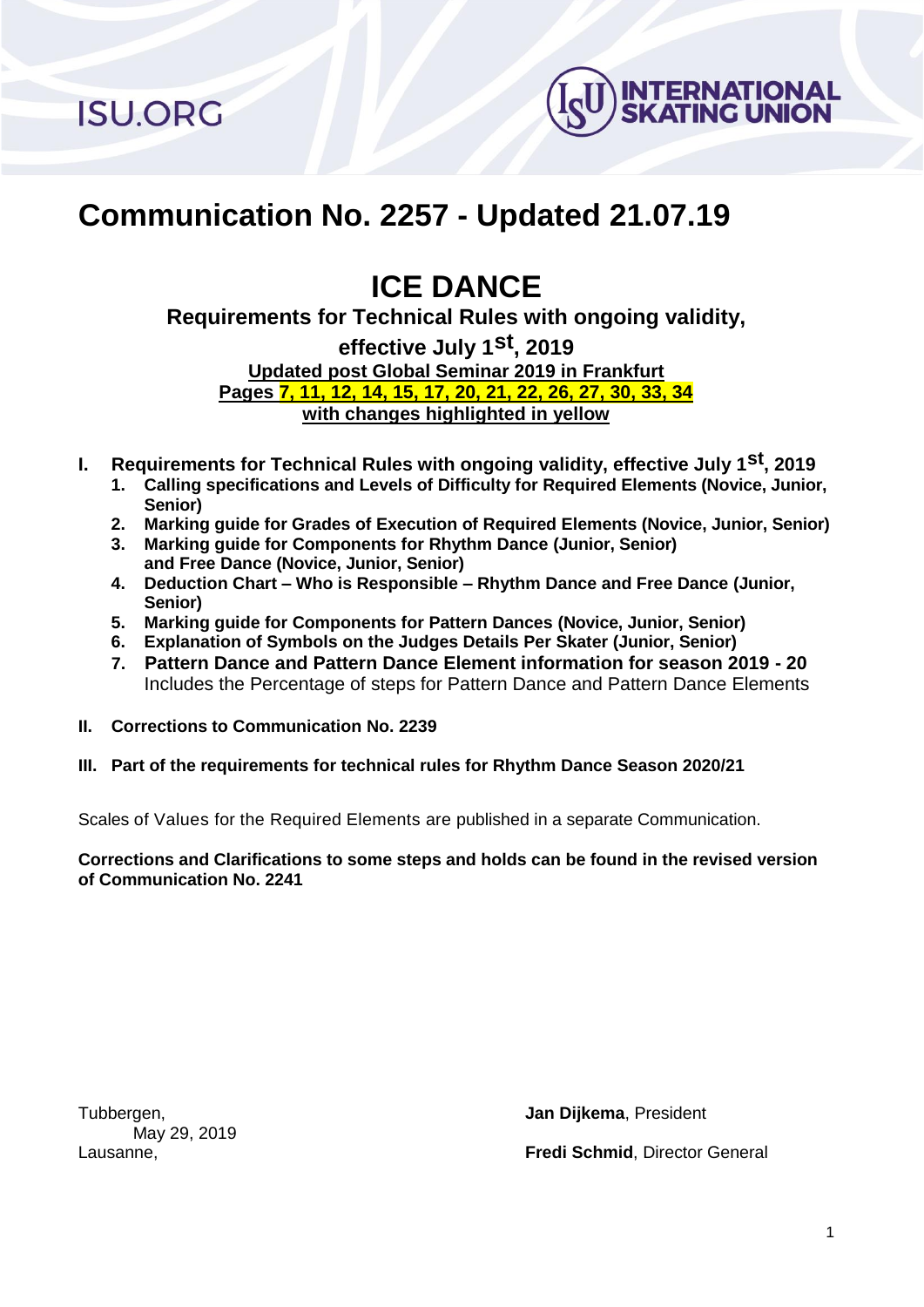# **I. REQUIREMENTS FOR TECHNICAL RULES WITH ONGOING VALIDITY, EFFECTIVE JULY 1 st, 2019**

#### **1. CALLING SPECIFICATIONS AND LEVELS OF DIFFICULTY OF REQUIRED ELEMENTS**

The information is presented in the following order:

- basic principles of calling applicable to all Required Elements:
- **for each Required Element:** 
	- additional principles of calling,
	- additional definitions, specifications to definitions and notes, applicable to additional principles of calling and Levels of Difficulty,
	- Levels of Difficulty including Characteristics of Levels and Adjustment to Levels.

#### **1.1 BASIC PRINCIPLES OF CALLING APPLICABLE TO ALL REQUIRED ELEMENTS**

- 1. The Technical Panel shall identify what is performed despite what is listed on the Program Content Sheet.
- 2. The Levels shall be determined according to the Basic and Additional Principles of Calling and Characteristics of Levels fulfilled. They shall not result in giving No Level to a Required Element as long as the requirements for Basic Level are met.
- 3. To be given any Level, a Required Element must meet all the requirements for Basic Level.
- 4. If a Fall or interruption occurs at the attempt of any Required Element, refer to the Additional Principles of Calling for each Required Element.
- 5. If a Fall or interruption occurs during a Required Element, the Required Element shall be identified and given a Level according to the requirements met before the Fall or interruption, or No Level if the requirements for Basic Level are not met. This does not apply to Pattern Dance, Pattern Dance Element or Step Sequence (except One Foot Step Sequence).
- 6. If a Fall or Interruption occurs at any part of the Required Element and the couple tries to continue the same element as a  $2^{nd}$  attempt to fill the time, this part is not identified as an Element. This does not apply to Pattern Dance, Pattern Dance Element, Step Sequence (except One Foot Step Sequence).
- 7. If a loss of control with additional support (touch down by free leg/foot and/or hand(s)) by one or both partners occurs after a Required Element has commenced and the Element continues without interruption its Level shall be reduced by 1 Level per error - Refer to the Additional Principles of Calling for these elements: Dance Spin, Dance Lift, Set of Twizzles, One Foot Step Sequence. This Basic Principle does not apply to Pattern Dance, Pattern Dance Element, Step Sequence (except One Foot Step Sequence) - Refer to the Additional Principles of Calling for these elements.
- 8. If a program concludes with the partners starting an element within the required duration of the program (including the additional 10 seconds allowed), the element and it's Level shall be identified until the Element stops completely. Elements started after the required duration of the program (including the additional 10 seconds allowed) shall not be identified.
- 9. If a Spin (FD) or a Lift (RD and FD) is performed in a Step Sequence, such element will receive the abbreviation +ExEl. It indicates that the element receives No Value, the deduction -1 is applied and it will occupy a separate box, and NOT count as a Required Element (i.e. RoLi+ExEl, Sp+ExEl)
- 10. If a Dance Spin is performed in a Step Sequence in Rhythm Dance, the Dance Spin is not identified (Dance Spin is not a required element and there is no provision to identify it as an extra element)
- 11. The Technical Panel shall decide whether any feature to fulfill the Characteristics of Levels is given credit, unless this feature is expressly designated as not eligible for Level in the present Communication or in the Q&A for Technical Panels.
- 12. The definition of "intricate" when referring to technical elements does not necessarily mean difficult.
- 13. If there is an illegal element(s)/movement(s) during the execution of any element (excluding Choreographic Elements), the deduction for an illegal element(s)/movement(s) will apply and the element will receive Level 1 if the requirements for at least Level 1 are fulfilled. Otherwise the element will be called Basic Level if the element fulfills the requirements for Basic Level, or No Level if the minimum requirement for Basic Level are not fulfilled.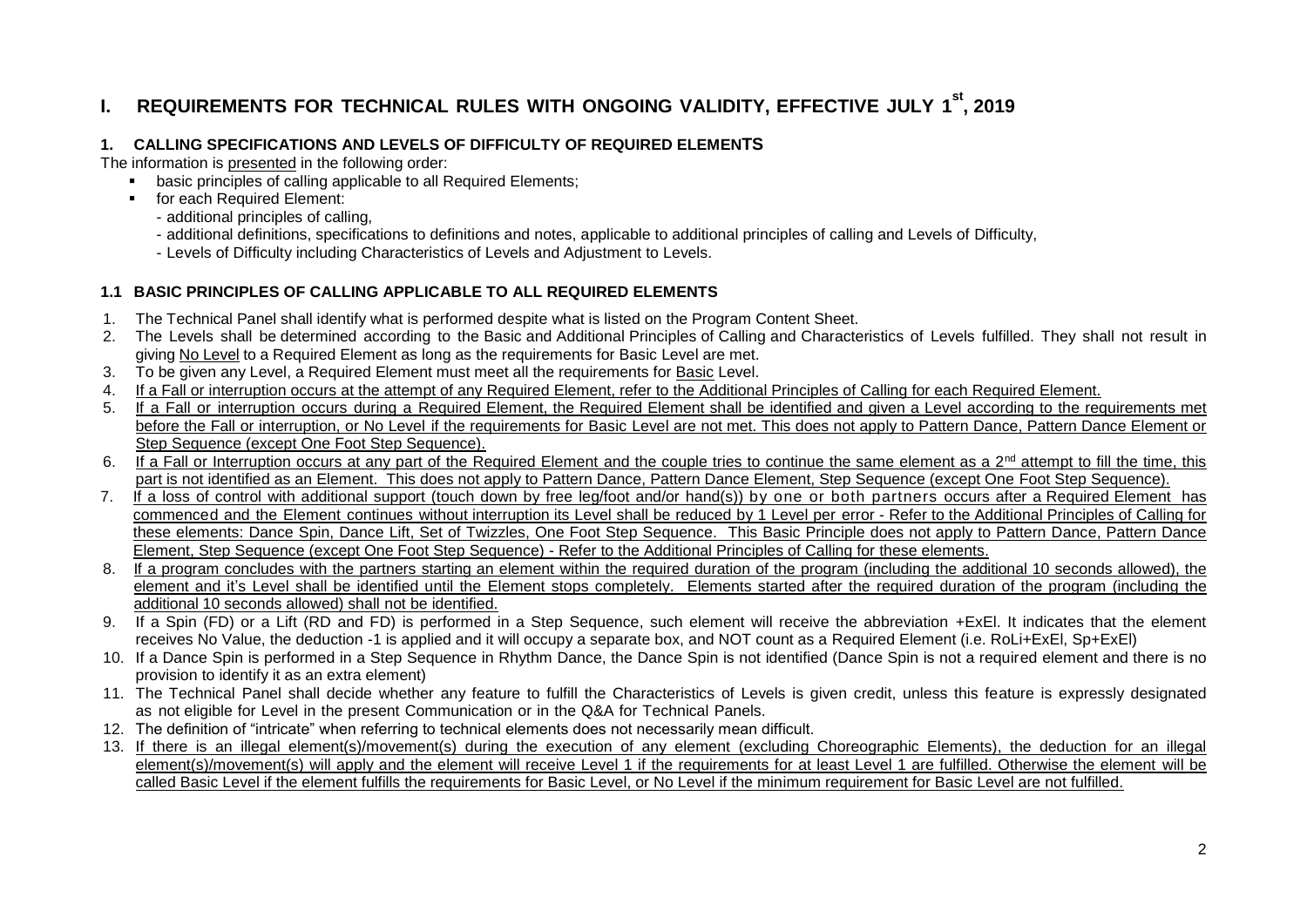# **1.2. PATTERN DANCE ELEMENTS**

# **1.2.1. ADDITIONAL DEFINITIONS, SPECIFICATIONS TO DEFINITIONS AND NOTES**

**Key Point and Key Point Features:** a Key Point is correctly executed when all its related Key Point Features are met and all its Edges/Steps are held for the required number of beats. Key Points and Key Point Features are technical requirements valid for one season and are published in the corresponding ISU Communication.

A change of edge within the last ½ beat of the step is permitted to prepare the push/transition to the next step. (unless otherwise prescribed)

#### **1.2.2. LEVELS OF DIFFICULTY**

#### **Characteristics of Levels for Pattern Dance Element:**

| <b>Basic Level</b>                                                      | ∠evel 1                                     | Level 2                                | Level 3                                | Level 4                                |
|-------------------------------------------------------------------------|---------------------------------------------|----------------------------------------|----------------------------------------|----------------------------------------|
| 75% of Pattern Dance<br><b>Element</b> is completed<br>by both partners | <b>1 Key Point is correctly</b><br>executed | 2 Key Points are correctly<br>executed | 3 Key Points are correctly<br>executed | 4 Key Points are correctly<br>executed |

# **1.2.3. ADDITIONAL PRINCIPLES OF CALLING**

- 1. The process used by the Technical Panel to identify Key Points and their correct execution is the same process as for identification of Required Elements and Levels (i.e. by majority). Correct or incorrect execution of Key Points is reported on the Judges Details per Skater chart as:
	- "Yes": meaning, "all Key Point Features are met and all Edges/Steps are held for the required number of beats", or
	- "Timing": meaning, "all Key Points Features are met but one or several Edges/Steps are not held for the required number of beats", or
	- "No": meaning, "one or several Key Point Features are not met, whether or not Edges/Steps are held for the correct number of beats" or the Key Point is not identified due to a fall or interruption.
- 2. Evaluating the percentage of steps for Pattern Dances is based on the total number of steps completed.
- 3. If a Fall or interruption occurs at the attempt to or during a Pattern Dance Element and the element is resumed, the element shall be identified and given a Level according to the requirements met before and after the Fall or interruption, or No Level if the requirements for Basic Level are not met.
- 4. Level 4 shall be considered only when the Pattern Dance Element is not interrupted at all, either through Stumbles, Falls or any other reason
- 5. If the Pattern Dance Element is interrupted 4 beats or less the key points are called as identified and the level will be reduced by 1. It is reported on the Judges Details per Skater chart as: "**<**" to indicate an interruption of 4 beats or less. Example: Yes, Yes, Yes, Yes – Level 4 becomes Level 3.
- 6. If the Pattern Dance Element is interrupted more than 4 beats but 75% of the steps are completed by both partners, the key points are called as identified and the level will be reduced by 2. It is reported on the Judges Details per Skater chart as: "**<<**" to indicate an interruption of more than 4 beats. Example: Yes, Yes, Yes, Yes – Level 4 becomes Level 2.
- 7. If a couple completes less than 75% of the Pattern Dance Element, the Technical Specialist calls the Key Points as performed (Yes, No, Timing, Yes), identifies with the Pattern Dance Element Name and "**NO Level**" adding "**Attention**". It is reported on the Judges Details per Skater chart as: "**!**" to indicate that less than 75% of the Pattern Dance Element has been completed.
- 8. For Pattern Dance Elements, an interruption may be but is not limited to Fall(s), missing step(s), touchdown(s), etc.
- 9. In Pattern Dance Elements Tea-Time Foxtrot, if partners do not remain in hold/contact/touch at all times, the Level shall be reduced by one Level (per each break in hold/contact/touch). This provision does not apply to loss of contact due to a Fall.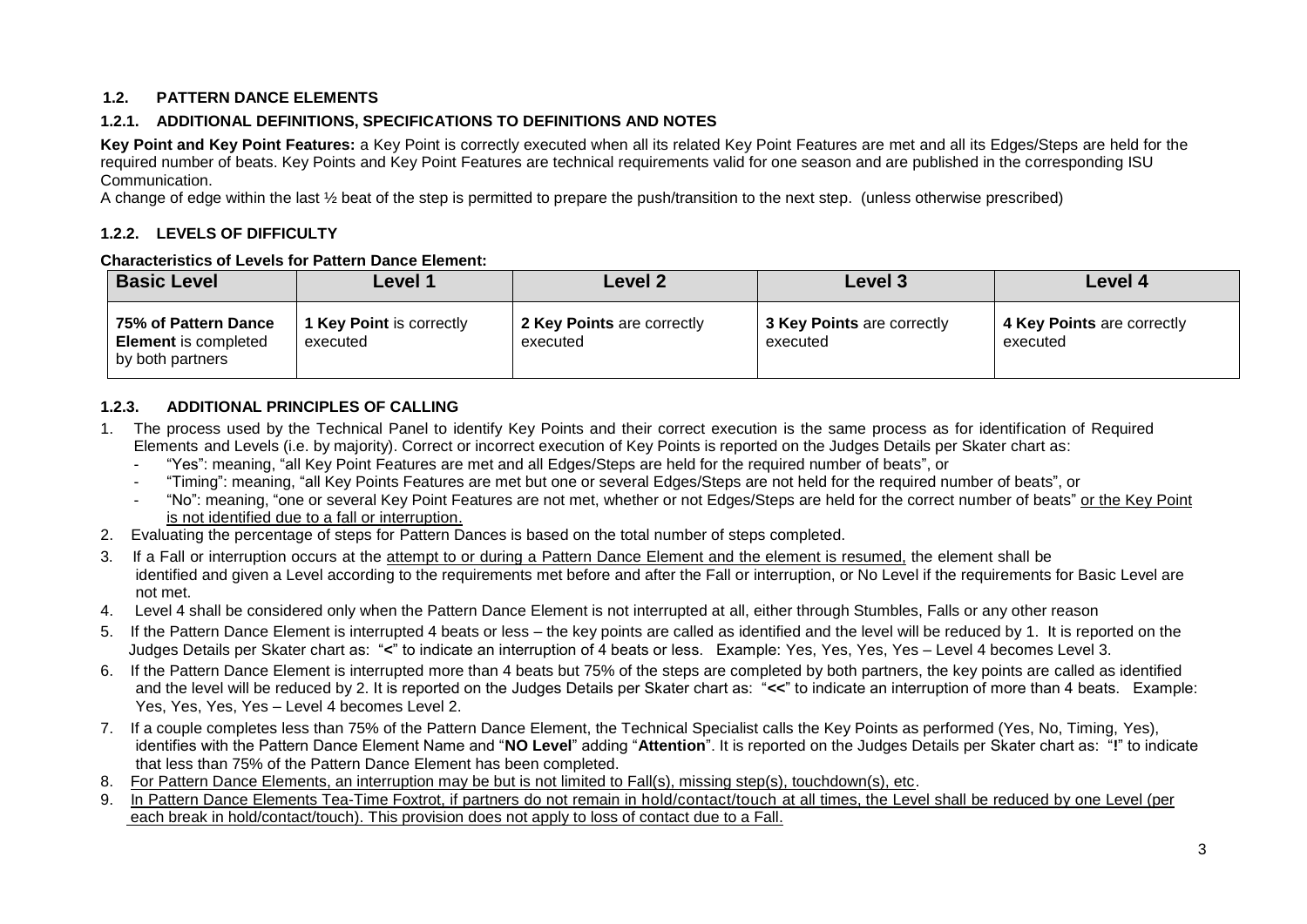# **1.3. DANCE SPINS**

# **1.3.1. ADDITIONAL PRINCIPLES OF CALLING**

- 1. The first performed Dance Spin shall be identified as the required Dance Spin, classified as a Spin or a Combination Spin and given a Level, or No Level if the requirements for Basic Level are not met. However, if a Choreographic Element is required with Choreographic Spinning Movement as an option, this element shall be identified as Choreographic Spinning Movement anywhere in the program where it is first performed. Any subsequent Dance Spin and/or Choreographic Spinning Movement performed after the Required Dance Spin and/or Choreographic Spinning Movement shall not be identified.
- 2 A change of direction or one foot turns on the spot before resuming the rotations shall not be considered as an "interruption".
- 3. If at the change of foot in the Combination Spin the spinning action has been started and one or both partners is/are still on two feet after half a rotation, the Level shall be reduced by one Level if one partner stays on two feet and by two Levels if both partners stay on two feet.
- 4. If a Fall or interruption occurs at the attempt of a Dance Spin, the Dance Spin shall be identified and given no Level. It will occupy a box and will count as the required Dance Spin,
- 5. If during a Dance Spin only one partner changes feet, this is considered still as a Spin, the Level is assessed up until the point of the change of foot and reduced by one Level.
- 6. If during the Dance Spin:
	- both partners are not holding (except to change Holds);
	- a loss of control occurs resulting in one of the following mistakes:
		- additional support (touch down by free leg/foot and/or hand(s)) by one partner (note: does not apply to situations described in subpara 2. And 3. Above),
		- one partner off the ice
		- both partners not holding,

 for up to half a rotation, and the Dance Spin continues according to Dance Spin requirements after the separation/mistake, the Level shall be reduced by one Level per error listed above. But if the separation/mistake lasts for more than half a rotation, this shall be considered as an interruption and additional principles of calling shall apply.

# **1.3.2. ADDITIONAL DEFINITIONS, SPECIFICATIONS TO DEFINITIONS AND NOTES**

#### **Basic Positions in Dance Spins:**

**1. Upright Position:** Performed on one foot with skating leg straight or slightly bent and upper body upright (on a nearly vertical axis), arched back or bent to the side. If the angle between the thigh and shin of the skating leg is less than approximately 120 degrees, the position shall be considered as a Sit Position.

2. Sit Position: Performed on one foot with skating leg bent in a one-legged crouch position and free leg forward, to the side or back. If the angle between the thigh and shin of the skating leg is more than approximately 120 degrees, the position shall be considered as an Upright or Camel Position depending on the other criteria that characterize these positions.

**3. Camel Position:** Performed on one foot with skating leg straight or slightly bent and body bent forward and free leg extended or bent upward on a horizontal line or higher. If the waist line is not horizontal and/or the core of the body is more than 45 degrees above the horizontal line the position shall be considered as an Upright Position. If the angle between the thigh and shin of the skating leg is less than approximately 120 degrees, the position shall be considered as a Sit Position.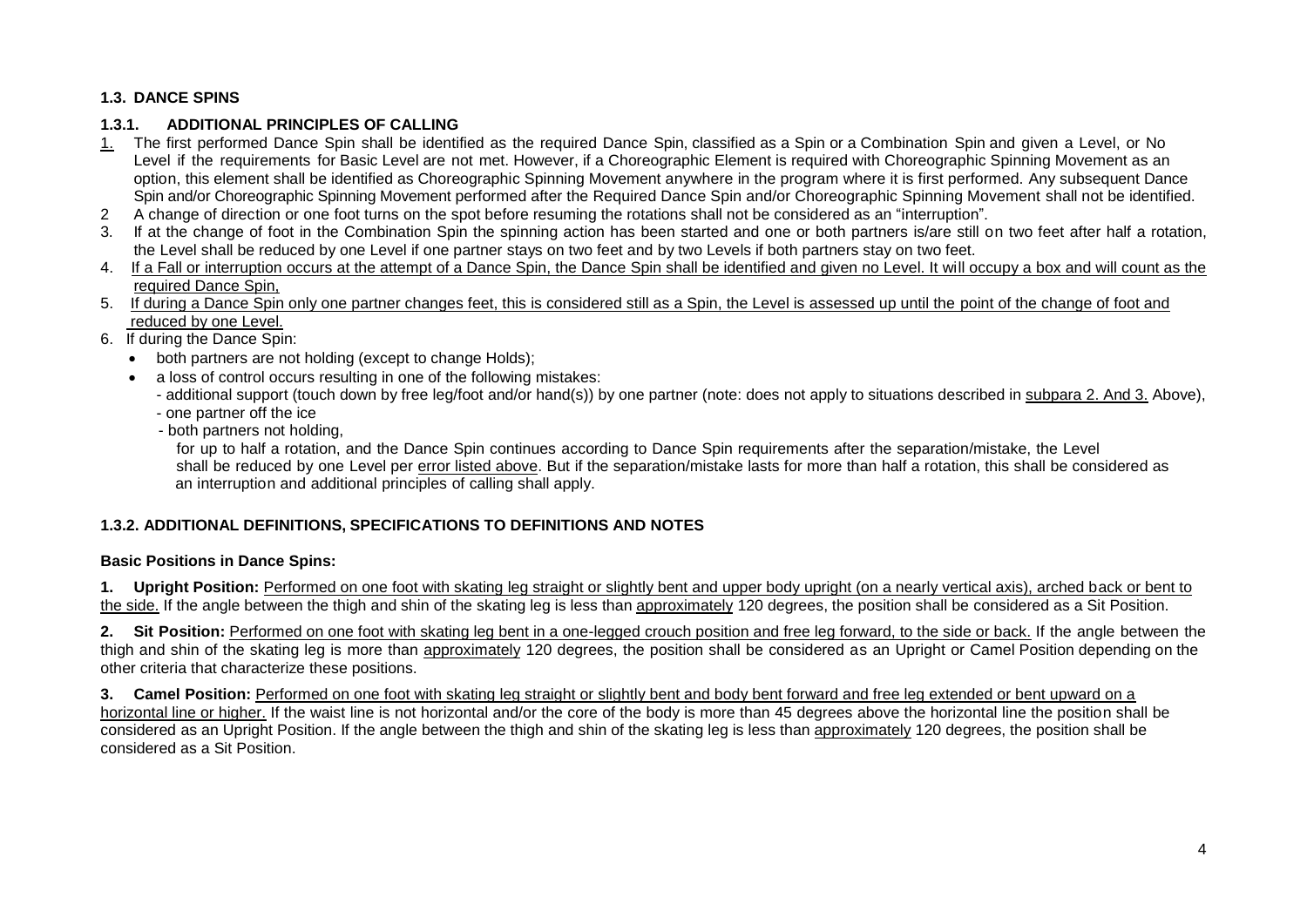#### **DIFFICULT FEATURES:**

# **A. Difficult Variations of Basic Positions (examples):**

# **A.1. For Upright Position:**

- a) "Biellmann" type body upright with the heel of the boot pulled by the hand behind and above the level of the head;
- b) Full layback with upper body arched back from the waist towards the ice or sideways with upper body bent to the side from the waist towards the ice;
- c) Split with both legs straight and the boot/skate of the free leg held up higher than the head (may be supported by partner);
- d) Upper body arched back or sideways with free foot almost touching the head in a full circle (doughnut/ring: maximum of half a blade length between head and blade);
- e) Leaning away from the other partner with the axis from knee to upper back more than 45 degrees from the vertical.

#### **Note**:

Examples b) and e) performed by the same partner shall be considered as the same Difficult Variation of Upright Position.

# **A.2. For Sit Position:**

- a) Free leg bent or straight directed forward with thigh of skating leg at least parallel to the ice;
- b) Free leg bent or straight directed backward with thigh of skating leg at least parallel to the ice;
- c) Free leg bent or straight directed to the side with not more than 90 degrees between thigh and shin of skating leg;
- d) Free leg crossed extended behind, and directed to the side, with not more than 90 degrees between thigh and shin of skating leg;
- e) Free leg crossed behind and touching or not touching the skating leg, with thigh of skating leg at least parallel to the ice;
- f) Free leg directed forward, with not more than 90 degrees between thigh and shin of skating leg, and back of upper body almost parallel to the ice.

# **Note**:

Example e) performed right after any other Difficult Variation of Sit Position shall be considered as the same Difficult Variation of Sit Position.

# **A.3. For Camel Position:**

- a) Upper body (shoulder and head) turned upwards facing up so that the line of the shoulders is at least 45 degrees past the vertical point;
- b) Body nearly horizontal or bent sideways horizontally with head and free foot almost touching (doughnut/ring: maximum of half a blade length between head and blade);
- c) Body nearly horizontal with the heel of the boot pulled by the hand above the level of the head;
- d) Body bent forward to the spinning leg and free leg extended backward and upward up to almost a full split (with the angle between thighs about 180 degrees);
- e) Simple Camel Position by the man with the free leg on horizontal line or higher.

# **Note**:

- Simple camel spin by the lady shall not be considered as a Difficult Variation of Camel Position.
- Examples d) for Upright Position (doughnut/ring) and b) for Camel Position (doughnut/ring) performed by the same partner shall be considered as the same Difficult Variations.
- Examples a) for Upright Position (Biellmann) and c) for Camel Position (heel of the boot pulled by the hand above the level of the head) shall be considered as the same Difficult Variation when performed by the same partner.
- Rotations shall be considered for total number of rotations when performed fully, continuously, on one foot and simultaneously by both partners.
- Rotations in Difficult Variations shall be considered for Level when performed continuously in a fully established position.

#### **B. Different Direction of spinning rotation:**

- **Simultaneous change of spinning direction for both partners**
- At least 2 rotations in each direction of rotation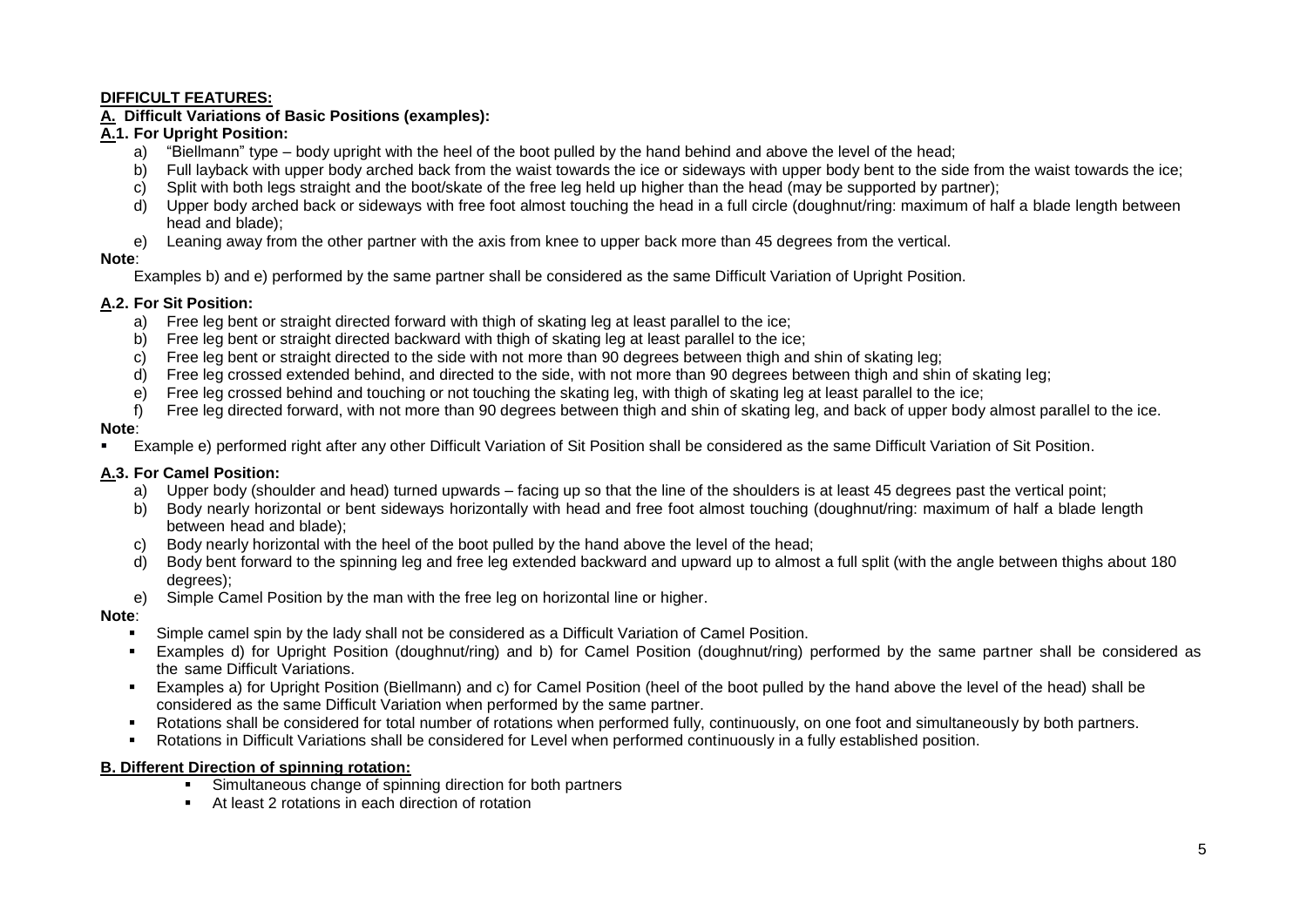#### **C. Entry Feature:**

- a) Unexpected entry without any evident preparation;
- b) Continuous combination of different intricate steps OR a continuous combination of different intricate movements, OR a continuous combination of both intricate step(s) and intricate movement(s) **immediately before** the Dance Spin **executed by both partners.**

**Note:** The definition of "intricate" when referring to technical elements does not necessarily mean difficult. If only one of the partners performs Entry Feature C. subparagraph b), it is not considered as an Entry Feature.

#### **D. Exit Feature:**

a) Continuous combination of different intricate steps OR a continuous combination of different intricate movements, OR a continuous combination of both intricate step(s) and intricate movement(s) **immediately after** the Dance Spin **executed by both partners.**

**Note:** The definition of "intricate" when referring to technical elements does not necessarily mean difficult. If only one of the partners performs Exit Feature D. subparagraph a), it is not considered as an Exit Feature.

#### **1.3.3. LEVELS OF DIFFICULTY**

#### **Characteristics of Levels:**

- A Difficult Variation shall be considered for Level when held for at least 3 rotations in a Spin or 3 rotations in a Combination Spin.
- Level 3 or 4 shall be considered only when each partner performs at least one of the Difficult Variations given credit for Level.
- In a Combination Spin, Level 3 or 4 shall be considered only when each part of the Combination Spin includes at least one of the Different Difficult Variations given credit for Level.

| <b>Basic Level</b>                                                                                                                                   | Level 1                                                                                                            | Level 2                                                                                                                                                                                                                  | Level 3                                                                                                                                                                                                                                           | Level 4                                                                                                                                                                                                                                                                                                                                                                                                                      |
|------------------------------------------------------------------------------------------------------------------------------------------------------|--------------------------------------------------------------------------------------------------------------------|--------------------------------------------------------------------------------------------------------------------------------------------------------------------------------------------------------------------------|---------------------------------------------------------------------------------------------------------------------------------------------------------------------------------------------------------------------------------------------------|------------------------------------------------------------------------------------------------------------------------------------------------------------------------------------------------------------------------------------------------------------------------------------------------------------------------------------------------------------------------------------------------------------------------------|
| Sp - 3 rotations                                                                                                                                     | Sp-3 rotations                                                                                                     | Sp - 3 rotations                                                                                                                                                                                                         | Sp - 3 rotations                                                                                                                                                                                                                                  | Sp - 3 rotations                                                                                                                                                                                                                                                                                                                                                                                                             |
| $CoSp - 3 + more than 1$                                                                                                                             | $CoSp - 3 + more than 1$                                                                                           | $CoSp - 3 + 3$ rotations                                                                                                                                                                                                 | $CoSp - 3 + 3$ rotations                                                                                                                                                                                                                          | $CoSp - 3 + 3$ rotations                                                                                                                                                                                                                                                                                                                                                                                                     |
| Spin: at least 3<br>rotations<br><b>Combination Spin: at</b><br>least 3 rotations in<br>either part and more<br>than 1 rotation on the<br>other part | <b>Difficult Variation</b><br>from any Basic Positions<br><b>OR</b><br>Different direction of<br>spinning rotation | 2 different Difficult<br><b>Variations</b> from 2 different<br><b>Basic Positions</b><br><b>OR</b><br><b>1 Difficult Variation from</b><br>the same Basic Position<br>AND<br>Different direction of<br>spinning rotation | 3 different Difficult<br><b>Variations</b> from 3 different<br><b>Basic Positions</b><br>ΟR<br>2 different Difficult<br><b>Variations</b> from 2 different<br><b>Basic Positions</b><br><b>AND</b><br>Different direction of<br>spinning rotation | 4 different Difficult Variations from 3<br>different Basic Positions (at least 2 different<br>Difficult Variations being performed by<br>partners simultaneously)<br><b>AND</b><br><b>Entry feature or Exit Feature</b><br><b>OR</b><br>3 different Difficult Variations from 3<br>different Basic Positions<br><b>AND</b><br>Different direction of spinning rotation<br><b>AND</b><br><b>Entry feature or Exit Feature</b> |

#### **Characteristics of Levels:**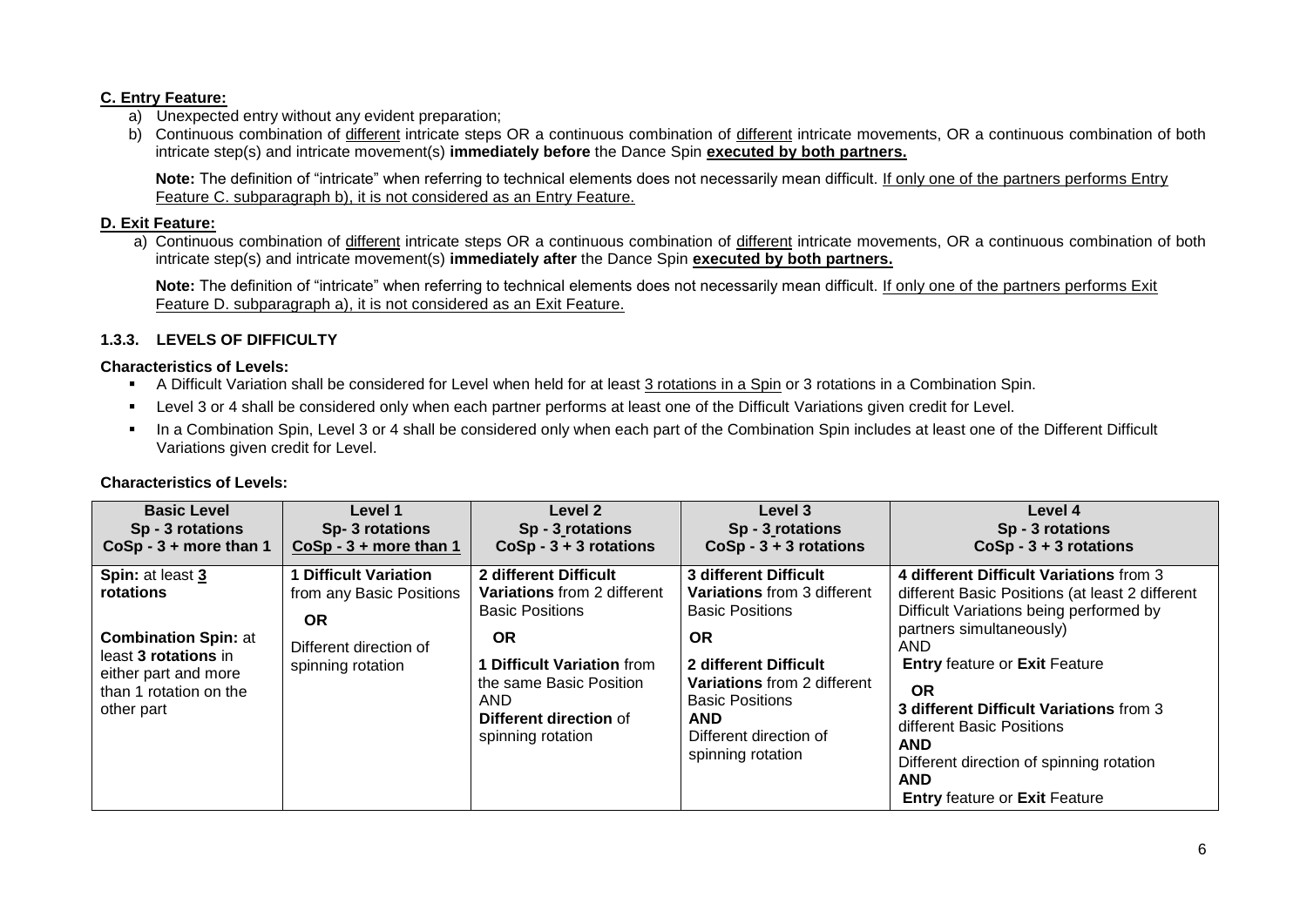# **1.4. DANCE LIFTS**

#### **1.4.1. ADDITIONAL PRINCIPLES OF CALLING**

#### **Applicable to all Types of Dance Lifts:**

- 1. The first performed Dance Lift(s) shall be identified as the required Dance Lift(s) and given a Level, or No Level if the requirements for Basic Level are not met. If a Choreographic Element is required with Choreographic Dance Lift as an option, the first subsequent Dance Lift shall be identified as Choreographic Dance Lift. Subsequent Dance Lift(s) shall be identified as a Dance Lift(s) classified as "Additional Element", will receive the abbreviation\* (e.g. CuLi\*). It indicates that the element receives No Value, the deduction -1 is applied, it occupies a box and it will count as a Dance Lift(s). The number of required Dance Lifts and Choreographic Lifts is specified in the descriptions of Required Elements for Rhythm Dance and Well Balanced Free Dance Programs.
- 2. If the lifted partner is held off the ice for less than 3 seconds and/or moves through less than 2 rotations, this shall not be identified.
- 3. Any Dance Lift or part of a Combination Lift of a repeated Type shall be classified as an "Additional Element" will receive the abbreviation\* (e.g. CuLi\*). It indicates that the element receives No Value, the deduction -1 is applied, it occupies a box and it will count as a Dance Lift(s) (does not apply to the second part of a Combination Lift composed of two Curve Lifts on two curves forming a serpentine pattern or composed of two Rotational Lifts in different directions).
- 4. Any Dance Lift of a Type not according to the Required Elements for Rhythm Dance or the Well Balanced Free Dance Program shall be classified as an "Additional Element" will receive the abbreviation\* (e.g. CuLi\* (if the Type of Lift can be identified) or Li\* (if the Type of Lift cannot be identified)). It indicates that the element receives No Value, the deduction -1 is applied, it occupies a box and it will count as a Dance Lift(s).
- 5. If a program begins with the partners in a Dance Lift before the music starts, the Dance Lift and its Level shall be identified when one of the partners begins to move.
- 6. If a Fall or interruption occurs at the attempt of a Dance Lift, the Dance Lift shall be identified and given no Level. It will occupy a box and will count as one of the required Dance Lifts,
- 7. If a loss of control with additional support (touch down by free leg/foot by lifted partner and/or hand(s) by lifted partner or lifting partner) occurs after a Dance Lift has commenced and the Dance Lift continues after touchdown (without interruption), its Level shall be reduced by 1 Level per touchdown (in a Combination Lift only the Level of the Short Lift where the touchdown occurred shall be reduced by 1 Level).
- 8. If the Lifting Partner creates a temporary deviation without establishing a new type of Lift (examples pattern, stops rotating and resumes, stationary travels and then becomes stationary, etc.) during the established type of Lift the Technical Panel will reduce the Level by 1. (Excluding during the Entry/Exit features).
- 9. If a deviation within a Short Lift creates two types of established Lifts (examples: Straight Line Lift becomes Curve Lift, Rotational Lift becomes Stationary Lift, Stationary Lift becomes a Rotational Lift, etc.), the type of the Lift should be identified and Features considered for Level only during the first type of Lift which is executed (including any Entry feature which may be considered for level)

#### **Applicable to Rotational Lifts:**

1. A Rotational Lift shall be identified as such if the lifting partner moves through two rotations or more. Less than two rotations at the beginning or end of any Dance Lift or part of a Combination Lift which is not a Rotational Lift shall be ignored by the Technical Panel.

#### **Applicable to Combination Lifts:**

1. A Combination Lift shall be identified with the first two fully established Types of Short Lifts performed forming two approximately equal parts or it shall be identified as a Short Lift of the Type forming the larger part. The Level of each of the two Types of Short Lifts shall be given separately.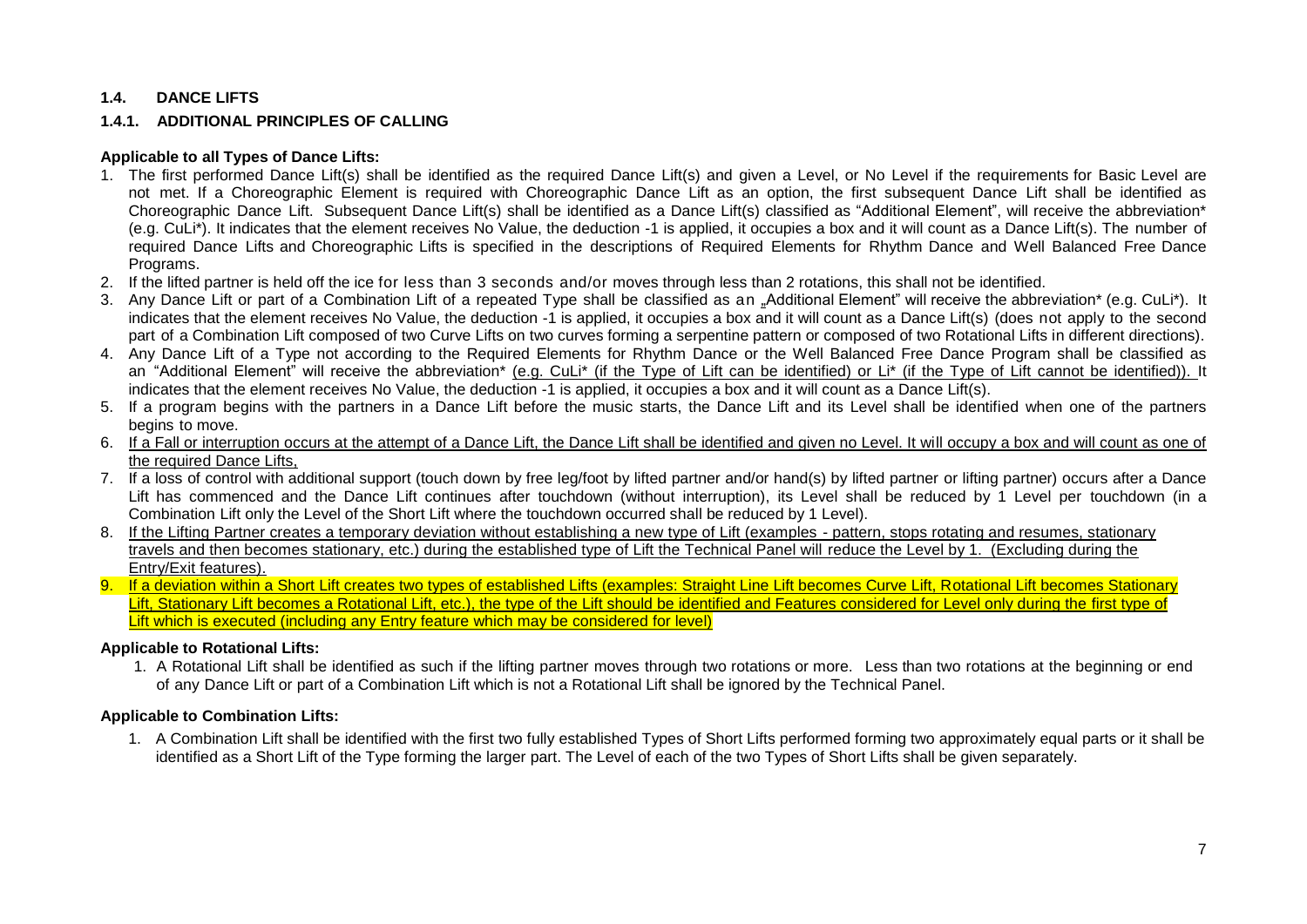- 2. If for any reason one of the parts of a Combination Lift cannot be identified, only the other part shall be identified, as a Short Lift, and given a Level according to the requirements met, or No Level if the requirements for Basic Level are not met and classified as "+Combo". The subsequent elements shall be identified as if both parts of the Combination Lift had been performed and identified.
- 3. In a Combination Lift, if a couple performs an Illegal Element/Movement as an Entry and/or Exit Feature (such as a Jump of more than one revolution): the deduction for Illegal Element/Movement will apply and the first and/or second part of the Combination Lift will receive Level 1 providing the requirements for Level 1 are met. The other part of the Lift will receive a Level according to the requirements met. Otherwise the element will be called Basic Level if the element fulfills the requirements for Basic Level, or No Level if the minimum requirement for Basic Level are not fulfilled.
- 4. A One Hand/Arm Lift can only be used as a Combination Lift when both parts are One Hand/Arm Lifts. If for any reason only one of the parts of a Combination Lift is One Hand/Arm Lift, this part will be identified as Rotational Lift No Value and its Entry/Exit feature is not considered for the Level for the other Lift. The other part shall be identified with its Type and given a Level according to the requirements met, or No Level if the requirements for Basic Level are not met (e.g. RoLi+CuLi3).
- 5. Any Difficult entry feature(s) connected with the 1<sup>st</sup> Lift and considered for Level for the chosen Type of Lift will also upgrade the 2<sup>nd</sup> Lift.
- 6. Any Difficult exit feature(s) connected with the 2<sup>nd</sup> Lift and considered for Level for the chosen Type of Lift will also upgrade the 1<sup>st</sup> Lift.

# **1.4.2. ADDITIONAL DEFINITIONS, SPECIFICATIONS TO DEFINITIONS AND NOTES**

# **Difficult Pose for lifted partner (examples):**

- a) Full split: when the legs of the lifted partner are extended with the angle between thighs approximately 180 degrees;
- b) full "Biellmann": body in any orientation (eg. upright, horizontal etc.) in relation to the vertical line of the body, with the heel of the boot pulled by the hand behind and above the level of the head;
- c) full doughnut/ring combined with difficult hold/interaction between partners: upper body arched back, with one or both feet almost touching the head in a full circle (maximum of half a blade length between head and blade);
- d) upside down combined with difficult hold/interaction between partners;
- e) from a vertical position lifted partner is cantilevered out: lifted partner's torso is extended away from the lifting partner and the only one additional point of support are the hands;
- f) balancing in a horizontal position with only one additional point of support;
- g) leaning out (forwards or backwards) with the only one additional point of support being the legs;
- h) full layback with upper body arched back from the waist with no support from the lifting partner above the thigh;
- i) extended out with the majority of body weight in a horizontal line with the only one additional point of support being shoulders and/ or upper back.

#### **Notes**:

- a chosen example of Difficult Pose shall be considered for Level only the first time it is performed;
- examples b) (full "Biellmann) and c) (full doughnut/ring) shall be considered as the same example of Difficult Pose.

#### **Change of Pose for lifted partner:**

A Change of Pose shall be considered for Level if it fulfills the following characteristics:

- lifting partner changes hold and lifted partner changes hold, body pose and change of basic body axis so that it is a significant change (i.e. a photographer would produce two different photos). Merely changing the position of arm(s) and/or legs, changing the hold or the body pose to the reverse side (mirror) or merely changing the height of the lifted partner's body do not constitute a Change of Pose;
- **In the defect of the Short Lift.** If the understanding of the short lift. If the whole duration of the Short Lift.

#### **Note:**

Changes of Pose shall be considered for Level only the first two times it is performed, whether they are in Short Lifts or in parts of Long Lift.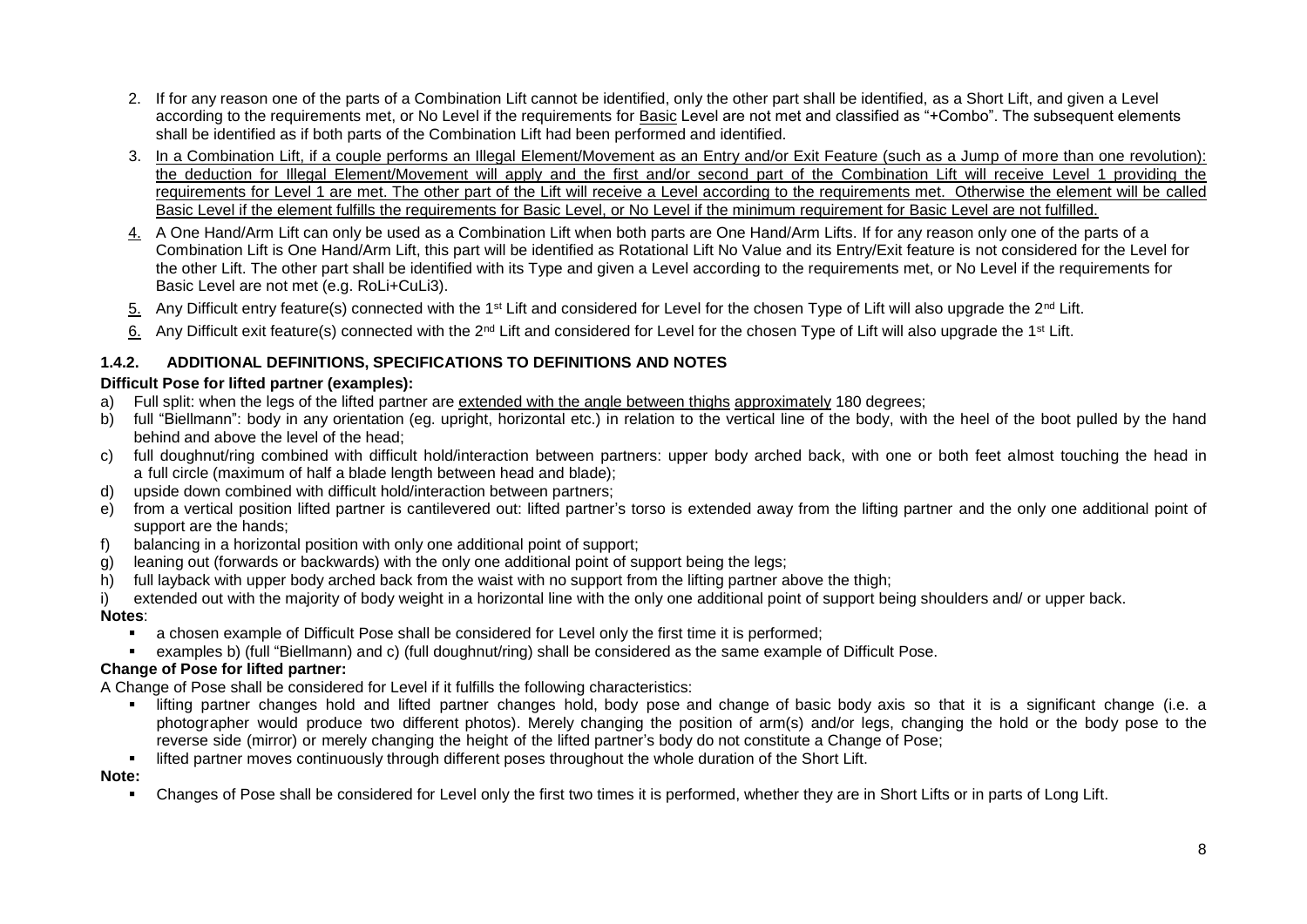# **Difficult Position for lifting partner (Groups of examples):**

- a) one foot;
- b) Spread Eagle or Ina Bauer on any edge/tracing;
- c) any difficult variation of knee bending position, such as Shoot the Duck (thigh at least parallel to the ice) or Crouch with two knees bent (thighs at least parallel to the ice) or with one knee bent (thigh at least parallel to the ice) and one leg extended to side or Lunge (thigh at least parallel to the ice);
- d) One Hand/Arm Lift: with no contact other than the lifting partner's hand/arm and the lifted partner.

# **Notes:**

- example from Group c) (difficult variation of knee bent position) shall not be considered for Level in a Stationary Lift, which is not rotating;
- a chosen example of Difficult Position from Groups a) b) c) d) for the lifting partner will be considered for Level the first time it occurs. Any  $2^{nd}$  attempt of a Difficult Position from Groups a) b) c) d) will not be considered for the Level.

(Exceptions: Combination Lift composed of two Rotational One Hand/Arm Lifts in different directions, where the One Hand/Arm Lift is considered for Level in both directions and Combination Lift composed of two Curve Lifts on two curves forming a serpentine pattern where examples from a) b) c), even on the same edge, can be considered for Levels in both curves).

#### **Entry Feature (Groups of examples):**

Group 1) unexpected entry without any evident preparation;

#### **Note:**

- considered as **one Entry Feature;**

- considered for the Level only the **first two times** it is performed;
- can be combined with Entry Feature Group 4), any of the subgroups (a-c), and performed by the other partner. If both Entry Features count for the **Level, these are two Entry Features.**
- Group 2) continuous combination of different intricate steps OR a continuous combination of different intricate movements, OR a continuous combination of both intricate step(s) and intricate movement(s) **immediately before** the Lift **executed by both Partners;**

#### **Note:**

- considered as **one Entry Feature**;
- considered for the Level only the **first time** it is performed.
- if only one of the partners performs this Entry Feature, it is not considered as an Entry Feature for the Level;
- **can NOT be combined with any other Entry Feature Group** to be considered for the level;
- the definition of "intricate" when referring to technical elements does not necessarily mean difficult.

Group 3) significant transitional movement performed by the lifted partner to reach and establish the desired pose (not to be considered when the lifted partner subsequently performs a Change of Pose moving continuously through different poses throughout the whole duration of the Short Lift concerned);

#### **Note:**

- considered as **one Entry Feature;**
- considered for the Level only the **first two times** it is performed.

**- can be combined with Entry Feature Group 4), any of the subgroups (a-c), and performed by the other partner. If both Entry Features count for the Level, these are two Entry Features.**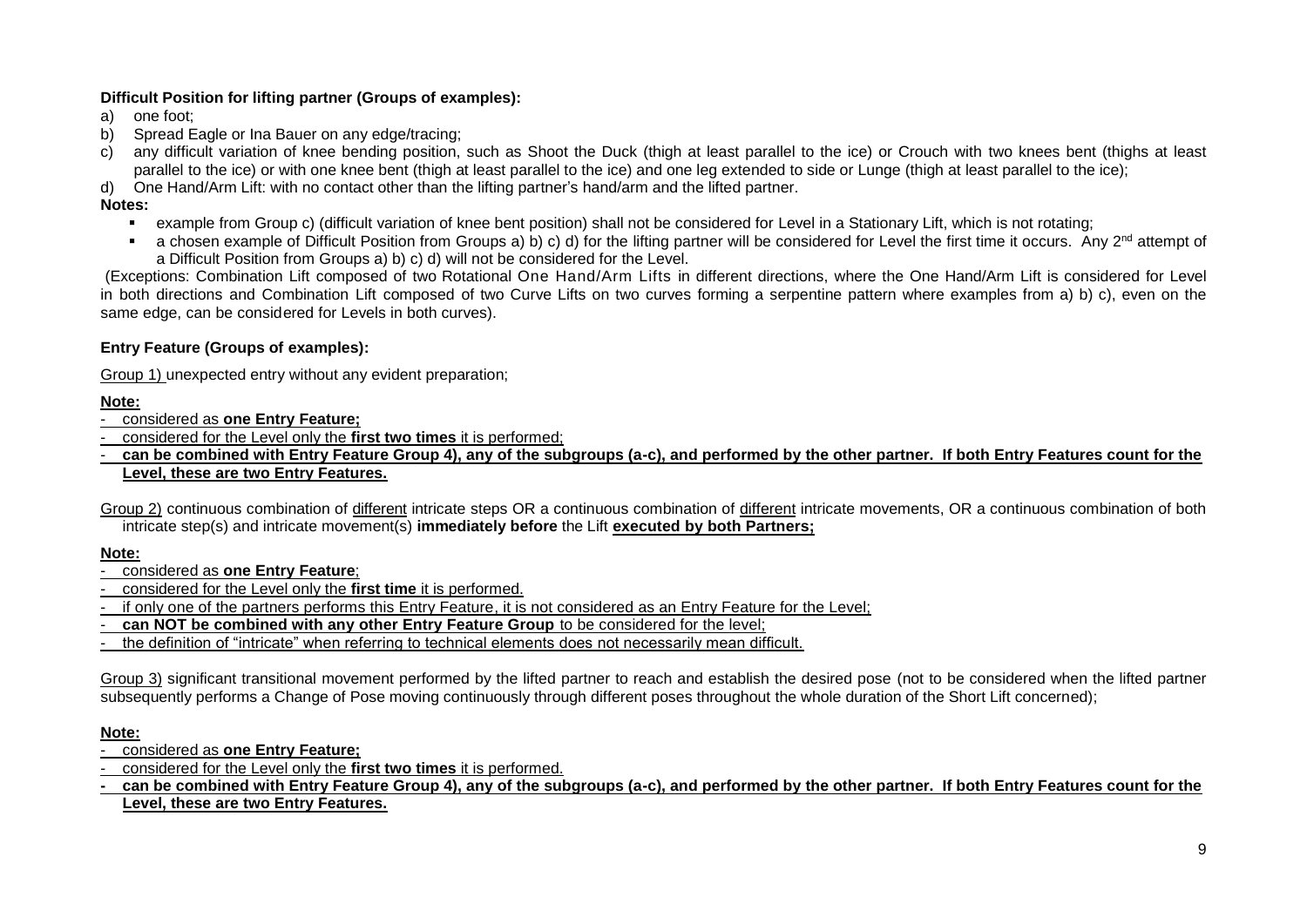Group 4) entry from a Difficult Position for the lifting partner (except Rotational Lift);

- a) one foot;
- b) Spread Eagle or Ina Bauer on any edge/tracing;
- $\overrightarrow{c}$  any difficult variation of knee bending position, such as Shoot the Duck (thigh at least parallel to the ice) or Crouch with two knees bent (thighs at least parallel to the ice) or with one knee bent (thigh at least parallel to the ice) and one leg extended to side or Lunge (thigh at least parallel to the ice);
	- to be considered for Level the Difficult Position from Group 4 must be reached before the lifted partner leaves the ice, and, subsequently, must be continuously sustained or changed without any intermediate position into the Difficult Position considered and given credit for Level;

#### **Note:**

- **each subgroup a)-c) considered as one Entry Feature** separately**;**
- each subgroup a)-c) considered for the Level only the **first time** it is performed. Any 2nd attempt of this Entry Feature **from the same subgroup** will not be considered for the Level. (Example: 1<sup>st</sup> Lift man performs an Inside Spread eagle, 2<sup>nd</sup> Lift man performs an Outside Spread Eagle which is not considered for the Level because both Entry Features are from the same subgroup b). BUT if 1<sup>st</sup> Lift man performs a Shoot the Duck, 2<sup>nd</sup> Lift man performs an Outside Spread Eagle which is considered for the Level because the Entry Features in the 1<sup>st</sup> and 2<sup>nd</sup> Lifts are from the different subgroups c) and b).
- **each subgroup a)-c) can be combined with the Entry Feature Group 1) or Entry Feature Group 3.**

Group 5) Rotational Lift Entry Feature for Level 3 and 4: the lifting partner performs one rotation on one foot at the entry of the Lift

- considered as **one Entry Feature**;
- considered for the Level only the **first time** it is performed.
- **can be combined with Entry Feature Group** 1 and 3 to be considered for the level. **If both Entry Features count for the Level, these are two Entry Features.**

# **Exit Feature (Groups of examples):**

Group 1) continuous combination of different intricate steps OR a continuous combination of different intricate movements, OR a continuous combination of both intricate step(s) and intricate movement(s) **immediately after** the Lift **executed by both Partners;**

# **Note:**

- considered as **one Exit Feature**;
- considered for the Level only the **first time** it is performed;
- if only one of the partners performs this Exit Feature, it is not considered as an Exit Feature for the Level
- **can NOT be combined with any other Exit Feature Group** to be considered for the level;
- the definition of "intricate" when referring to technical elements does not necessarily mean difficult.

Group 2) significant transitional movement performed by the lifted partner before touching the ice (not to be considered when the lifted partner has performed a Change of Pose moving continuously through different poses throughout the whole duration of the Short Lift concerned);

#### **Note:**

- considered as **one Exit Feature;**
- considered for the Level only the **first two times** it is performed.
- can be combined with Exit Feature Group 3), any of the subgroups (a-c), and performed by the other partner. If both Exit Features count for the **Level, these are two Exit Features.**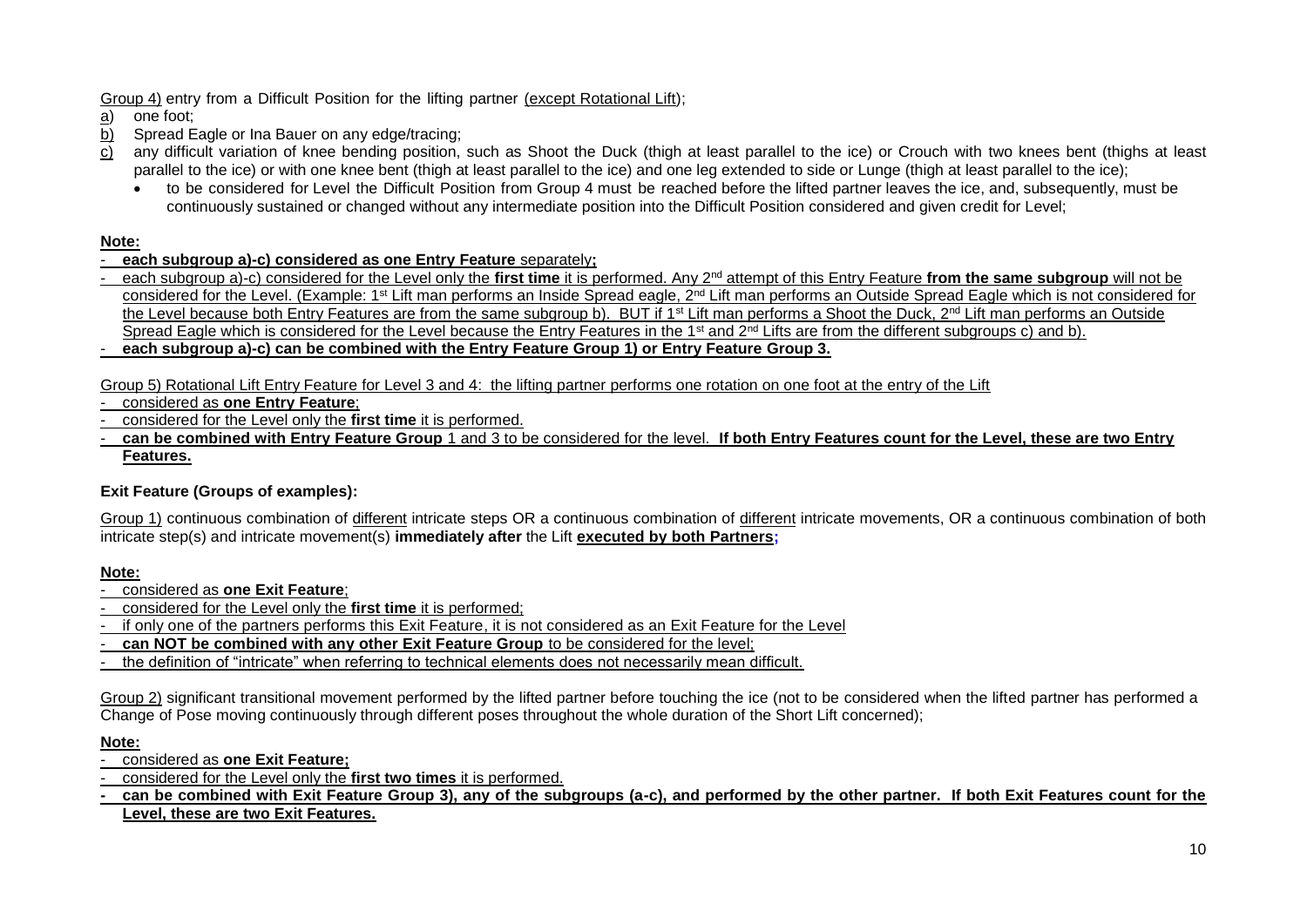#### Group 3) Difficult Position for lifting partner, different than one used during the lift (Except Rotational Lift)

- a) one foot;
- b) Spread Eagle or Ina Bauer on any edge/tracing;<br>c) any difficult variation of knee bending position
- any difficult variation of knee bending position, such as Shoot the Duck (thigh at least parallel to the ice) or Crouch with two knees bent (thighs at least parallel to the ice) or with one knee bent (thigh at least parallel to the ice) and one leg extended to side or Lunge (thigh at least parallel to the ice);
	- to be considered for Level the new Difficult Position from Group 3 must be reached and sustained before the lifted partner touches the ice. This Exit Feature must be achieved without any intermediate position into the new Difficult Position considered and given credit for Level.

#### **Note:**

#### - **each subgroup a)-c) considered as one Exit Feature** separately**;**

- each subgroup a)-c) considered for the Level only the **first time** it is performed. Any 2nd attempt of this Exit Feature **from the same subgroup** will not be <u>considered for the Level. (</u>Example: 1<sup>st</sup> Lift man performs an Inside Spread eagle, 2<sup>nd</sup> Lift man performs an Outside Spread Eagle which is not considered for the Level because both Exit Features are from the same subgroup b). BUT if 1<sup>st</sup> Lift man performs a One Foot, 2<sup>nd</sup> Lift man performs an Outside Spread Eagle which is considered for the Level because the Exit Features in the 1<sup>st</sup> and 2<sup>nd</sup> Lifts are from the different subgroups a) and b).

- **each subgroup a)-c) can be combined with the Exit Feature Group 2).**

#### **One Hand/Arm Rotational Lift Extra Feature for Level 3 and 4:**

- the lifting partner is on one foot for at least one rotation;
- the lifting partner performs one rotation on one foot at the entry of the Lift
- and/or the lifting partner significantly changes the level of his skating legs (knees) with a continuous motion through at least three rotations;
- and/or the lifting partner's holding arm is fully extended in front with a significant distance between partners through at least three rotations.

#### **Rotational Lift Extra Feature for Level 3 and 4:**

- the lifting partner is on one foot for at least one rotation during the Lift
- **Ifting partner is with one Hand/Arm with the lifting partner's holding arm is fully extended in front with a significant distance between partners through at** least three rotations.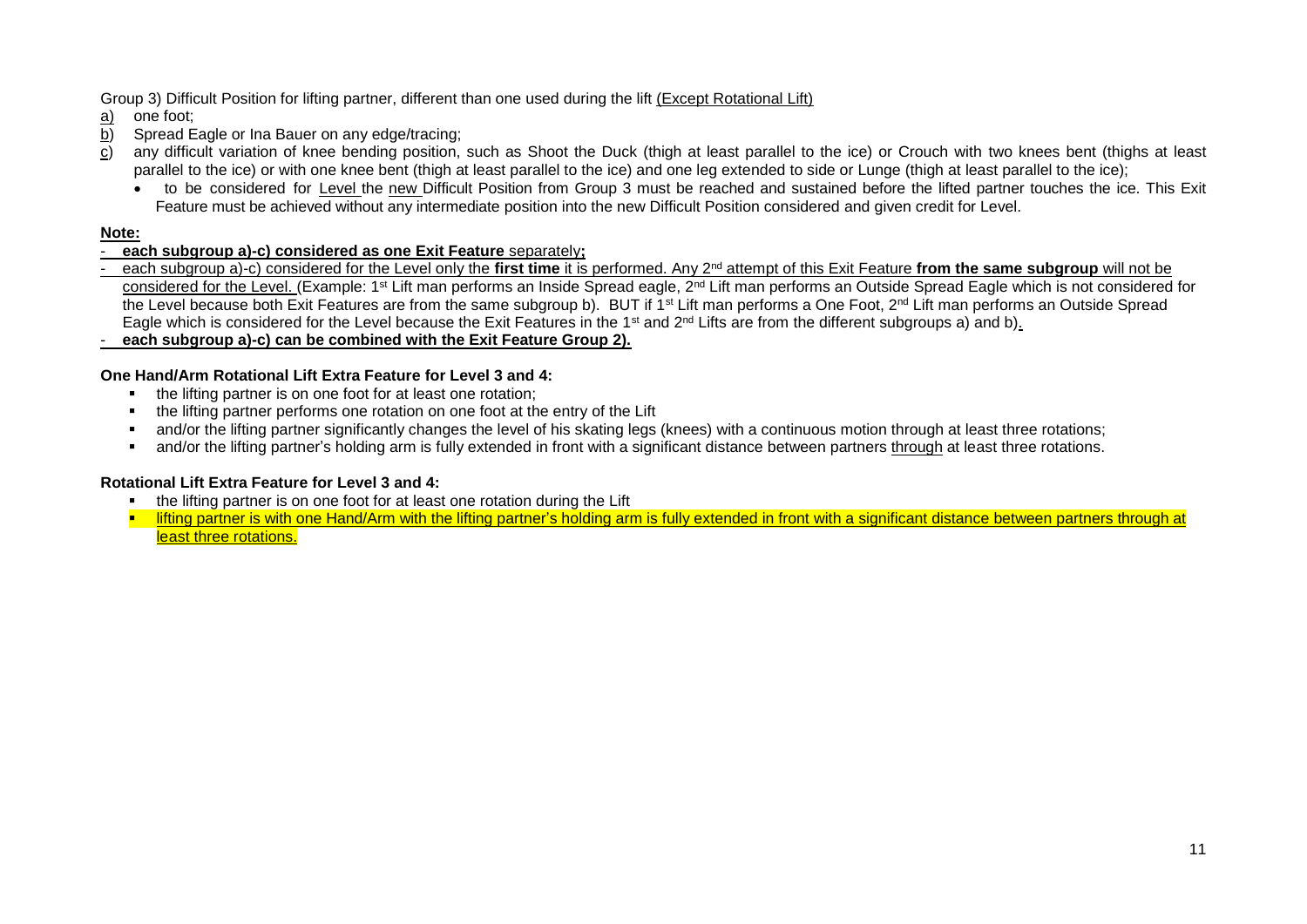# **1.4.3. LEVELS OF DIFFICULTY**

#### **Characteristics of Levels:**

# **Stationary Lift, Straight Line Lift, Curve Lift**

| <b>Basic</b><br>Level                                                           | Level 1                                                                                                                                                                                                                                                                                                                                               | Level 2                                                                                                                                                                                                                                                                                                                                                     | Level 3                                                                                                                                                                                                                                                                                                                                                           | Level 4                                                                                                                                                                                                                                                                                                                                                          |
|---------------------------------------------------------------------------------|-------------------------------------------------------------------------------------------------------------------------------------------------------------------------------------------------------------------------------------------------------------------------------------------------------------------------------------------------------|-------------------------------------------------------------------------------------------------------------------------------------------------------------------------------------------------------------------------------------------------------------------------------------------------------------------------------------------------------------|-------------------------------------------------------------------------------------------------------------------------------------------------------------------------------------------------------------------------------------------------------------------------------------------------------------------------------------------------------------------|------------------------------------------------------------------------------------------------------------------------------------------------------------------------------------------------------------------------------------------------------------------------------------------------------------------------------------------------------------------|
| Lifted<br><b>partner</b> is<br>held off the<br>ice for at<br>least 3<br>seconds | 1 Feature out of a)-c):<br>a) Lifted partner sustains<br>a Difficult Pose for at least<br>3 sec<br><b>OR</b><br><b>Lifted partner</b> moves<br>through a Change of Pose<br>b) Lifting partner sustains<br>a Difficult Position for at<br>least 3 sec<br>c) Lifted partner held off<br>ice for at least 5 seconds<br>(in a recognized type of<br>Lift) | 2 Features out of a)-c):<br>a) Lifted partner sustains a<br><b>Difficult Pose for at least 3</b><br>sec<br>OR.<br><b>Lifted partner</b> moves through<br>a Change of Pose<br>b) Lifting partner sustains a<br><b>Difficult Position for at least 3</b><br>sec<br>c) Entry Feature or Exit<br>Feature<br>Note:<br>a) and/or b) Features must<br>be included. | 3 Features out of a)-d):<br>a) Lifted partner sustains a Difficult<br><b>Pose</b> for at least 3 sec<br><b>OR</b><br>Lifted partner moves through a<br><b>Change of Pose</b><br>b) Lifting partner sustains a Difficult<br><b>Position</b> for at least 3 sec<br>c) Entry Feature(s)<br>d) Exit Feature(s)<br>Note:<br>a) and/or b) Features must be<br>included. | 4 Features out of a)-d):<br>a) Lifted partner sustains a<br><b>Difficult Pose for at least 3 sec</b><br>OR<br>Lifted partner moves through a<br><b>Change of Pose</b><br>b) Lifting partner sustains a<br><b>Difficult Position for at least 3</b><br>sec<br>c) Entry Feature $(s)$<br>d) Exit Feature(s)<br>Note:<br>a) and/or b) Features must be<br>included. |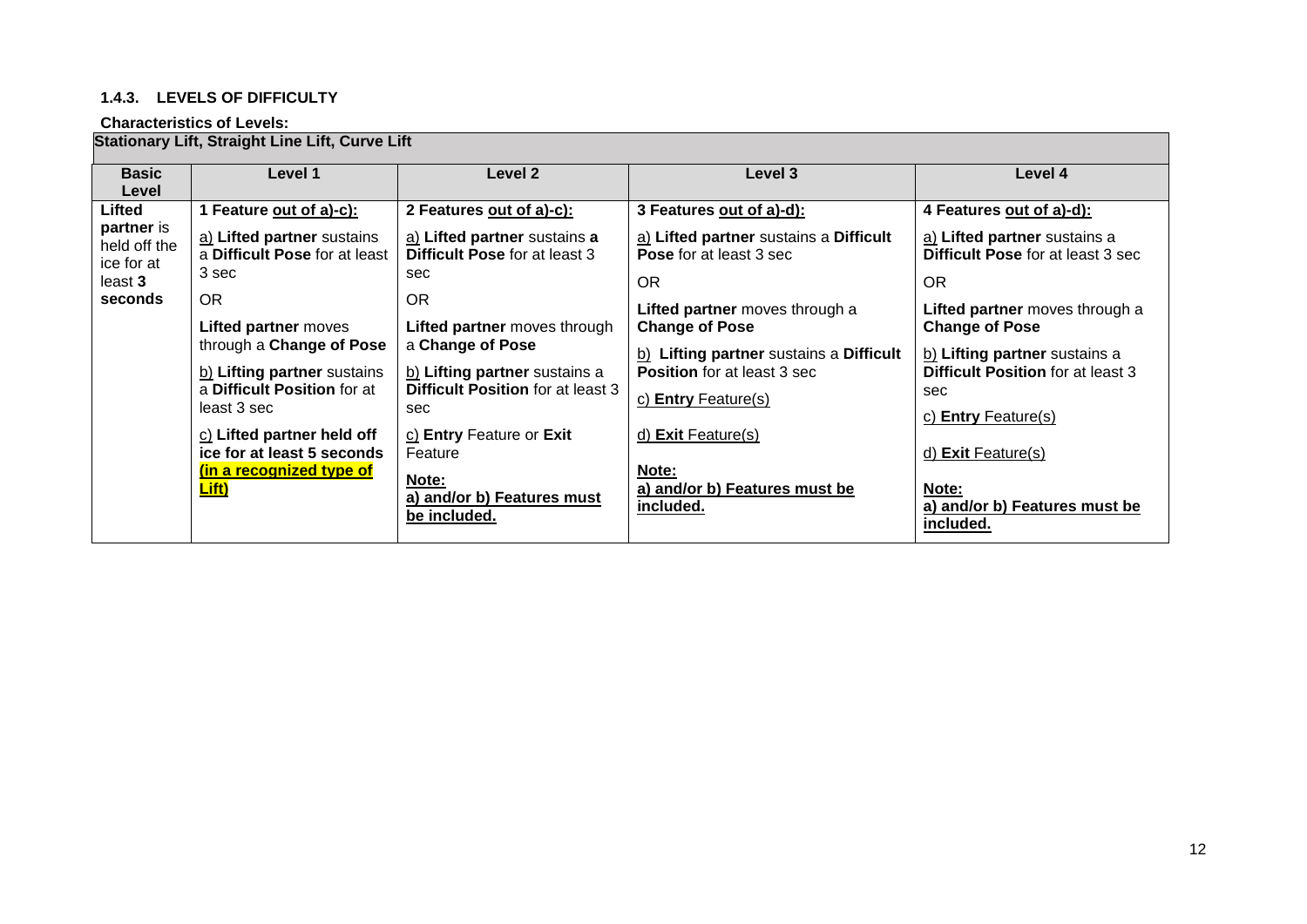| <b>Rotational Lift</b>                                                                                                            |                                                                                                                                                                                                          |                                                                                                                                                                                                                                        |                                                                                                                                                                                                                                 |                                                                                                                                                                                            |
|-----------------------------------------------------------------------------------------------------------------------------------|----------------------------------------------------------------------------------------------------------------------------------------------------------------------------------------------------------|----------------------------------------------------------------------------------------------------------------------------------------------------------------------------------------------------------------------------------------|---------------------------------------------------------------------------------------------------------------------------------------------------------------------------------------------------------------------------------|--------------------------------------------------------------------------------------------------------------------------------------------------------------------------------------------|
| <b>Basic Level</b>                                                                                                                | Level 1                                                                                                                                                                                                  | Level <sub>2</sub>                                                                                                                                                                                                                     | Level 3                                                                                                                                                                                                                         | Level 4                                                                                                                                                                                    |
| Lifted partner is<br>held off the ice<br>through at least<br>2 rotations<br><b>AND</b><br><b>Lifting partner</b><br>moves through | <b>OPTION1</b><br>Lifted partner sustains a<br><b>Difficult Pose</b><br>- through at least 3<br>rotations<br>- or moves through a<br><b>Change of Pose</b><br><b>AND</b><br><b>Lifting partner moves</b> | <b>OPTION 1</b><br>Lifted partner sustains a<br><b>Difficult Pose</b><br>- through at least 4 rotations<br>- or moves through a<br><b>Change of Pose</b><br><b>AND</b><br><b>Lifting partner moves</b><br>through at least 5 rotations | <b>OPTION 1</b><br>Lifted partner sustains a<br><b>Difficult Pose</b><br>- through at least 5 rotations<br>- or moves through a<br><b>Change of Pose</b><br><b>AND</b><br>Lifting partner moves<br>through at least 6 rotations | <b>OPTION 1</b><br>Requirements for Level 3 Option 1<br><b>AND</b><br>One of the following:<br>- Entry Feature<br>- Exit Feature<br>- Rotational Lift Extra Feature                        |
| at least 2<br>rotations                                                                                                           | through at least 3<br>rotations<br><b>OPTION 2</b><br><b>Lifting partner moves</b><br>through at least 4<br>rotations                                                                                    | <b>OPTION 2</b><br><b>Lifting partner moves</b><br>through at least 6 rotations                                                                                                                                                        | <b>OPTION 2</b><br><b>Lifting partner moves</b><br>through at least 6 rotations<br><b>AND</b><br><b>ONE of the following:</b><br>- Entry Feature<br>- Exit Feature<br>- Rotational Lift Extra<br><b>Feature</b>                 | <b>OPTION 2</b><br>Lifting partner moves through at<br>least 6 rotations<br><b>AND</b><br>TWO of the following:<br>- Entry Feature(s)<br>- Exit Feature<br>- Rotational Lift Extra Feature |
|                                                                                                                                   | Rotational Lift - One Hand/Arm Lift                                                                                                                                                                      |                                                                                                                                                                                                                                        |                                                                                                                                                                                                                                 |                                                                                                                                                                                            |
| <b>Basic Level</b>                                                                                                                | Level 1                                                                                                                                                                                                  | Level 2                                                                                                                                                                                                                                | Level 3                                                                                                                                                                                                                         | Level 4                                                                                                                                                                                    |
| <b>Lifting partner</b><br>in One<br><b>Hand/Arm Lift</b><br>at least 2<br>rotations (to<br>hold)                                  | At least 2 rotations in total<br>(to lift, hold)                                                                                                                                                         | At least 3 rotations in total (to<br>lift, hold)<br><b>or</b><br>at least 2 rotations in total (to<br>lift, hold and set down)                                                                                                         | At least 3 rotations in total<br>(to lift, hold)<br><b>AND</b><br><b>One Hand/Arm Rotational</b><br><b>Lift Extra Feature</b>                                                                                                   | At least 3 rotations in total (to lift,<br>hold and set down)<br><b>AND</b><br><b>One Hand/Arm Rotational Lift</b><br><b>Extra Feature</b>                                                 |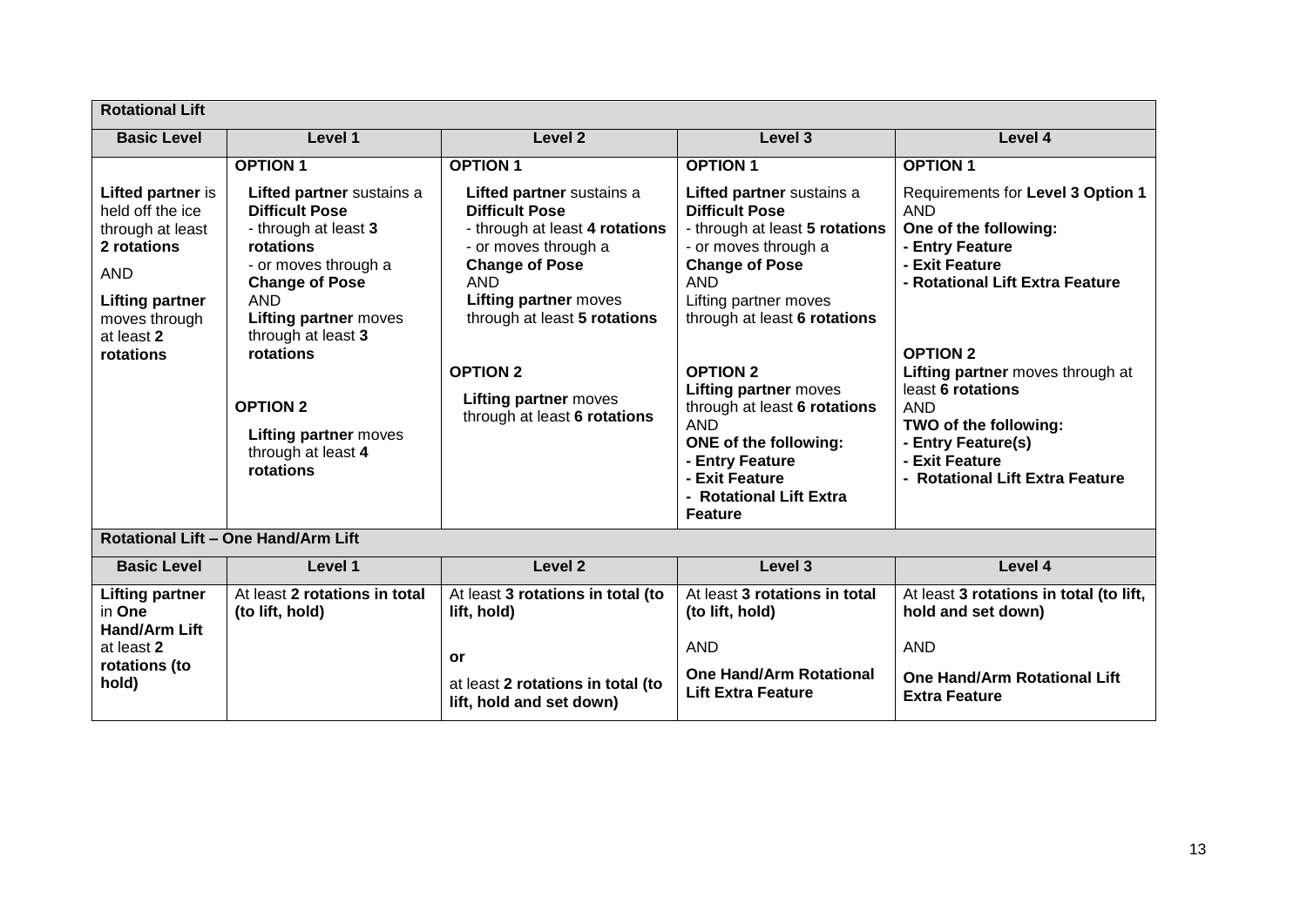# **1.5. SETS OF TWIZZLES**

### **1.5.1. ADDITIONAL PRINCIPLES OF CALLING**

- 1. A Set of Twizzles is evaluated as one unit with a Level given for each partner.
- 2. The first performed Set of Twizzles shall be identified as the required Set of Twizzles (Set of Sequential Twizzles in Rhythm Dance and Set of Synchronized Twizzles in Free Dance) and for each partner given a Level, or No Level if the requirements for Basic Level are not met. The first Set of Twizzling Movements performed after the required Set of Synchronized Twizzles shall be identified as Choreographic Twizzling Movement. Subsequent Sets of Twizzles shall not be identified.
- 3. If a loss of control with additional support (e.g. stumble/touchdown by free leg/foot and/or hand(s)) by one or both partners occurs within a Set of Twizzles and the Set of Twizzles continues without interruption, its Level shall be reduced by 1 Level per error for that partner. If more than two uncontrolled steps are performed during the Set of Twizzles, this mistake is considered an interruption for the partner who performed the error. Any loss of control resulting in an error of up to two uncontrolled steps is a stumble/touchdown - reduce one level.
	- More than two uncontrolled steps is an interruption.
- 4. If a Fall or interruption occurs at the entry edge to the first Twizzle by either partner, the element is given No Level for the partner who performed the error. Level of the other partner is evaluated based on what was executed.
- 5. If a Fall or interruption occurs during any part of the Set of Twizzles, the Set of Twizzles shall be identified and given a level according to the requirements met before the Fall or interruption.
- 6. If any part of first two Twizzles becomes a Pirouette or checked Three Turns, its Level shall be reduced:
	- by one Level if one of the two Twizzles become Pirouettes or checked Three Turns (considered separately for each partner);
	- by two Levels if both Twizzles become Pirouettes or checked Three Turns (considered separately for each partner.)
- 7. If there is a full stop before the first or the second Twizzle, the Level of the Set of Twizzles shall be reduced by one Level per stop (considered separately for each partner.)
- 8. If there is more than the maximum or less than the minimum permitted number of steps between required Set of Twizzles, the Level shall be reduced by 1 Level (considered separately for each partner.) Each push and/or transfer of weight while on two feet between Twizzles is considered as a step.
- 9. If partners are in hold/touch/contact at any point during the Sequential Twizzles the Level shall be reduced by 1 Level per each partner
- 10. If partners are NOT in hold/touch/contact at any point during the connecting steps between the first and second Twizzles in Synchronized Twizzles the, Level shall be reduced by 1 Level per each partner

#### **1.5.2. ADDITIONAL DEFINITIONS, SPECIFICATIONS TO DEFINITIONS AND NOTES**

#### **Additional Features (Groups of examples):**

#### **Group A (upper body and hands):**

- elbow(s) at least at level with or higher than the level of the shoulders. Elbow(s) could be above the head, same level as the head, or lower than the head. Hand(s) not clasped.
- significant continuous motion of arm(s);
- hands clasped behind back and extended away from the body.
- straight arms clasped in front and extended away from the body.
- **CORE OF BODY IS Shifted off vertical axis.**

#### **Group B (skating leg and free leg):**

- Coupé in front or behind with free foot in contact with the skating leg in at least 45 degrees open hip position;
- holding the blade or boot of the free foot;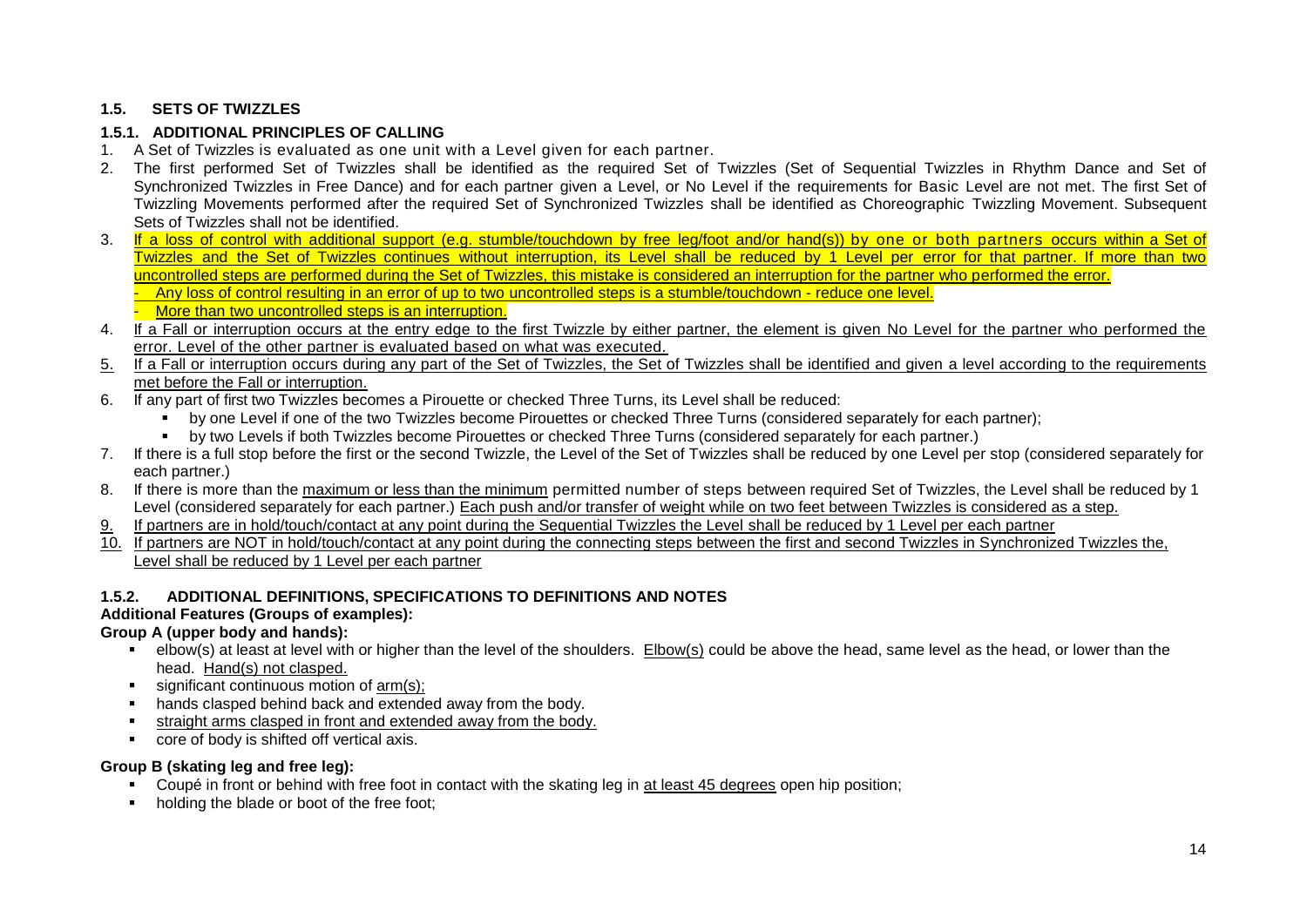- **free foot crossed behind the skating foot and close to the ice**
- free leg held out (i.e. extended or bent with an angle of 90 degrees or more between thigh and shin, to the front, to the side or to the back or combination of those) at 45 degrees or more from vertical;
- sit position (at least 90 degrees between the thigh and shin of the skating leg)
- changing the level of the skating leg (knee) with a continuous wave (up/down) motion.

# **Group C (pattern, entry, exit):**

- both partners perform a third Twizzle of at least 3 rotations, performed correctly, started with different entry edge from the first two Twizzles, and preceded by a maximum of one step for Set of Sequential Twizzles and for Set of Synchronized Twizzles
- entry to the first or second Twizzle from a Dance Jump (the entry edge for the Twizzle will be determined by the landing edge of the Dance Jump)
- Two Twizzles performed on one foot without change of foot, with no limit on turns or movements performed on one foot between Twizzles (*option possible in Rhythm Dance between all Twizzles and in the Free Dance only between 2nd and 3rd Twizzles)*
- Set of Twizzles performed directly from difficult/creative, intricate or unexpected entry. (May be different per partner)

# **Notes for Additional Features:**

- A chosen Additional Feature from Groups A and B shall be considered for a Level if it is fully achieved and established:
	- within the first half rotation of the Twizzle, and
	- held until the number of rotations needed for that Level is fully completed (2 rotations for Level 2, 3 rotations for Level 3, 4 rotations for Level 4).
- There is no limit on turns or movements performed on one foot on the change of foot or the steps between Twizzles
- The definition of "intricate" when referring to technical elements does not necessarily mean difficult
- The same chosen Additional Feature shall be considered for Level for each partner when it is executed simultaneously by both partners. Any errors are evaluated per partner.
- If there is more than one step performed between the 2<sup>nd</sup> and 3<sup>rd</sup> Twizzle in a Set of Twizzles, the 3<sup>rd</sup> Twizzle is no longer considered for Level as a Group C feature.
- **In a Set of Twizzles to achieve the 'C' Feature of 'Two twizzles performed on one foot without change of foot, with no limits on turns or movements,** performed on one foot between Twizzles (for RD between all Twizzles and in Free Dance only between the 2nd and 3rd Twizzle) The requirement for this feature to be considered is that there are three completed rotations during the Twizzle immediately following this "C" feature This same requirement applies if this "C" feature is performed between the 1<sup>st</sup>and 2<sup>nd</sup> Twizzles as well as between the 2<sup>nd</sup> and the 3<sup>rd</sup> Twizzles. If, in addition, the 3rd twizzle is performed with at least three rotations AND is executed correctly, then the Technical Panel should consider this as another 'C' feature for Level. In this case, the couple will receive two 'C' features for Level.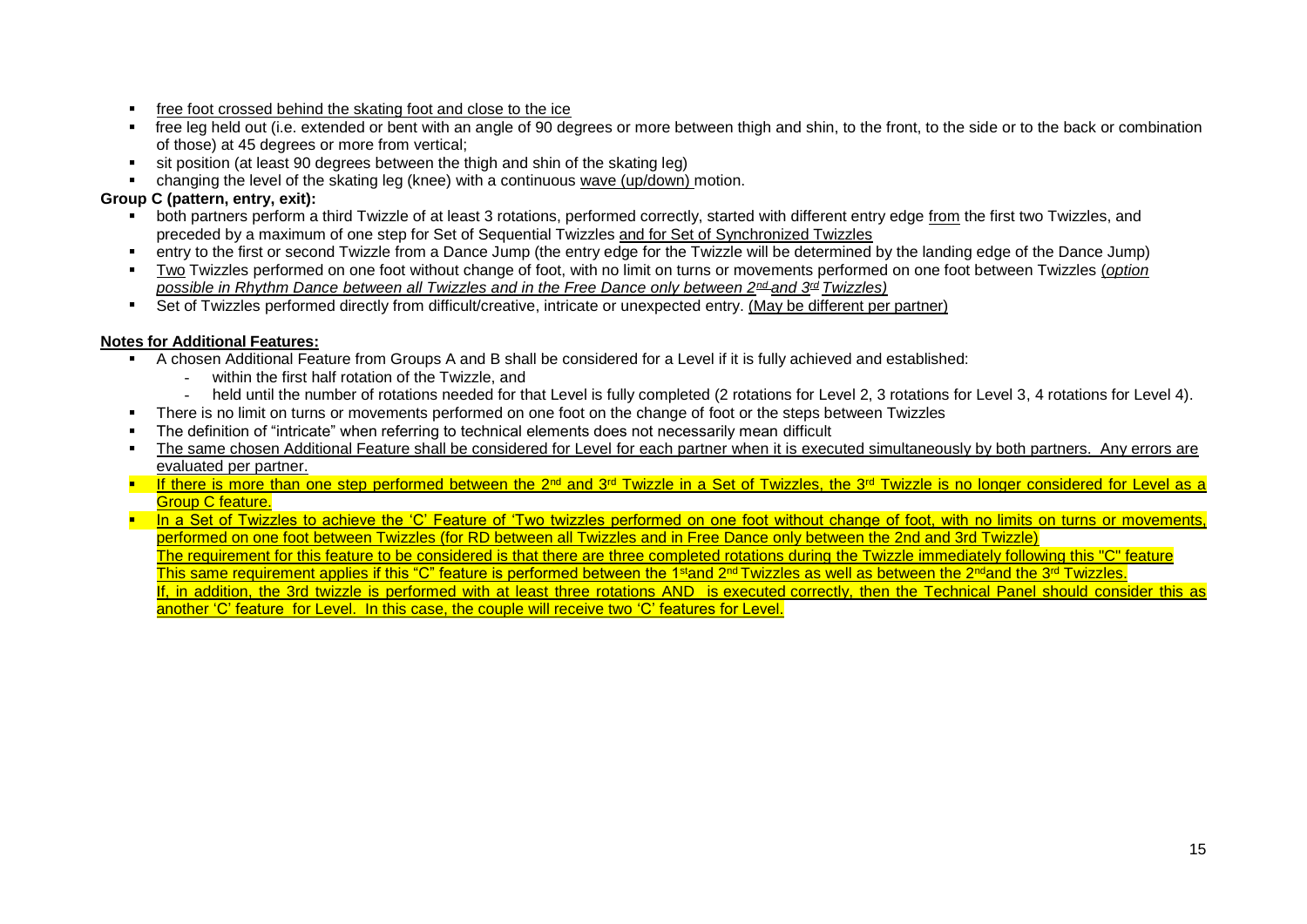#### **1.5.3. LEVELS OF DIFFICULTY**

#### **Characteristics of Levels:**

| <b>Basic</b>                                                              | Level 1                                                                                                                       | Level 2                                                                                                                                                                                                               | Level 3                                                                                                                                                                                                                                              | Level 4                                                                                                                                                                                                                                      |
|---------------------------------------------------------------------------|-------------------------------------------------------------------------------------------------------------------------------|-----------------------------------------------------------------------------------------------------------------------------------------------------------------------------------------------------------------------|------------------------------------------------------------------------------------------------------------------------------------------------------------------------------------------------------------------------------------------------------|----------------------------------------------------------------------------------------------------------------------------------------------------------------------------------------------------------------------------------------------|
| Level<br>At least<br>one<br>rotation in<br>each of the<br>two<br>Twizzles | At least 2<br>rotations in each<br>of the two<br>Twizzles<br><b>AND</b><br>At least 1<br><b>Additional</b><br><b>Features</b> | Different entry edge and<br>different direction of rotation<br>for the two Twizzles<br>AND<br>At least 2 rotations in each of<br>the two Twizzles<br><b>AND</b><br>At least 2 different Additional<br><b>Features</b> | Different entry edge and different direction of<br>rotation for the two Twizzles<br><b>AND</b><br>At least 3 rotations in each of the two Twizzles<br><b>AND</b><br>At least 3 different Additional Features from 2<br>different Groups<br><b>OR</b> | Different entry edge and different<br>direction of rotation of the two<br>Twizzles<br><b>AND</b><br>At least 4 rotations in each of the<br>two Twizzles<br><b>AND</b><br>At least 4 different Additional<br>Features from 3 different Groups |
|                                                                           |                                                                                                                               |                                                                                                                                                                                                                       | At least 3 different Additional Features from 3<br>different Groups                                                                                                                                                                                  |                                                                                                                                                                                                                                              |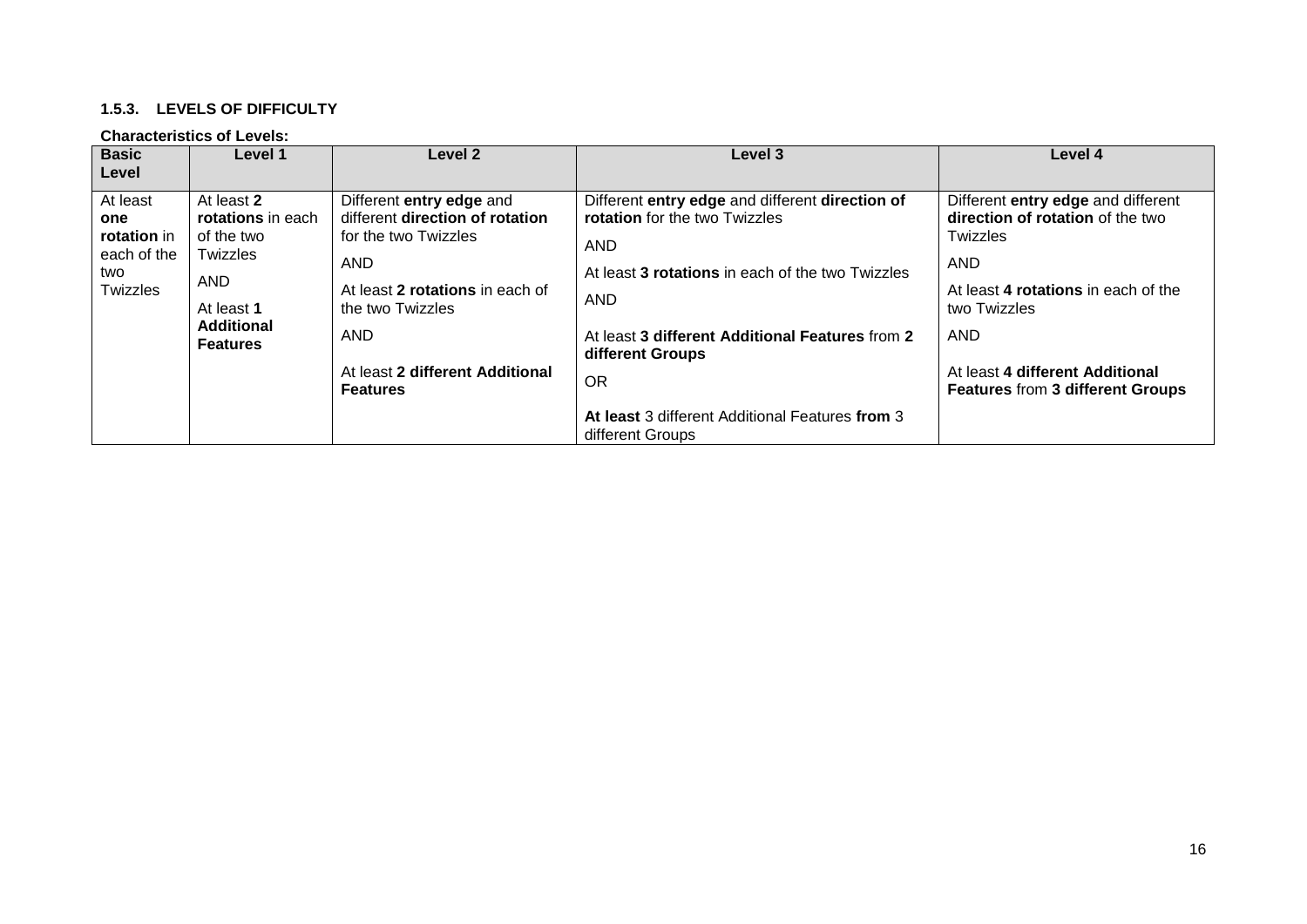# **1.6. STEP SEQUENCES (**including **PATTERN DANCE TYPE STEP SEQUENCE and ONE FOOT STEP SEQUENCE)**

# **1.6.1. ADDITIONAL PRINCIPLES OF CALLING**

- 1. The first performed Step Sequence of a required Group shall be identified as the required Step Sequence of that Group and given a Level, or No Level if the requirements for Basic Level are not met. Subsequent Step Sequences of that Group and Step Sequences of a Group not according to the Required Elements for Rhythm Dance or the Well Balanced Free Dance Program shall not be identified. When there is an incorrect element performed as not according to the requirements (such as a Circular Step Sequence instead of MiSt/DiSt for the 2019-20 RD), the Technical Panel will call what they see as CiSt, add a \* Additional Element No Level, and -1.0 deduction.
- 2. If a Fall or interruption occurs at the attempt to or during a Step Sequence (excluding One Foot Step Sequence) and the element is immediately resumed, the element shall be identified and given a Level according to the requirements met before and after the Fall or interruption, or No Level if the requirements for Basic Level are not met.
- 3. The percentage of steps for a Step Sequence is evaluated on the overall pattern completed per the prescribed shape, i.e. straight line, circle/s-shape, diagonal, etc. (This does not apply to the One Foot Step Sequence)
- 4. One Foot Step Sequence consists of Difficult Turns performed on one foot by each partner, **not in hold/touch/contact** and must be started with the first Difficult Turn at the same time. It is evaluated as one unit with a Level for each partner. If the first Difficult Turn is not performed at the same time by both partners on One Foot Step Sequence, its Level shall be reduced by one Level.
- 5. If a loss of control with additional support (touch down by free leg/foot and/or hand(s)) occurs during the One Foot Step Sequence and continues without interruption, its Level shall be reduced by one Level per error for that partner
- 6. If a Fall or interruption occurs at the entry edge to the first difficult turn of the One Foot Step Sequence by either partner, the element is given No Level for the partner who performed the error. Level of the other partner is evaluated based on what was executed.
- 7. If a Fall or interruption occurs during a One Foot Step Sequence and the element is immediately resumed, the element shall be identified and given a Level for the partner(s) who performed the error according to the requirements met before the fall or interruption, or No Level if the requirements for Basic Level are not met. Level of the other partner is evaluated based on what was executed
- 8. If partners make contact in One Foot Step Sequence the Level shall be reduced by 1 Level per each partner
- 9. A Step Sequence (Style B) that deserves different Levels for the two partners shall be given the lowest of the two Levels, or No Level if the requirements for Basic Level for one (or both) of the partners are not met.
- 10. A Pattern Dance Type Step Sequence (PSt) is evaluated as one unit with a Level for each partner
- 11. In Pattern Dance Type Step Sequence, if partners do not remain in hold/contact/touch at all times, even during changes of Hold and allowed stops, the Level shall be reduced by one Level (per each partner per each break in hold/contact/touch). This provision does not apply to loss of contact due to a Fall.
- 12. A Hold to be considered for the Level must be established.
- 13. For the 2019/2020 season, Holds are not considered for Level for the Rhythm Dance Step Sequence (Style B).

# **1.6.2. ADDITIONAL DEFINITIONS, SPECIFICATIONS TO DEFINITIONS AND NOTES**

**Types of Difficult Turns:** Bracket, Rocker, Counter, Choctaw, Outside Mohawk, Twizzle (Twizzle with one rotation - "Single Twizzle" for Level 1 and 2 or Twizzle with two rotations - "Double Twizzle" for Levels 1 – 4), skated on distinct and recognizable edges and in accordance with the description of Twizzle in Rule 704.

**Types of One Foot Step Sequence Difficult Turns:** Bracket, Rocker, Counter, Twizzle (Twizzle with one rotation - "Single Twizzle" for Level 1 and 2 or Twizzle with two rotations - "Double  $Twizele$ " for Levels  $1 - 4$ ), skated on distinct and recognizable edges and in accordance with the description of Twizzle in Rule 704.

**Note:** An error in any part of a turn will result in the turn not being considered for the Level. This also applies to an error in any part of a Twizzle or "Double Twizzle", the entire Twizzle is not considered towards the Level. As an example - If the couple includes a "Double Twizzle" as a Difficult Turn and there is a mistake in the execution within any part of the Turn, it is not considered even as a "Single Twizzle".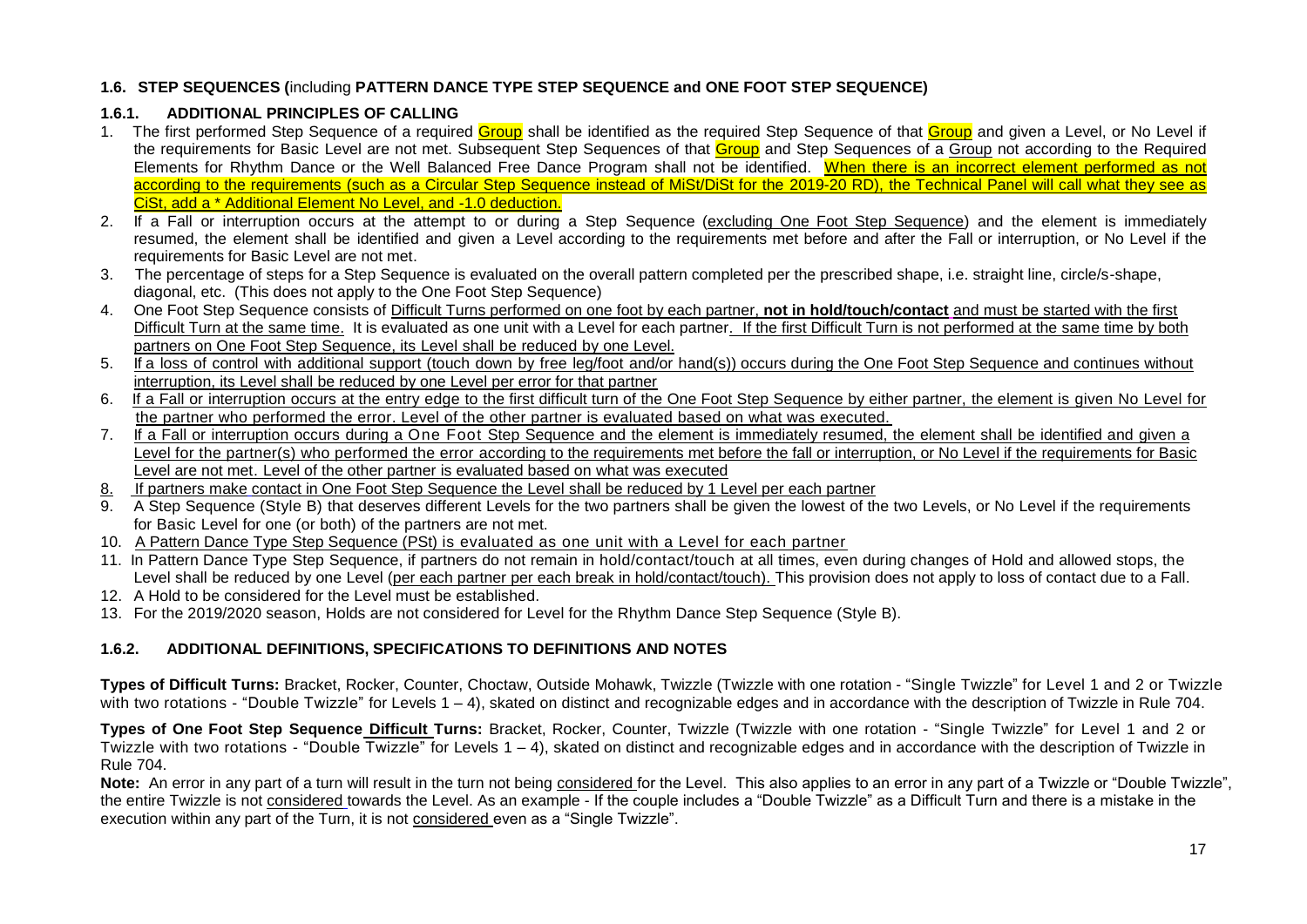**Dance Holds:** Kilian (or Kilian variation), Waltz (or Tango) and Foxtrot. To be considered for Level, a Dance Hold must be established.

**Change of Hold:** to be considered for Level, a Change of Hold must be distinct (e.g. from Waltz to Foxtrot or from Waltz to Kilian or from Foxtrot to Tango, but not from Waltz to Tango or from Waltz to Hand-in-Hand facing each other) and each Hold must be established.

#### **1.6.3. Levels of Difficulty**

**Style of Step Sequences:** the Level of Difficulty of the Step Sequences shall be determined as per the following Characteristics of Levels:

- Novice (Basic, Intermediate and Advanced) Free Dance (Straight Line or Curved Step Sequence in Hold): Style B
- **Junior Rhythm Dance (One (1) Step Sequence in Hold or Not Touching or Combination of both): Style B**
- Senior Rhythm Dance (One (1) Step Sequence in Hold or Not Touching or Combination of both; One (1) Pattern Dance Type Step Sequence (Pst): Style B
- Uunior and Senior Free Dance: Style B

#### **Characteristics of Levels Style B:**

| <b>Basic Level</b> | Level 1                                                                       | Level 2                                                   | Level 3                                      | Level 4                                       |
|--------------------|-------------------------------------------------------------------------------|-----------------------------------------------------------|----------------------------------------------|-----------------------------------------------|
|                    | Step Sequence Step Sequence is not                                            | <b>Step Sequence is not</b>                               | <b>Step Sequence</b> is not interrupted more | Step Sequence is not interrupted at all,      |
| is not             | interrupted more than 50%                                                     | interrupted more than                                     | Ithan                                        | leither                                       |
|                    | interrupted more of the pattern in total, either 25% of the pattern in total, |                                                           | 10% of the pattern in total, either          | through Stumbles, Falls or any other reason   |
|                    | than 50% of the through Stumbles, Falls or                                    | either through                                            | through                                      |                                               |
| pattern in total,  | any other reason                                                              | Stumbles, Falls or any other                              | Stumbles, Falls or any other reason          | <b>AND</b>                                    |
| either through     |                                                                               | reason                                                    |                                              |                                               |
| Stumbles, Falls    | AND                                                                           |                                                           | <b>AND</b>                                   | Footwork includes at least 5 different Types  |
| or any other       |                                                                               | AND                                                       |                                              | of Difficult Turns (if Twizzle is included it |
| reason             | Footwork includes at least 1                                                  |                                                           | Footwork includes at least 4 different       | must be done with at least two rotations -    |
|                    |                                                                               | Type of Difficult Turn (Only Footwork includes at least 3 | Types of Difficult Turns (if Twizzle is      | "Double Twizzle") (Only the first attempt of  |
|                    | the first attempt of the                                                      | different Types of Difficult                              | included it must be done with at least       | the Difficult Turn is considered for level)   |
|                    | Difficult Turn is considered                                                  | Turns (Only the first attempt of                          | two rotations - "Double Twizzle") (Only      |                                               |
|                    | for level)                                                                    | the Difficult Turn is considered                          | the first attempt of the Difficult Turn is   | AND                                           |
|                    |                                                                               | for level)                                                | considered for level)                        | Turns are multidirectional                    |
|                    | <b>AND</b>                                                                    |                                                           |                                              |                                               |
|                    |                                                                               | AND                                                       | <b>AND</b>                                   | AND                                           |
|                    | At least 1 Dance Hold must                                                    |                                                           |                                              | All Steps/Turns are 100% clean                |
|                    | be established                                                                | At least 2 different Dance                                | Turns are <b>multidirectional</b>            |                                               |
|                    |                                                                               | <b>Holds</b> are included                                 |                                              | AND                                           |
|                    |                                                                               |                                                           | <b>AND</b>                                   | At least 3 different Dance Holds are          |
|                    |                                                                               |                                                           | At least 3 different Dance Holds are         | lincluded                                     |
|                    |                                                                               |                                                           | included                                     |                                               |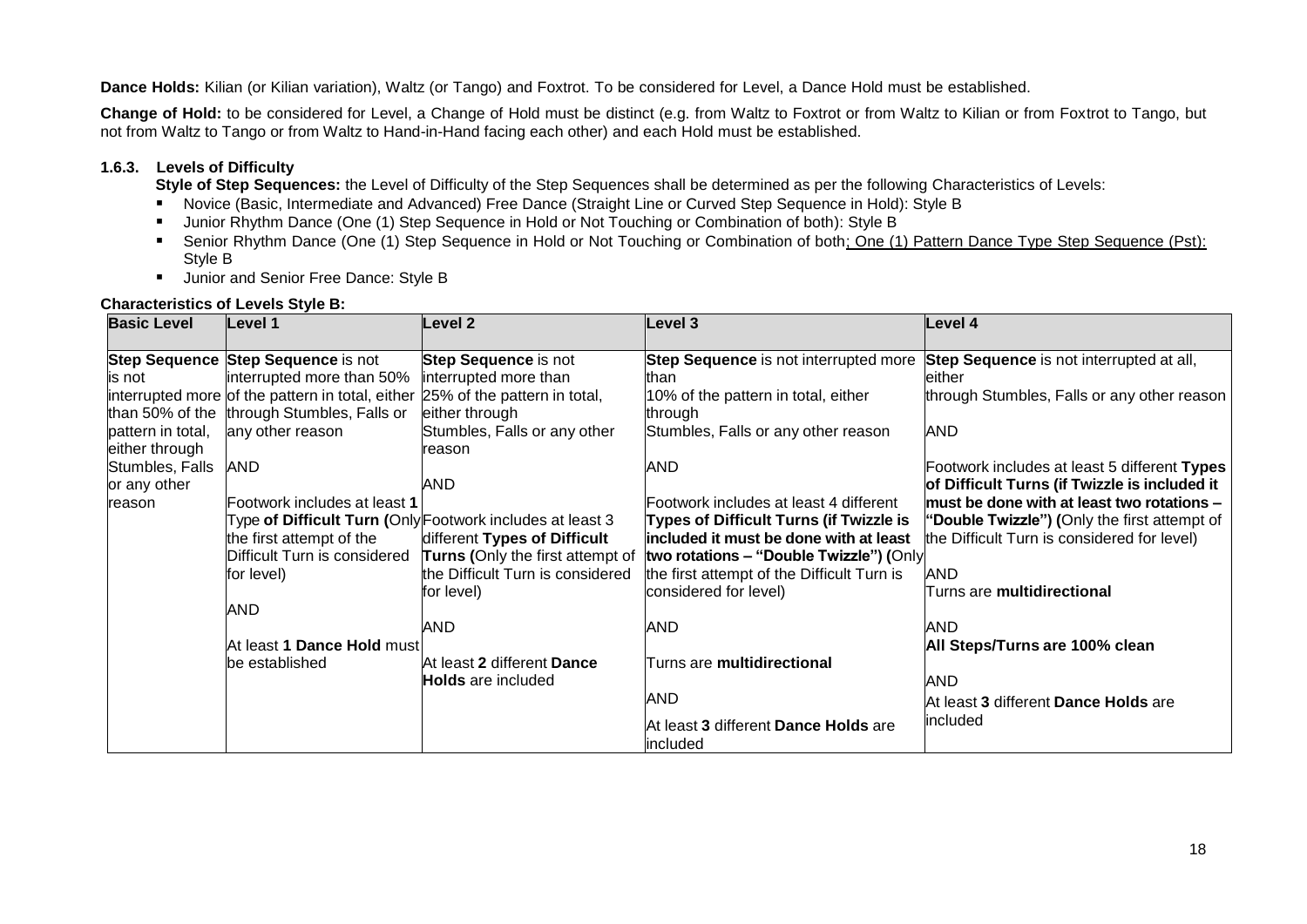**Characteristics of One Foot Step Sequence:**

| <b>Basic Level</b>                   | Level 1                                        | Level 2                                     | Level 3                                                                                  | Level 4                                                                  |
|--------------------------------------|------------------------------------------------|---------------------------------------------|------------------------------------------------------------------------------------------|--------------------------------------------------------------------------|
| (for each partner (for each partner) |                                                | (for each partner)                          | (for each partner)                                                                       | (for each partner)                                                       |
| At least 2                           |                                                |                                             | 1 Type of One Foot Step 2 different Types of One Foot 3 different Types of One Foot Step | <b>ALL 4 different Types of One Foot</b>                                 |
| different Types of Sequence Turn     |                                                | <b>Step Sequence Turns</b>                  | Sequence Turns (Twizzle must be done                                                     | <b>Step Sequence Turns (Twizzle</b>                                      |
| <b>One Foot Step</b>                 |                                                |                                             | with at least two rotations - "Double                                                    | must be done with at least two                                           |
| <b>Sequence Turns</b>                |                                                |                                             | lTwizzle")                                                                               | rotations - "Double Twizzle")                                            |
| are attempted                        | Only the first attempt of                      | Only the first attempt of the               |                                                                                          | <b>JAND</b>                                                              |
|                                      | the Difficult Turn is<br>considered for Level. | Difficult Turn is considered for<br>lLevel. | Only the first attempt of the Difficult Turn is<br>considered for Level.                 | All Turns are 100% clean                                                 |
|                                      |                                                |                                             |                                                                                          | Only the first attempt of the Difficult<br>Turn is considered for Level. |
|                                      |                                                |                                             |                                                                                          |                                                                          |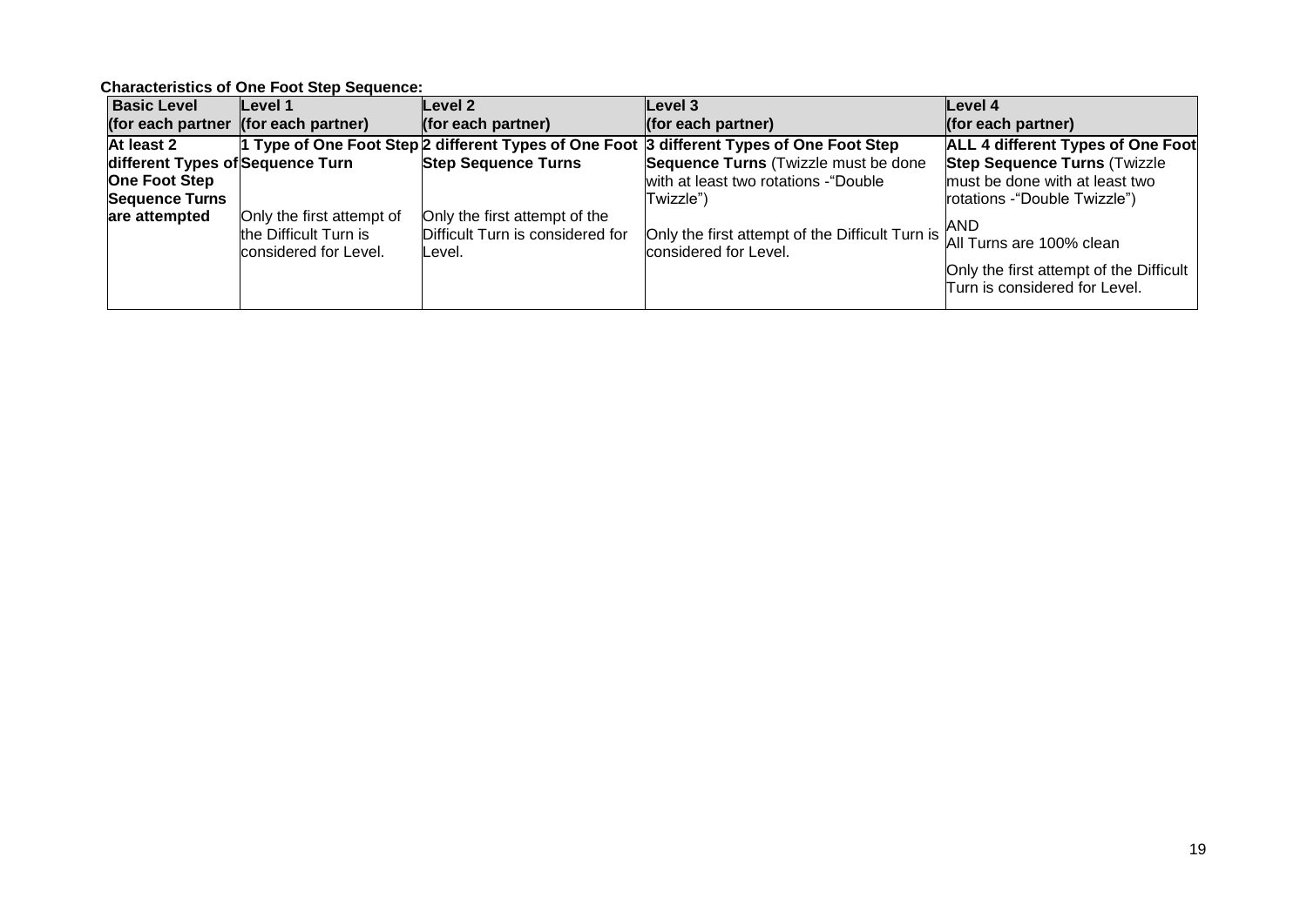#### **1.7. CHOREOGRAPHIC ELEMENTS**

#### **1.7.1. ADDITIONAL PRINCIPLES OF CALLING**

- 1. If a Choreographic Element is required:
	- a) Choreographic Spinning Movement / Sliding Movement / Character Step Sequence can be performed anywhere in the program.

b) Choreographic Dance Lift shall be performed after the required Dance Lifts and Choreographic Twizzling Movements are to be performed after the required Set of Twizzles.

c) Subsequent Choreographic Spinning Movements, Choreographic Twizzling Movements and Choreographic Character Step Sequence shall not be identified.

d) Subsequent Dance Lifts shall be identified as an Additional Element (see additional principles of calling Dance Lifts).

e) Subsequent sliding movements, which are identified as Illegal Element/Movement and/or a Fall shall be called as Illegal Element/Movement and/or a Fall but not considered as an Additional Element (not considered as a Choreographic Sliding Movement).

- 2. A Choreographic Dance Lift shall be identified at the attempt to the element and confirmed if the lifted partner is held off ice for at least 3 seconds, it is performed after the required Dance Lifts and it is within the required number of Choreographic Elements. If a Fall or interruption occurs at the attempt of a Choreographic Lift, the Choreographic Lift shall be identified and given No Level. It will occupy a box and will count as one of the required Choreographic Elements,
- 3. A Choreographic Spinning Movement shall be identified at the attempt to the element and confirmed when two or more rotations are performed by both partners simultaneously.
- 4. A Choreographic Set of Twizzling Movements shall be identified at the attempt to the element and confirmed if in the first part both partners perform at least 2 continuous travelling rotations simultaneously and in the second part, at least one of the partners has to perform at least 2 continuous rotations and performed after the required Set of Twizzles.
- 5. Choreographic Sliding Movement shall be identified at the attempt to the element and confirmed when both partners execute controlled sliding movements on the ice at the same time. The start and ending of the Choreographic Sliding Movement does not have to be performed simultaneously.
- 6. Choreographic Character Step Sequence shall be identified at the attempt to the element and confirmed when both partners perform steps around the short axis from barrier to barrier.
- 7. Any Choreographic Element/Movement combined with another Required Element as an 'Entry' or 'Exit' feature will not be considered by the Technical Panel as a required Choreographic Element/Movement. It will only be considered by the Technical Panel as an 'entry' and/or 'exit' feature.
- 8. Only the first performed required number of different Choreographic Elements shall be identified as the required Choreographic Elements.
- 9. For Senior FD, if a Choreographic Character Step Sequence is not performed within the first three Choreographic Elements, the third performed Choreographic Element is identified but shall not be confirmed (No Value). The Choreographic Character Step Sequence performed as a subsequent Choreographic Element shall not be identified.
- 10. If there is an illegal element(s)/movement(s) during the execution of any Choreographic Element, the deduction for an illegal element(s)/movements) will apply and the element will receive No Value.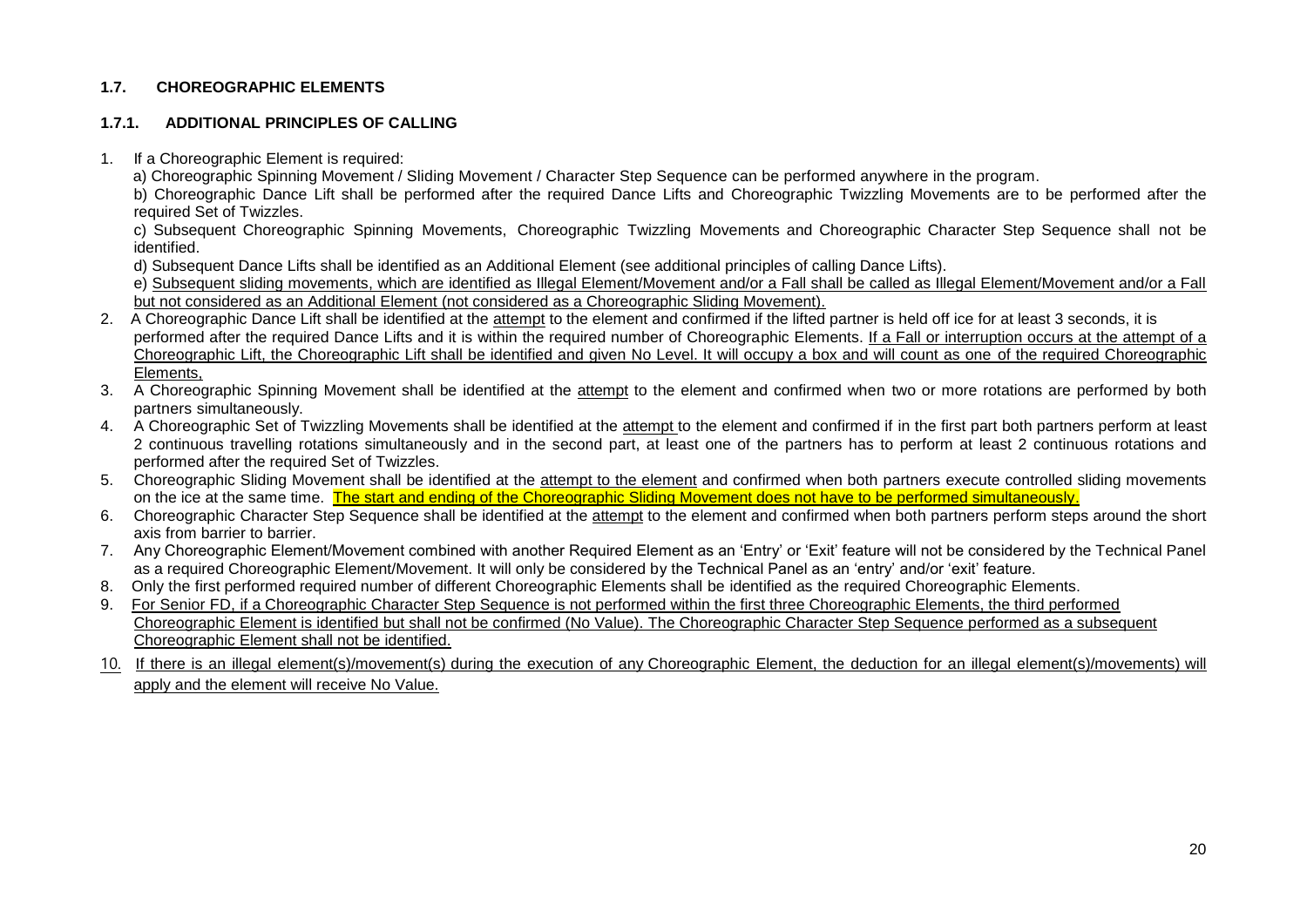|                                                                                                                                                                                                                                                                                                                                                                                                                                   |                                        |                                                                 | GRADE OF EXECUTION of Pattern Dance Elements & Pattern Dances 2019-2020 (Updated 21.07.2019)                 |                                                                                                                                                    |                                                                          |                                                                                                                                                                                                                                                                                               |                                                                                      |                                                                            |                                                                                                                                                                             |                                    |                                                                               |                                                                      |
|-----------------------------------------------------------------------------------------------------------------------------------------------------------------------------------------------------------------------------------------------------------------------------------------------------------------------------------------------------------------------------------------------------------------------------------|----------------------------------------|-----------------------------------------------------------------|--------------------------------------------------------------------------------------------------------------|----------------------------------------------------------------------------------------------------------------------------------------------------|--------------------------------------------------------------------------|-----------------------------------------------------------------------------------------------------------------------------------------------------------------------------------------------------------------------------------------------------------------------------------------------|--------------------------------------------------------------------------------------|----------------------------------------------------------------------------|-----------------------------------------------------------------------------------------------------------------------------------------------------------------------------|------------------------------------|-------------------------------------------------------------------------------|----------------------------------------------------------------------|
|                                                                                                                                                                                                                                                                                                                                                                                                                                   | $-5$                                   | $-4$                                                            | $-3$                                                                                                         | $-2$                                                                                                                                               | $-1$                                                                     |                                                                                                                                                                                                                                                                                               | $\mathbf 0$                                                                          | $+1$                                                                       | $+2$                                                                                                                                                                        | $+3$                               | $+4$                                                                          | $+5$                                                                 |
| <b>FEATURES</b>                                                                                                                                                                                                                                                                                                                                                                                                                   | More than 8<br>negative<br>features    | ACCORDING TO THE DESCRIPTION<br>$7 - 8$<br>negative<br>features | More negative features/errors than positive features, LESS THAN 75% OF STEPS<br>$5 - 6$<br>negative features | $3 - 4$<br>negative<br>features                                                                                                                    | $1 - 2$<br>negative<br>features                                          |                                                                                                                                                                                                                                                                                               | Basic<br>execution<br>- generally<br>correct                                         | Plus $1 - 2$<br>positive<br>feature                                        | Plus $3 - 4$<br>positive<br>features                                                                                                                                        | Plus 5 - 6<br>positive<br>features | <b>Plus 7 - 8</b><br>positive<br>features (no<br>negative<br>features/errors) | More than 8<br>positive features<br>(no negative<br>features/errors) |
|                                                                                                                                                                                                                                                                                                                                                                                                                                   |                                        |                                                                 | <b>NEGATIVE FEATURES/ERRORS</b>                                                                              |                                                                                                                                                    |                                                                          |                                                                                                                                                                                                                                                                                               | <b>POSITIVE FEATURES:</b>                                                            |                                                                            |                                                                                                                                                                             |                                    |                                                                               |                                                                      |
| <b>EXECUTION</b>                                                                                                                                                                                                                                                                                                                                                                                                                  |                                        |                                                                 |                                                                                                              |                                                                                                                                                    |                                                                          |                                                                                                                                                                                                                                                                                               | <b>EXECUTION</b>                                                                     |                                                                            |                                                                                                                                                                             |                                    |                                                                               |                                                                      |
| 1. Loss of Control with additional support (e.g. Stumble/Touchdown) (per each)                                                                                                                                                                                                                                                                                                                                                    |                                        |                                                                 |                                                                                                              | $\overline{2}$                                                                                                                                     |                                                                          |                                                                                                                                                                                                                                                                                               |                                                                                      |                                                                            | 1. Good quality - correctness, cleanness and sureness of Edges/Steps/Turns                                                                                                  | $\mathbf{2}$                       |                                                                               |                                                                      |
|                                                                                                                                                                                                                                                                                                                                                                                                                                   |                                        | 2. Loss of <b>Control</b> without additional support (per each) |                                                                                                              |                                                                                                                                                    |                                                                          | $\overline{1}$                                                                                                                                                                                                                                                                                |                                                                                      | 2. Edges deep.                                                             |                                                                                                                                                                             |                                    |                                                                               | $\overline{2}$                                                       |
|                                                                                                                                                                                                                                                                                                                                                                                                                                   |                                        |                                                                 | 3. Wrong Steps/Turns (per each) Ex: Mohawk instead of Choctaw                                                |                                                                                                                                                    |                                                                          | $\overline{1}$                                                                                                                                                                                                                                                                                |                                                                                      | 3. Smooth and Effortless                                                   |                                                                                                                                                                             |                                    |                                                                               | $\overline{2}$                                                       |
|                                                                                                                                                                                                                                                                                                                                                                                                                                   | Ex: flat entry/exit from Choctaw       |                                                                 | 4. Poor quality and/or Labored and/or Uncontrolled (max of 3 negative features per Element).                 |                                                                                                                                                    |                                                                          | $1 - 3$                                                                                                                                                                                                                                                                                       | 4. Unison and oneness throughout the element                                         |                                                                            |                                                                                                                                                                             | $\overline{2}$                     |                                                                               |                                                                      |
| 5. Lack of unison                                                                                                                                                                                                                                                                                                                                                                                                                 |                                        |                                                                 |                                                                                                              |                                                                                                                                                    |                                                                          | $\overline{1}$                                                                                                                                                                                                                                                                                |                                                                                      |                                                                            | 5. Glide and flow maintained (movement across the ice)                                                                                                                      |                                    |                                                                               | $\overline{2}$                                                       |
|                                                                                                                                                                                                                                                                                                                                                                                                                                   |                                        | 6. Lack of glide and flow (movement across the ice)             |                                                                                                              |                                                                                                                                                    |                                                                          | $\overline{1}$                                                                                                                                                                                                                                                                                |                                                                                      |                                                                            |                                                                                                                                                                             |                                    | 6. Holds and positions precise, consistent and close spacing between partners | $\mathbf{1}$                                                         |
| 7. Holds and positions incorrect and/or uncontrolled and/or variable spacing in between<br>partners: less than 50% of pattern = 1 negative feature,<br>50% or more of pattern $= 2$ negative features                                                                                                                                                                                                                             |                                        |                                                                 |                                                                                                              |                                                                                                                                                    | $1 - 2$                                                                  | 7. Body lines and carriage of both partners stylish according to the chosen Rhythm                                                                                                                                                                                                            |                                                                                      |                                                                            | $\overline{1}$                                                                                                                                                              |                                    |                                                                               |                                                                      |
| 8. Pattern incorrect                                                                                                                                                                                                                                                                                                                                                                                                              |                                        |                                                                 |                                                                                                              |                                                                                                                                                    | $\overline{1}$                                                           |                                                                                                                                                                                                                                                                                               |                                                                                      | 8. Maximum utilization of the ice surface with the correct Pattern         |                                                                                                                                                                             |                                    | $\mathbf{1}$                                                                  |                                                                      |
| <b>MUSIC</b>                                                                                                                                                                                                                                                                                                                                                                                                                      |                                        |                                                                 |                                                                                                              |                                                                                                                                                    |                                                                          |                                                                                                                                                                                                                                                                                               | <b>MUSIC</b>                                                                         |                                                                            |                                                                                                                                                                             |                                    |                                                                               |                                                                      |
|                                                                                                                                                                                                                                                                                                                                                                                                                                   |                                        | 9. Does not reflect character and style of the chosen rhythm    |                                                                                                              |                                                                                                                                                    |                                                                          | $\overline{1}$                                                                                                                                                                                                                                                                                | 9. Nuances/accents reflects character and style of the chosen rhythm<br>$\mathbf{1}$ |                                                                            |                                                                                                                                                                             |                                    |                                                                               |                                                                      |
|                                                                                                                                                                                                                                                                                                                                                                                                                                   |                                        |                                                                 | 10. Not started on the prescribed beat (for each Section/Sequence)                                           |                                                                                                                                                    |                                                                          | -1                                                                                                                                                                                                                                                                                            | 10. Timing accurate 100%                                                             |                                                                            |                                                                                                                                                                             | 2                                  |                                                                               |                                                                      |
|                                                                                                                                                                                                                                                                                                                                                                                                                                   | Set Criteria - No higher than          |                                                                 |                                                                                                              |                                                                                                                                                    |                                                                          |                                                                                                                                                                                                                                                                                               |                                                                                      |                                                                            |                                                                                                                                                                             |                                    |                                                                               |                                                                      |
|                                                                                                                                                                                                                                                                                                                                                                                                                                   | $-5$                                   | -4                                                              | $-3$                                                                                                         | $-2$                                                                                                                                               | $-1$                                                                     |                                                                                                                                                                                                                                                                                               | $\mathbf{0}$                                                                         | $+1$                                                                       | $+2$                                                                                                                                                                        | $+3$                               | $+4$                                                                          | $+5$                                                                 |
| <b>STEPS</b><br>Less than 75% of steps held for required # of beats (by one/both partners)*<br><b>HELD FOR</b><br>* # of Steps not held for required # of beats:<br>THE.<br>Senior: FS: 10 and more<br><b>REQUIRED</b><br>Junior: 1TTF: 9 and more<br><b>NUMBER</b><br>2TTF: 7 and more<br>OF BEATS<br>*A Step is a shared unit when calculating total # of steps, no matter if the error is<br>executed by one or both partners. |                                        |                                                                 |                                                                                                              | At least 75% of<br>Steps/Edges held for<br>required $#$ of beats (for<br>one/both partners)<br>* # of Steps not held for<br>required $#$ of beats: | Senior: FS: 9 and less<br>Junior: 1TTF: 8 and less<br>2TTF: 6 and less   | held for required # of beats<br>for one/both partners<br>* # of Steps not held for<br>required # of beats:<br>Senior: FS: 3 and less<br>Junior:1TTF: 3 and less<br>*A Step is a shared unit when calculating total # of steps,<br>no matter if the error is executed by one or both partners. | At least 90% of Steps/Edges<br>2TTF: 2 and less                                      | 100% of Steps/Edges held for<br>required # of beats (for both<br>partners) |                                                                                                                                                                             |                                    |                                                                               |                                                                      |
| <b>FALLS/</b><br><b>LOSS OF</b><br><b>CONTROL</b><br>with OR<br>without<br>additional<br><b>support</b>                                                                                                                                                                                                                                                                                                                           | Fall by both<br>with serious<br>errors | Fall by both<br>within the PD<br>OR.<br>many errors             | Fall by one at start<br>of Element<br>Or<br>Fall by both at end<br>of Element                                | Fall by one at<br>end of Element<br>Or<br>brief fall by one<br>(up/down)<br>within element                                                         | Stumble/<br>Touchdown<br>by both<br>Or<br>up to 25%<br>element<br>missed |                                                                                                                                                                                                                                                                                               | than two)<br>Or<br>the table)                                                        |                                                                            | Loss of <b>Control</b> without additional support (no more<br><b>Loss of Control</b> with additional support (e.g.<br><b>Stumble/Touchdown)</b> by one (reduce according to |                                    | <b>None</b>                                                                   |                                                                      |

# **2. MARKING GUIDE FOR GRADES OF EXECUTION OF REQUIRED ELEMENTS**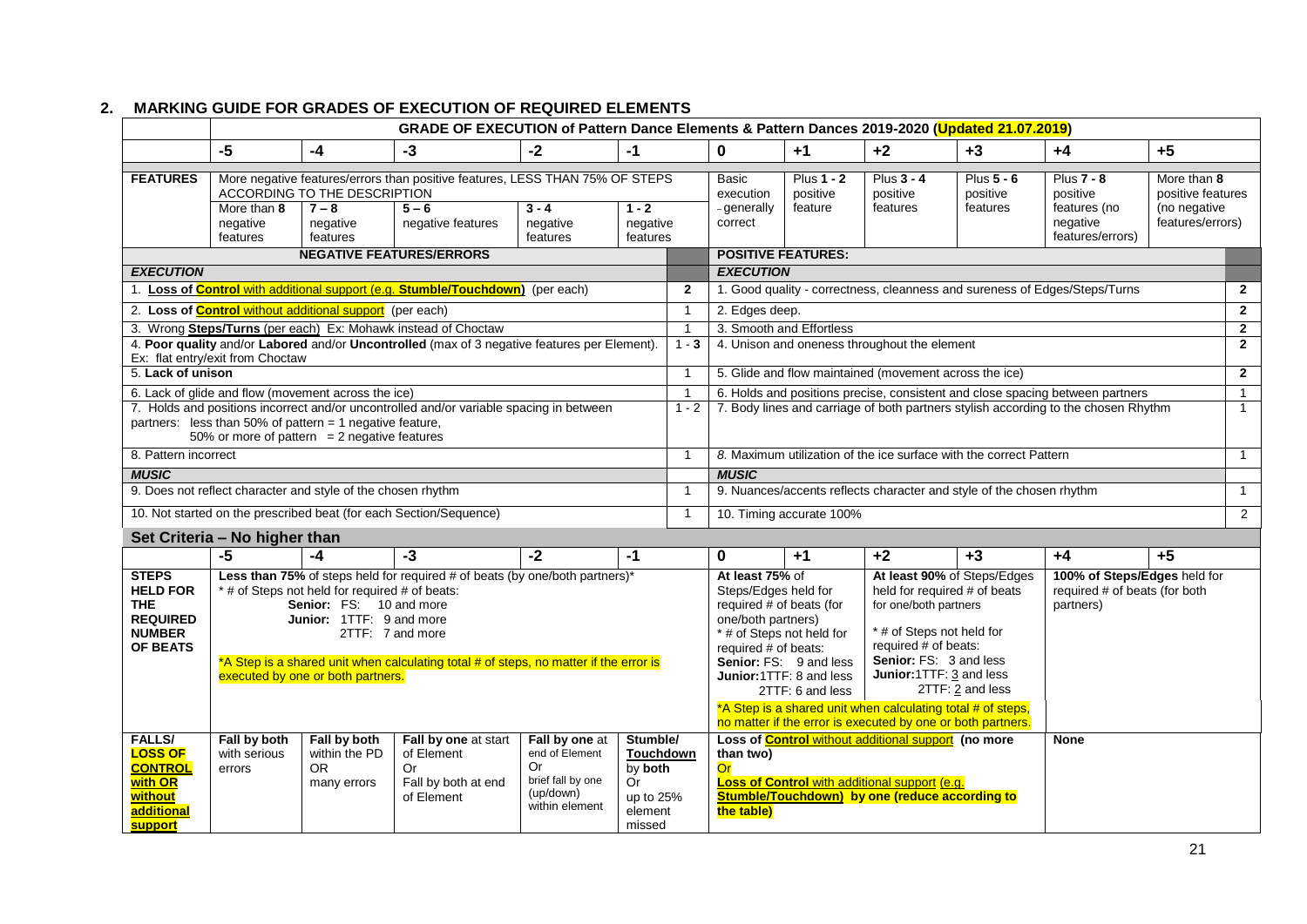| $-5$<br>$-4$<br>$+2$<br>$+5$<br>$-3$<br>$-2$<br>$-1$<br>$\mathbf{0}$<br>$+1$<br>$+3$<br>$+4$<br><b>FEATURES</b><br><b>Plus 1-2</b><br>Plus 3-4<br><b>Plus 5-6</b><br>Plus 7-8 positive<br>More than 8 positive<br>More negative features than positive features<br>Basic<br>3 - 4 negative<br>positive<br>positive<br>positive<br>features (no<br>features (no negative<br>More than 8<br>$7 - 8$<br>$5 - 6$ negative<br>$1 - 2$<br>execution<br>negative features)<br>negative<br>$-$ generally<br>feature<br>features<br>features<br>features)<br>negative<br>negative<br>features<br>features<br>features<br>features<br>features<br>correct |                                                                 |  |  | GRADE OF EXECUTION of REQUIRED ELEMENTS (including CHOREOGRAPHIC ELEMENTS) 2019/20 (updated 21.07.2019) |                                                                              |  |  |  |  |                |                |
|-------------------------------------------------------------------------------------------------------------------------------------------------------------------------------------------------------------------------------------------------------------------------------------------------------------------------------------------------------------------------------------------------------------------------------------------------------------------------------------------------------------------------------------------------------------------------------------------------------------------------------------------------|-----------------------------------------------------------------|--|--|---------------------------------------------------------------------------------------------------------|------------------------------------------------------------------------------|--|--|--|--|----------------|----------------|
|                                                                                                                                                                                                                                                                                                                                                                                                                                                                                                                                                                                                                                                 |                                                                 |  |  |                                                                                                         |                                                                              |  |  |  |  |                |                |
|                                                                                                                                                                                                                                                                                                                                                                                                                                                                                                                                                                                                                                                 |                                                                 |  |  |                                                                                                         |                                                                              |  |  |  |  |                |                |
|                                                                                                                                                                                                                                                                                                                                                                                                                                                                                                                                                                                                                                                 |                                                                 |  |  |                                                                                                         |                                                                              |  |  |  |  |                |                |
|                                                                                                                                                                                                                                                                                                                                                                                                                                                                                                                                                                                                                                                 |                                                                 |  |  |                                                                                                         |                                                                              |  |  |  |  |                |                |
|                                                                                                                                                                                                                                                                                                                                                                                                                                                                                                                                                                                                                                                 |                                                                 |  |  |                                                                                                         |                                                                              |  |  |  |  |                |                |
|                                                                                                                                                                                                                                                                                                                                                                                                                                                                                                                                                                                                                                                 |                                                                 |  |  |                                                                                                         |                                                                              |  |  |  |  |                |                |
| <b>NEGATIVE FEATURES/ERRORS</b><br><b>POSITIVE FEATURES:</b><br><b>EXECUTION</b><br><b>EXECUTION</b>                                                                                                                                                                                                                                                                                                                                                                                                                                                                                                                                            |                                                                 |  |  |                                                                                                         |                                                                              |  |  |  |  |                |                |
| 1. Loss of <b>Control</b> with additional support (e.g. <b>Stumble/Touchdown</b> ) (per each)<br>1. Smooth and/or Effortless<br>$\mathbf{2}$                                                                                                                                                                                                                                                                                                                                                                                                                                                                                                    |                                                                 |  |  |                                                                                                         |                                                                              |  |  |  |  |                | $\mathbf{2}$   |
| 2. Unison or Oneness throughout the element<br>$\mathbf{1}$<br>$\overline{1}$                                                                                                                                                                                                                                                                                                                                                                                                                                                                                                                                                                   | 2. Loss of <b>Control</b> without additional support (per each) |  |  |                                                                                                         |                                                                              |  |  |  |  |                |                |
| 3. Poor execution and/or Element labored and/or Uncontrolled<br>3. Cleanness and sureness of steps and turns (STw and Step Sequence)<br>$1 - 2$                                                                                                                                                                                                                                                                                                                                                                                                                                                                                                 |                                                                 |  |  |                                                                                                         |                                                                              |  |  |  |  | $\overline{1}$ |                |
| 4. Body lines and pose of both partners aesthetically pleasing or in character<br>4. Poor entry / Poor exit (per each)<br>$1 - 2$                                                                                                                                                                                                                                                                                                                                                                                                                                                                                                               |                                                                 |  |  |                                                                                                         |                                                                              |  |  |  |  |                | $\overline{1}$ |
| 5. Distance - more than two arms length apart (ChSt more than 4 arms length/4<br>5. Consistent and close spacing between partners (STw, NTSt, OFSt)<br>$1 - 2$                                                                                                                                                                                                                                                                                                                                                                                                                                                                                  |                                                                 |  |  |                                                                                                         |                                                                              |  |  |  |  |                | $\overline{1}$ |
| meters apart)                                                                                                                                                                                                                                                                                                                                                                                                                                                                                                                                                                                                                                   |                                                                 |  |  |                                                                                                         |                                                                              |  |  |  |  |                |                |
| - long separation before/after Required Elements in RD/FD<br>6. Speed of rotations maintained or accelerated during the Element (RoLi, STw,                                                                                                                                                                                                                                                                                                                                                                                                                                                                                                     |                                                                 |  |  |                                                                                                         |                                                                              |  |  |  |  |                | $\mathbf{1}$   |
| - variable spacing in between partners (Set of Tw and Step<br>Sp/CoSp, Choreo Elements)                                                                                                                                                                                                                                                                                                                                                                                                                                                                                                                                                         |                                                                 |  |  |                                                                                                         |                                                                              |  |  |  |  |                |                |
| Sequence)                                                                                                                                                                                                                                                                                                                                                                                                                                                                                                                                                                                                                                       |                                                                 |  |  |                                                                                                         |                                                                              |  |  |  |  |                |                |
| 7. Speed across the ice maintained or accelerated during the Element<br>$\mathbf{1}$                                                                                                                                                                                                                                                                                                                                                                                                                                                                                                                                                            | 6. Lack of glide (movement across the ice)                      |  |  |                                                                                                         |                                                                              |  |  |  |  |                | $\overline{1}$ |
| 7. Lacking or reducing speed of rotation (RoLi, Sp/CoSp, Choreo Elements,<br><b>ADDED FEATURES</b><br>$\mathbf{1}$<br>STw)                                                                                                                                                                                                                                                                                                                                                                                                                                                                                                                      |                                                                 |  |  |                                                                                                         |                                                                              |  |  |  |  |                |                |
| 8. Not on spot - Sp/CoSp, StaLi.<br>8. Element is innovative and / OR creative<br>$\mathbf{1}$                                                                                                                                                                                                                                                                                                                                                                                                                                                                                                                                                  |                                                                 |  |  |                                                                                                         |                                                                              |  |  |  |  |                | $\overline{2}$ |
| 9. Execution not simultaneous and/or Lack of unison (STw, CoSp chg of foot,<br>9. Exit of one of the first two Twizzles with smooth running edge performed by<br>$\mathbf{1}$                                                                                                                                                                                                                                                                                                                                                                                                                                                                   |                                                                 |  |  |                                                                                                         | $\mathbf{1}$                                                                 |  |  |  |  |                |                |
| Step Sequence, Choreographic Elements)<br>both partners at the same time                                                                                                                                                                                                                                                                                                                                                                                                                                                                                                                                                                        |                                                                 |  |  |                                                                                                         |                                                                              |  |  |  |  |                |                |
| 10. Pattern/ Placement incorrect (Step Sequences)<br>$\mathbf{1}$                                                                                                                                                                                                                                                                                                                                                                                                                                                                                                                                                                               |                                                                 |  |  |                                                                                                         | 10. Exit of the first two Twizzles with smooth running edge by both partners |  |  |  |  | $\overline{2}$ |                |
| 11. Poses or moves awkward or not aesthetically pleasing (per partner)<br>$\mathbf{1}$<br>11. Entry is seamless or unexpected or creative.                                                                                                                                                                                                                                                                                                                                                                                                                                                                                                      |                                                                 |  |  |                                                                                                         |                                                                              |  |  |  |  | $\overline{1}$ |                |
| <b>RULE VIOLATION</b><br>12. Exit is seamless or unexpected or creative.                                                                                                                                                                                                                                                                                                                                                                                                                                                                                                                                                                        |                                                                 |  |  |                                                                                                         |                                                                              |  |  |  |  |                | $\overline{1}$ |
| 12. Inclusion of Not permitted element * (Step Sequence) - per each<br>13. Variety of Holds (Step Sequences, Dance Spins)<br>1                                                                                                                                                                                                                                                                                                                                                                                                                                                                                                                  |                                                                 |  |  |                                                                                                         |                                                                              |  |  |  |  |                | $\mathbf{1}$   |
| 13. Ending Choreo Sliding Movement in a Stop on Two Knees, sitting or lying<br>$\mathbf{1}$<br><b>MUSIC</b>                                                                                                                                                                                                                                                                                                                                                                                                                                                                                                                                     |                                                                 |  |  |                                                                                                         |                                                                              |  |  |  |  |                |                |
| on the $ice$ – per partner                                                                                                                                                                                                                                                                                                                                                                                                                                                                                                                                                                                                                      |                                                                 |  |  |                                                                                                         |                                                                              |  |  |  |  |                |                |
| <b>MUSIC</b><br>14. Element enhances the choreography and/or character of the chosen music                                                                                                                                                                                                                                                                                                                                                                                                                                                                                                                                                      |                                                                 |  |  |                                                                                                         |                                                                              |  |  |  |  |                | $1 - 2$        |
| and/or rhythm<br>14. Element does not reflect choreography of the chosen music/rhythm<br>$1-2$                                                                                                                                                                                                                                                                                                                                                                                                                                                                                                                                                  |                                                                 |  |  |                                                                                                         |                                                                              |  |  |  |  |                |                |
| 15. Element reflects nuances in the music                                                                                                                                                                                                                                                                                                                                                                                                                                                                                                                                                                                                       |                                                                 |  |  |                                                                                                         |                                                                              |  |  |  |  |                | $\mathbf{1}$   |
| SET CRITERIA - no higher than<br>-5<br>$-3$<br>$-2$<br>$-1$<br>$\mathbf 0$<br>$+2$<br>$+3$<br>$+5$                                                                                                                                                                                                                                                                                                                                                                                                                                                                                                                                              |                                                                 |  |  |                                                                                                         |                                                                              |  |  |  |  |                |                |
| $-4$<br>$+1$<br>$+4$                                                                                                                                                                                                                                                                                                                                                                                                                                                                                                                                                                                                                            |                                                                 |  |  |                                                                                                         |                                                                              |  |  |  |  |                |                |
| <b>MUSICALITY</b><br>Out of musical structure/rhythm pattern<br>Generally<br>In musical structure/rhythm pattern                                                                                                                                                                                                                                                                                                                                                                                                                                                                                                                                |                                                                 |  |  |                                                                                                         |                                                                              |  |  |  |  |                |                |
| <b>FALLS/</b><br>Stumble/<br>Loss of Control without additional support (no<br>Fall by both<br>Fall by one at<br>Fall by both<br>Fall by one at<br><b>None</b><br><b>None</b>                                                                                                                                                                                                                                                                                                                                                                                                                                                                   |                                                                 |  |  |                                                                                                         |                                                                              |  |  |  |  |                |                |
| Touchdown<br><b>LOSS OF</b><br>more than two)<br>with serious<br>OR.<br>start or within<br>end of                                                                                                                                                                                                                                                                                                                                                                                                                                                                                                                                               |                                                                 |  |  |                                                                                                         |                                                                              |  |  |  |  |                |                |
| by both OR<br><b>CONTROL</b><br>Element<br>Element OR<br>Or<br>errors.<br>many errors                                                                                                                                                                                                                                                                                                                                                                                                                                                                                                                                                           |                                                                 |  |  |                                                                                                         |                                                                              |  |  |  |  |                |                |
| two<br><b>OR</b><br>Loss of Control with additional support (e.g.<br>with OR<br>OR.<br>brief fall by                                                                                                                                                                                                                                                                                                                                                                                                                                                                                                                                            |                                                                 |  |  |                                                                                                         |                                                                              |  |  |  |  |                |                |
| stumbles by<br><b>Stumble/Touchdown)</b> by one (reduce<br>one (up/down)<br>without<br>many serious<br>Fall by both at<br>one                                                                                                                                                                                                                                                                                                                                                                                                                                                                                                                   |                                                                 |  |  |                                                                                                         |                                                                              |  |  |  |  |                |                |
| according to the table)<br>additional<br>within element<br>end of Element<br>errors<br>partner<br><b>support</b>                                                                                                                                                                                                                                                                                                                                                                                                                                                                                                                                |                                                                 |  |  |                                                                                                         |                                                                              |  |  |  |  |                |                |

\* RD: Hand in Hand, Loops, Additional Stop(s) within PSt (exception after Step 33), Stop more than one and/or longer than 5 sec (in Step Sequence Style B), Retrogression,

Note: The Technical Panel will evaluate a loss of contact/hold/touch during the PSt Senior) and PDE (Junior).

\* FD: Hand in Hand, Loops, Stops. Retrogression more than one and/or longer than 2 measures; Separation longer than 5 sec and/or distance between partners more than 2 arms length apart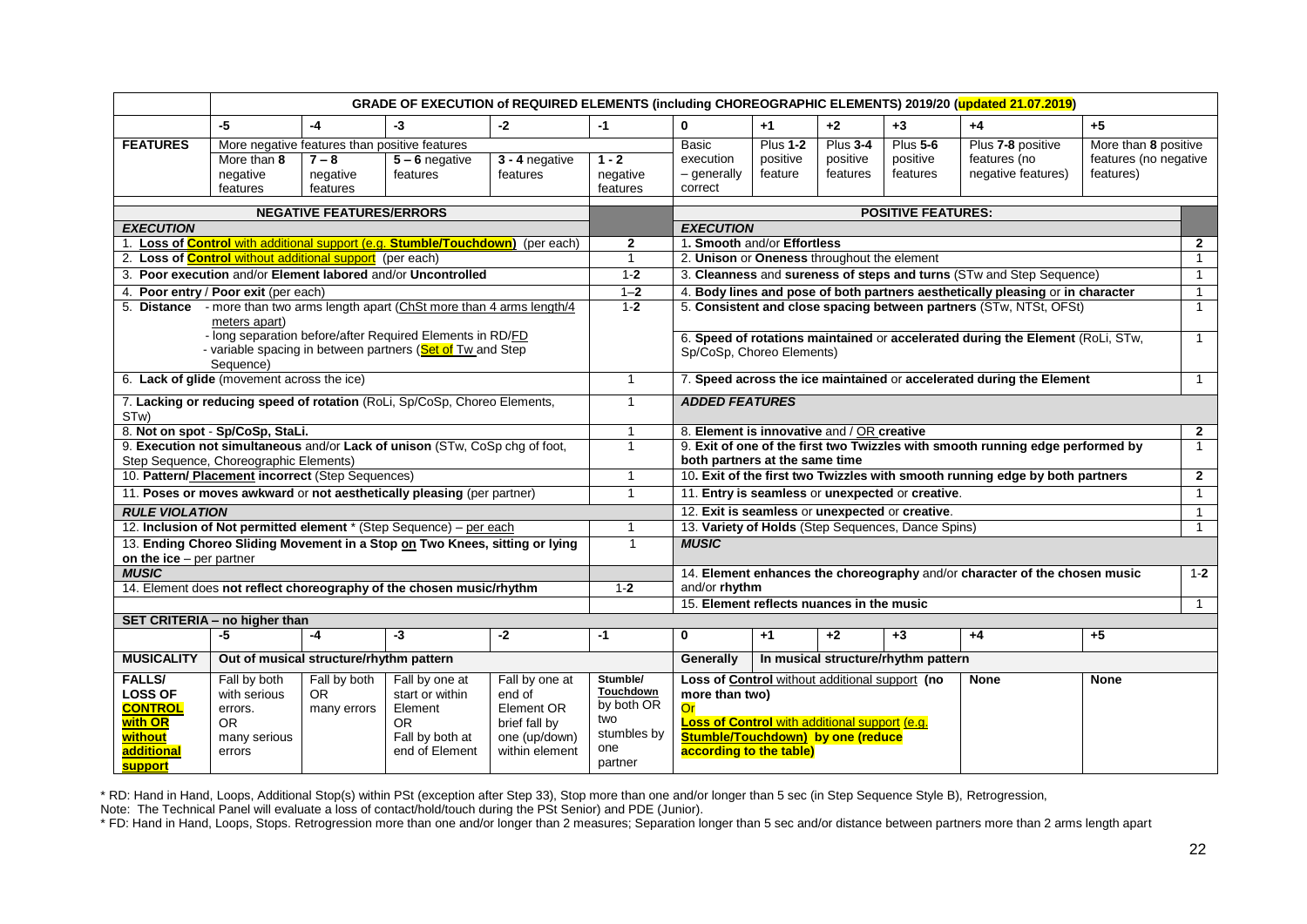# **3. COMPONENTS: Rule 504**

# **Marking Guide for Program Components – Rhythm Dance and Free Dance**

| <b>RANGE OF</b>                                                                                    | <b>CHARACTERISTICS OF</b>                                                                                                                                                                                                                                      | <b>CHARACTERISTICS OF</b>                                                                                                                                                                                                                                                                                                                                                                                          | <b>CHARACTERISTICS OF</b>                                                                                                                                                                                                                                                                                                                                        | <b>CHARACTERISTICS OF COMPOSITION</b>                                                                                                                                                                                                                                                                                                                                                                                                                                                                      | <b>CHARACTERISTICS OF INTERPRETATION OF</b>                                                                                                                                                                                                                                                                                                                                                                                                                                |
|----------------------------------------------------------------------------------------------------|----------------------------------------------------------------------------------------------------------------------------------------------------------------------------------------------------------------------------------------------------------------|--------------------------------------------------------------------------------------------------------------------------------------------------------------------------------------------------------------------------------------------------------------------------------------------------------------------------------------------------------------------------------------------------------------------|------------------------------------------------------------------------------------------------------------------------------------------------------------------------------------------------------------------------------------------------------------------------------------------------------------------------------------------------------------------|------------------------------------------------------------------------------------------------------------------------------------------------------------------------------------------------------------------------------------------------------------------------------------------------------------------------------------------------------------------------------------------------------------------------------------------------------------------------------------------------------------|----------------------------------------------------------------------------------------------------------------------------------------------------------------------------------------------------------------------------------------------------------------------------------------------------------------------------------------------------------------------------------------------------------------------------------------------------------------------------|
| <b>MARKS</b>                                                                                       | <b>SKATING SKILLS</b>                                                                                                                                                                                                                                          | <b>TRANSITIONS</b>                                                                                                                                                                                                                                                                                                                                                                                                 | <b>PERFORMANCE</b>                                                                                                                                                                                                                                                                                                                                               |                                                                                                                                                                                                                                                                                                                                                                                                                                                                                                            | <b>THE MUSIC/TIMING</b>                                                                                                                                                                                                                                                                                                                                                                                                                                                    |
| 10.0<br><b>OUTSTANDING</b><br>With a fall or<br>serious error,<br>10 cannot be<br>awarded          | deep, quiet, sure, seemingly<br>effortless edges<br>deep/fluid knee action<br>excellent precision of<br>foot<br>placement in steps/turns<br>seamless use of all directions<br>effortless acceleration<br>extensive skill range for both<br>٠                   | difficult, intriguing, varied network<br>of edges, steps, turns, holds for<br>both with a great predominance of<br>face to face positions<br>movements flow seamlessly into<br>$\blacksquare$<br>the next without any pause or<br>gaps<br>there is no pause to prepare for or<br>$\blacksquare$<br>following the exit of elements<br>creative linking of Pattern Dance<br>Element(s) and rest of the dance<br>(RD) | move as one, superb matching<br>skate very close to each other most<br>of the time with superb ease when<br>changing<br>elegant /sophisticated style<br>refined line of body and limbs<br>precise execution of body<br>movements along different planes<br>both spellbinding/captivating<br>projection exceptional (to audience<br>or inwards if music requires) | wide range of steps, moves,<br>positions, and design of required<br>elements superbly motivated by<br>music<br>ingenious use of music, space,<br>symmetry<br>memorable highlights distributed<br>evenly throughout the program<br>all movements purposefully created<br>and following the musical phrase<br>change of pace/tempo incorporated<br>٠.<br>seamlessly<br>total utilization of personal and public<br>space<br>choreography gives the feeling of a<br>٠.<br>completely unified dance (RD): 100% | skaters embody the music as one<br>genuine motivation from "heart" by both<br>wide range of inspired movements linked with<br>personal gestures<br>skaters convincingly stay "in character" for the<br>entire program.<br>exceptional ability to relate as one and to<br>reflect character and rhythm of the music<br>superb embodiment of the music's style and<br>character<br>timing: 100% correct<br>expression of Rhythms (RD): 100% correct<br>dance mood (FD): 100% |
| $9.75 - 9.00$<br><b>EXCELLENT</b><br>With falls or<br>serious<br>errors, 9<br>cannot be<br>awarded | deep, quiet, sure, seemingly<br>effortless edges<br>deep/fluid knee action<br>$\bullet$<br>excellent precision of foot<br>placement in steps/turns<br>seamless use of all directions<br>$\bullet$<br>effortless acceleration<br>extensive skill range for both | difficult, intriguing, varied network<br>of edges, steps, turns, holds for<br>both with a great predominance of<br>face to face positions<br>movements flow seamlessly into<br>the next without any pause or<br>gaps<br>there is no pause to prepare for or<br>following the exit of elements<br>creative linking of Pattern Dance<br>Element(s) and rest of the dance<br>(RD)                                     | move as one, superb matching<br>skate very close to each other most<br>of the time with superb ease when<br>changing<br>elegant /sophisticated style<br>refined line of body and limbs<br>precise execution of body<br>movements along different planes<br>both spellbinding/captivating<br>projection exceptional (to audience<br>or inwards if music requires) | wide range of steps, moves,<br>positions, and design of required<br>elements superbly motivated by<br>music<br>ingenious use of music, space,<br>symmetry<br>memorable highlights distributed<br>evenly throughout the program<br>all movements purposefully created<br>and following the musical phrase<br>change of pace/tempo incorporated<br>seamlessly<br>total utilization of personal and public<br>space<br>choreography gives the feeling of a<br>л.<br>completely unified dance (RD): 90%        | skaters embody the music as one<br>genuine motivation from "heart" by both<br>wide range of inspired movements linked with<br>personal gestures<br>skaters convincingly stay "in character" for the<br>entire program.<br>exceptional ability to relate as one and to<br>reflect character and rhythm of the music<br>superb embodiment of the music's style and<br>character<br>timing: 100% correct<br>expression of Rhythms (RD): 90% correct<br>dance mood (FD): 90%   |
| $8.75 - 8.00$<br><b>VERY GOOD</b>                                                                  | strong, sure, fluid edges<br>supple knee action<br>precision of foot placement,<br>neat steps/turns<br>ease in accelerating even<br>$\bullet$<br>during difficult steps<br>always multidirectional broad<br>skill range for both                               | difficult, varied, sequences of<br>edges/steps/turns/holds for both<br>throughout with a great<br>predominance of face to face<br>positions<br>movements flow easily into the<br>next<br>most elements are executed<br>$\blacksquare$<br>without visible preparation or<br>conclusion<br>creative linking of Pattern Dance<br>Elements and rest of the dance<br>(RD)                                               | coordinated movements, very good<br>matching<br>skate close to each other most the<br>time with extreme ease when<br>changing positions / holds<br>very good carriage and placement<br>of the body<br>very good control of the body along<br>different planes<br>project strongly and together<br>convincing                                                     | variety of innovative and purposeful<br>moves that develop a theme<br>very good choreography, clearly<br>understandable and motivated by the<br>music<br>change of pace/tempo incorporated<br>٠<br>with ease<br>very good use of musical<br>$\blacksquare$<br>phrasing/space/symmetry<br>choreography gives the feeling of a<br>completely unified dance (RD): 80%                                                                                                                                         | skaters and music meld together<br>internal motivation clearly seen by both<br>use of interesting and personal gestures to<br>express the music<br>very good ability to relate as one to reflect the<br>character and rhythm of the music<br>very good embodiment of the music's style<br>and character<br>timing at least: 80% correct<br>expression of Rhythms (RD): at least 80%<br>correct<br>dance mood (FD): at least 80%                                            |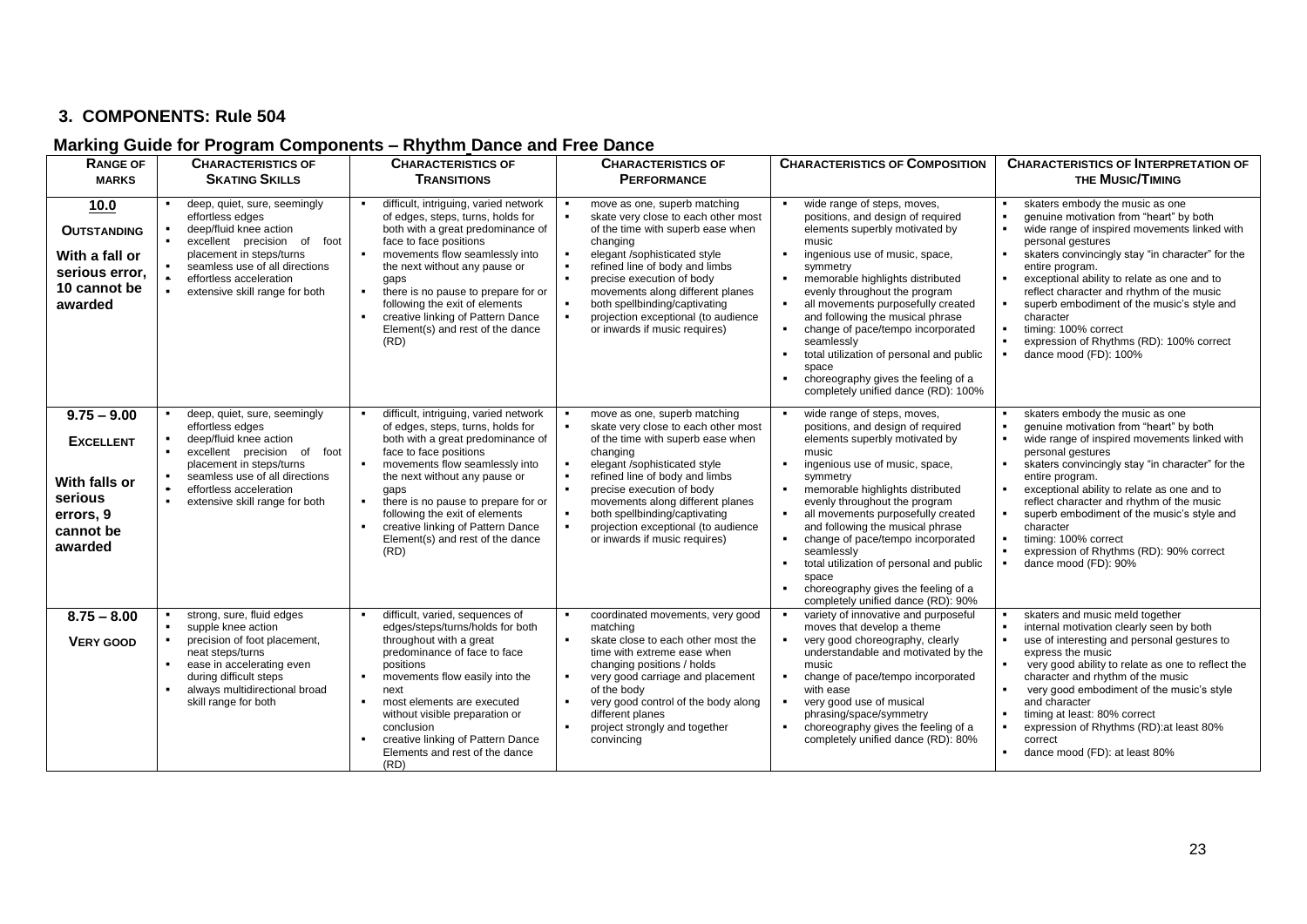| <b>RANGE OF</b>                   | <b>CHARACTERISTICS OF</b>                                                                                                                                                                                                                                                                                                                                          | <b>CHARACTERISTICS OF</b>                                                                                                                                                                                                                                                                                                                                                         | <b>CHARACTERISTICS OF</b>                                                                                                                                                                                                                                                                                                                                                 | <b>CHARACTERISTICS OF COMPOSITION</b>                                                                                                                                                                                                                                                                                                                                                                                                                | <b>CHARACTERISTICS OF INTERPRETATION OF</b>                                                                                                                                                                                                                                                                                                                                                                                                                                                                                                              |
|-----------------------------------|--------------------------------------------------------------------------------------------------------------------------------------------------------------------------------------------------------------------------------------------------------------------------------------------------------------------------------------------------------------------|-----------------------------------------------------------------------------------------------------------------------------------------------------------------------------------------------------------------------------------------------------------------------------------------------------------------------------------------------------------------------------------|---------------------------------------------------------------------------------------------------------------------------------------------------------------------------------------------------------------------------------------------------------------------------------------------------------------------------------------------------------------------------|------------------------------------------------------------------------------------------------------------------------------------------------------------------------------------------------------------------------------------------------------------------------------------------------------------------------------------------------------------------------------------------------------------------------------------------------------|----------------------------------------------------------------------------------------------------------------------------------------------------------------------------------------------------------------------------------------------------------------------------------------------------------------------------------------------------------------------------------------------------------------------------------------------------------------------------------------------------------------------------------------------------------|
| <b>MARKS</b>                      | <b>SKATING SKILLS</b>                                                                                                                                                                                                                                                                                                                                              | <b>TRANSITIONS</b>                                                                                                                                                                                                                                                                                                                                                                | <b>PERFORMANCE</b>                                                                                                                                                                                                                                                                                                                                                        |                                                                                                                                                                                                                                                                                                                                                                                                                                                      | <b>THE MUSIC/TIMING</b>                                                                                                                                                                                                                                                                                                                                                                                                                                                                                                                                  |
| $7.75 - 7.00$<br>Goop             | strong, sure, confident edges<br>strong, flexible knee action<br>polished & clean foot placement<br>in steps/turns<br>good use of multi directional<br>٠<br>skating<br>ability to accelerate easily<br>good skill range 70% of time for<br>$\blacksquare$<br>both                                                                                                  | varied and connected<br>л.<br>edges/steps/turns/positions for<br>both<br>varied use of holds with a<br>$\blacksquare$<br>predominance of face to face<br>positions<br>minimal use of cross cuts or<br>$\blacksquare$<br>running<br>fluid and intentional movements<br>$\blacksquare$<br>throughout<br>creative linking of Pattern Dance<br>Elements and rest of the dance<br>(RD) | move as couple, matched with<br>٠.<br>ease<br>$\blacksquare$<br>skate close to each other at least<br>70% of time<br>easy use of change of all holds and<br>$\blacksquare$<br>positions<br>$\blacksquare$<br>good carriage/lines<br>$\blacksquare$<br>good demonstration of control of<br>the body along different planes.<br>both project most of time<br>$\blacksquare$ | use of known and innovative /<br>creative moves that are motivated by<br>the music<br>obvious relationship between moves<br>$\blacksquare$<br>and musical selection.<br>good use of musical<br>$\blacksquare$<br>phrasing/space/symmetry<br>both skaters demonstrate<br>commitment to the composition<br>purpose<br>directed to all sides of the rink<br>$\blacksquare$<br>choreography gives the feeling of a<br>completely unified dance (RD): 70% | skating/music integrated<br>good internal motivation and feeling for the<br>music by both<br>skaters stay "in character" at least 70% of<br>program<br>good partner relationship with both<br>communicating the details of the music through<br>movement<br>good expression of the music's style and<br>character<br>timing: at least70% correct<br>expression of Rhythms (RD): at least70%<br>correct<br>dance mood (FD): at least 70%                                                                                                                  |
| $6.75 - 6.00$<br>Above<br>average | reasonable, sure edges<br>above average knee action<br>$\blacksquare$<br>above average cleanness in<br>foot placement in steps/turns<br>demonstrated in all directions<br>with ease at least 60% of the<br>time<br>steps/turns, all directions with<br>ease 60% of the time<br>gain and maintain speed and<br>flow easily<br>above average skill range for<br>both | difficult and varied of<br>edges/steps/turns/positions for<br>both for 60 % of time<br>varied use of holds with a<br>л.<br>frequent use of face to face<br>positions<br>seldom use of cross cuts or<br>running<br>some breaks in continuity<br>$\blacksquare$<br>creative linking of Pattern Dance<br>$\blacksquare$<br>Element(s) and rest of the dance<br>(RD)                  | above average unison, move as<br>п.<br>couple 60% of time<br>skate close to each other 60% of<br>$\blacksquare$<br>time<br>above average control of body and<br>$\blacksquare$<br>limbs along different planes<br>above average carriage / lines<br>$\blacksquare$<br>both are able to project 60% of<br>$\blacksquare$<br>time                                           | interesting moves derived from the<br>concept<br>most moves/pattern/utilization of<br>л.<br>space are related to the purpose.<br>above average distribution of<br>highlights and placement to match<br>musical phrase and form<br>use of creative set-ups for required<br>elements<br>above average use of ice pattern<br>$\blacksquare$<br>choreography gives the feeling of a<br>$\blacksquare$<br>completely unified dance (RD):60%               | skating fits music well<br>solid internal motivation and feeling for the<br>music by both<br>skaters stay "in character "at least 60% of time<br>skaters are both able to play with the music<br>and communicate the details of the music<br>through movement<br>partner relationship to reflect the character and<br>rhythm of the music at least 60% of time<br>above average expression of the music's style<br>and character<br>timing: at least 60% correct<br>expression of Rhythms (RD): at least 60%<br>correct<br>dance mood (FD): at least 60% |
| $5.75 - 5.00$<br>average          | moderately sure edges<br>some variety of knee<br>action/steps/turns<br>even speed and flow<br>throughout<br>average skill range for both                                                                                                                                                                                                                           | series of variable<br>edges/steps/turns/positions for<br>both<br>average use of holds with many<br>face to face positions<br>limited use of cross cuts or<br>$\blacksquare$<br>running<br>creative linking of Pattern Dance<br>Element(s) and rest of the dance<br>(RD)                                                                                                           | unison broken occasionally<br>skate close to each other at least<br>$\blacksquare$<br>50% of time<br>average control of body and limbs<br>$\blacksquare$<br>along different planes<br>pleasing carriage/lines with some<br>$\blacksquare$<br>breaks<br>projection skills variable but both<br>$\blacksquare$<br>are able to project                                       | variable moves often related to<br>purpose and music<br>moves and highlights match the<br>$\blacksquare$<br>musical phrasing most of the time.<br>highlights generally well distributed<br>but focused occasionally to one side<br>average use of change of pace<br>$\blacksquare$<br>average design of movements and<br>$\blacksquare$<br>pattern / ice coverage<br>choreography gives the feeling of a<br>completely unified dance (RD): 50%       | slight difference in skater motivation/feeling for<br>the music<br>skaters stay "in character" at least 50% of the<br>time<br>average use of movement linked to musical<br>accents/details<br>average expression of music's style and<br>character.<br>reasonable partner relationship to reflect the<br>character and rhythm of the music<br>timing: at least 50% correct<br>expression of Rhythms (RD): at least 50%<br>correct<br>dance mood (FD:at least 50%)                                                                                        |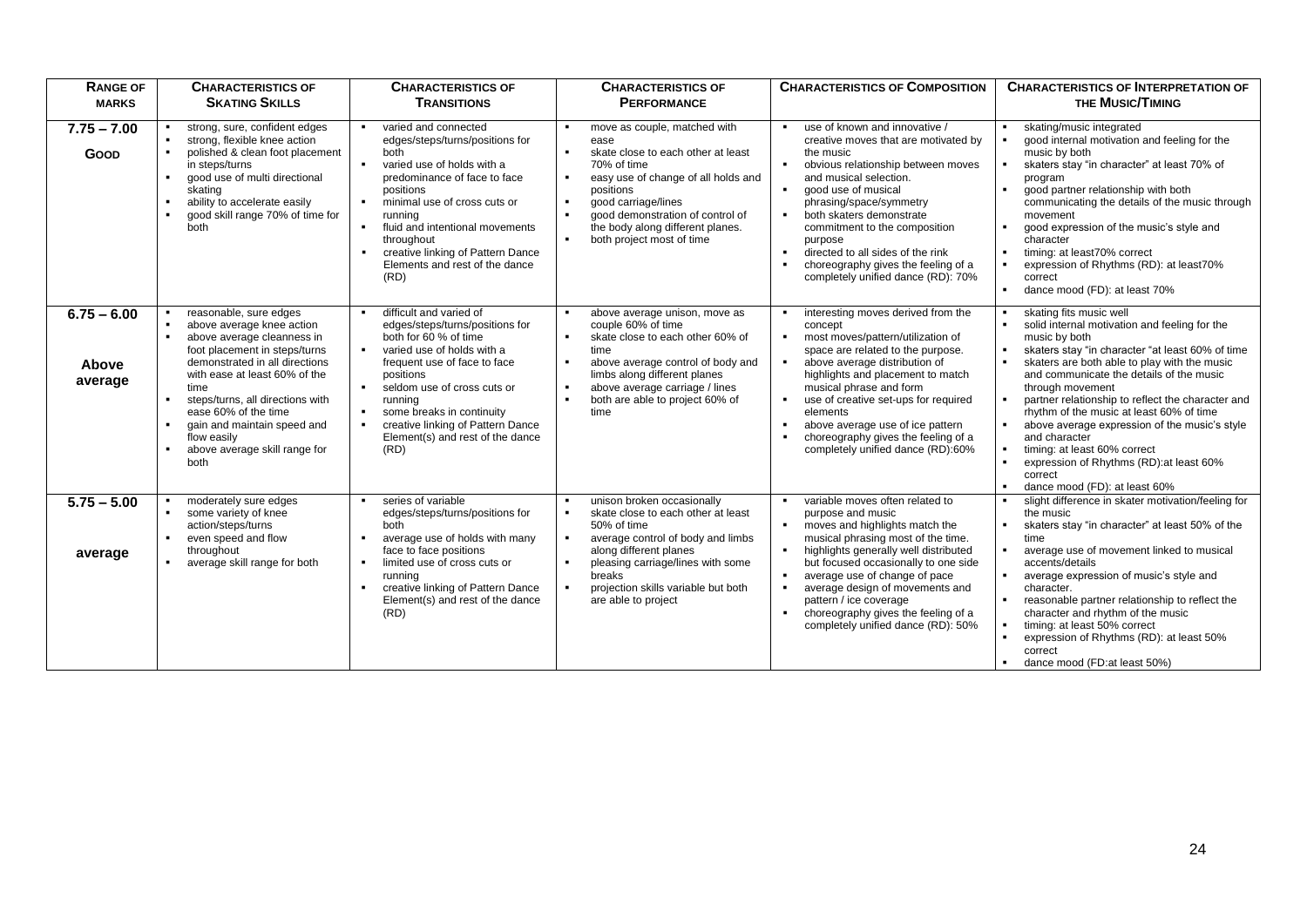| <b>RANGE OF</b>            | <b>CHARACTERISTICS OF</b>                                                                                                                                                                                                                                                                                | <b>CHARACTERISTICS OF</b>                                                                                                                                                                                                                                                                                                             | <b>CHARACTERISTICS OF</b>                                                                                                                                                                                                                                                                                                                                                                                    | <b>CHARACTERISTICS OF COMPOSITION</b>                                                                                                                                                                                                                                                                                                                                                                                                                    | <b>CHARACTERISTICS OF INTERPRETATION OF</b>                                                                                                                                                                                                                                                                                                                                                                                                                                          |
|----------------------------|----------------------------------------------------------------------------------------------------------------------------------------------------------------------------------------------------------------------------------------------------------------------------------------------------------|---------------------------------------------------------------------------------------------------------------------------------------------------------------------------------------------------------------------------------------------------------------------------------------------------------------------------------------|--------------------------------------------------------------------------------------------------------------------------------------------------------------------------------------------------------------------------------------------------------------------------------------------------------------------------------------------------------------------------------------------------------------|----------------------------------------------------------------------------------------------------------------------------------------------------------------------------------------------------------------------------------------------------------------------------------------------------------------------------------------------------------------------------------------------------------------------------------------------------------|--------------------------------------------------------------------------------------------------------------------------------------------------------------------------------------------------------------------------------------------------------------------------------------------------------------------------------------------------------------------------------------------------------------------------------------------------------------------------------------|
| <b>MARKS</b>               | <b>SKATING SKILLS</b>                                                                                                                                                                                                                                                                                    | <b>TRANSITIONS</b>                                                                                                                                                                                                                                                                                                                    | <b>PERFORMANCE</b>                                                                                                                                                                                                                                                                                                                                                                                           |                                                                                                                                                                                                                                                                                                                                                                                                                                                          | <b>THE MUSIC/TIMING</b>                                                                                                                                                                                                                                                                                                                                                                                                                                                              |
| $4.75 - 4.00$<br>Fair      | shallow edges with variable<br>edge quality and knee action<br>fair range of steps/turns.<br>$\blacksquare$<br>multidirectional at least 40% of<br>time<br>variable skills for both, variable<br>$\blacksquare$<br>abilities<br>consistent speed and flow at<br>$\blacksquare$<br>least 40% of time      | an equal amount of simple and<br>difficult edges/steps/turns/<br>positions<br>$\blacksquare$<br>one partner has some sections<br>with simple workload<br>varied use of holds with some<br>face to face positions<br>creative linking of Pattern Dance<br>$\blacksquare$<br>Element(s) and rest of the dance<br>(RD)                   | unison sometimes broken<br>$\blacksquare$<br>$\blacksquare$<br>skate close to each other at least<br>40% of time<br>variable control of body and limbs<br>$\blacksquare$<br>$\blacksquare$<br>carriage /lines variable, mostly<br>pleasing posture<br>$\blacksquare$<br>only one projects or both only 40%<br>of time                                                                                        | movement design corresponds<br>$\blacksquare$<br>sometimes with music<br>moves and highlights sometimes<br>match the musical phrasing<br>elements generally well distributed<br>$\blacksquare$<br>but sometimes too much emphasis to<br>one side of the rink<br>choreography gives the feeling of a<br>completely unified dance (RD): at<br>least 40%                                                                                                    | skating fits music with minor exceptions<br>some motivated moves but balanced feeling for<br>music missing<br>moderate use of movement linked to musical<br>accents and nuances<br>correct but not personal expression of the<br>music's style and character<br>partner relationship to reflect the character and<br>rhythm of the music at least 40% of time<br>timing: at least 40% correct<br>expression of Rhythms (RD): at least40%<br>correct<br>dance mood (FD): at least 40% |
| $3.75 - 3.00$<br>Weak      | some flat edges<br>limited knee action, stiff at times<br>$\bullet$<br>few steps/turns, able to skate in<br>all directions on simple turns<br>and for some difficult turns;<br>variable skills for both and<br>$\blacksquare$<br>occasionally differing ability<br>lack of flow, some change in<br>speed | some basic edges/steps<br>some simple turns/positions/holds<br>one partner performs difficulty<br>$\blacksquare$<br>and other on 2 feet in some<br>sections<br>little use of partner facing hold<br>poor linking of Pattern Dance<br>Element(s) and rest of the dance<br>(RD)                                                         | variable unison<br>$\blacksquare$<br>skate close to each other at least<br>30% of time<br>weak control of body and limbs<br>$\blacksquare$<br>$\blacksquare$<br>little demonstration of use of the<br>body in different planes<br>variable extensions<br>$\blacksquare$<br>$\blacksquare$<br>holds relatively stable<br>$\blacksquare$<br>only one projects 30% of time or<br>both only occasionally project | some isolated groups of moves that<br>are motivated by the music and fit the<br>purpose.<br>movements generally do not follow<br>٠<br>the musical phrasing.<br>often moves and highlights directed<br>$\blacksquare$<br>to the judge's side<br>reasonable placement of elements on<br>٠<br>ice surface<br>choreography gives the feeling of a<br>completely unified dance (RD): 30%                                                                      | some motivated moves, but often seem<br>meaningless to skaters<br>music is background for Required elements<br>appropriate use of music but personal feeling is<br>inconsistent with the skaters weaving in and<br>out of character<br>some partner relationship to reflect the<br>character and rhythm of the music<br>timing: at least 30% correct<br>expression of Rhythms (RD): at least 30%<br>correct<br>dance mood (FD): at least 30%                                         |
| $2.75 - 2.00$<br>Poor      | short and poor steps/ flat edges<br>$\blacksquare$<br>little power, toe pushing or wide<br>stepping<br>few steps/turns, able to skate in<br>$\blacksquare$<br>both directions on simple turns<br>only<br>variable skills with one weaker<br>in sections                                                  | many parts have basic<br>edges/steps<br>simple turns/positions/holds<br>many sections in hand-in-hand or<br>side by side hold, minimal use of<br>partner facing holds<br>one partner performs difficult<br>moves and other on two feet most<br>of time<br>simple linking of Pattern Dance<br>Element(s) and rest of the dance<br>(RD) | inconsistent stability of holds and<br>some unison breaks<br>$\blacksquare$<br>do not skate close to each other<br>most of the time<br>poor control of the body and limbs<br>$\blacksquare$<br>$\bullet$<br>poor carriage/extensions<br>$\blacksquare$<br>limited projection skills, both<br>cautious                                                                                                        | many moves do not appear to be<br>motivated by the musical selection<br>the purpose of the composition is<br>٠<br>poorly developed or communicated<br>through movement.<br>movements do not follow the musical<br>٠<br>phrase.<br>moves and highlights directed to<br>$\blacksquare$<br>judges' side<br>choreography gives the feeling of a<br>completely unified dance (RD): 30%                                                                        | no relationship or feeling for music<br>demonstrated by skaters<br>poor use of movement linked to musical<br>accents and details<br>occasional partner relationship to reflect the<br>character and rhythm of the music<br>unmotivated/non-authentic movement<br>timing: less than 30% correct<br>expression of Rhythms (RD): Less than 30%<br>correct<br>dance mood (FD) : Less than 30%                                                                                            |
| $1.75 - 1.00$<br>Very poor | short and very poor<br>steps/edges<br>$\bullet$<br>slow, little flow, toe pushing<br>$\blacksquare$<br>few steps/turns, mainly in one<br>direction<br>minimal variation in speed<br>very poor basic skills with one<br>$\blacksquare$<br>being "carried" in sections                                     | predominance of stroking/simple<br>turns/poses<br>many large sections in hand-in-<br>hand or side by side hold only<br>very poor linking of Pattern Dance<br>$\blacksquare$<br>Element(s) and rest of the dance<br>(RD)                                                                                                               | struggle in holds and unison<br>$\blacksquare$<br>out of unison<br>$\blacksquare$<br>skate close to each other most of<br>the time<br>$\blacksquare$<br>very poor matching of body<br>position/extensions<br>very poor carriage/extensions<br>$\blacksquare$<br>very limited projection skills                                                                                                               | most moves do not appear to be<br>$\blacksquare$<br>motivated by the musical selection<br>the composition lacks a clearly<br>٠<br>defined / developed purpose.<br>movements are mainly directed to<br>$\blacksquare$<br>judge's side<br>placement of moves lacks balance<br>with little relationship to musical<br>phrase.<br>composition is repetitive or<br>٠<br>monotonous<br>choreography gives little feeling of a<br>completely unified dance (RD) | lacking or inappropriate skater dynamics in<br>relation to the music<br>moves seem unrelated to the music's character<br>and / or rhythm<br>little or no partner relationship to reflect the<br>character and rhythm of the music<br>timing: less than 30% correct<br>expression of Rhythms (RD): less than 30%<br>correct<br>dance mood (FD): less than 30%                                                                                                                         |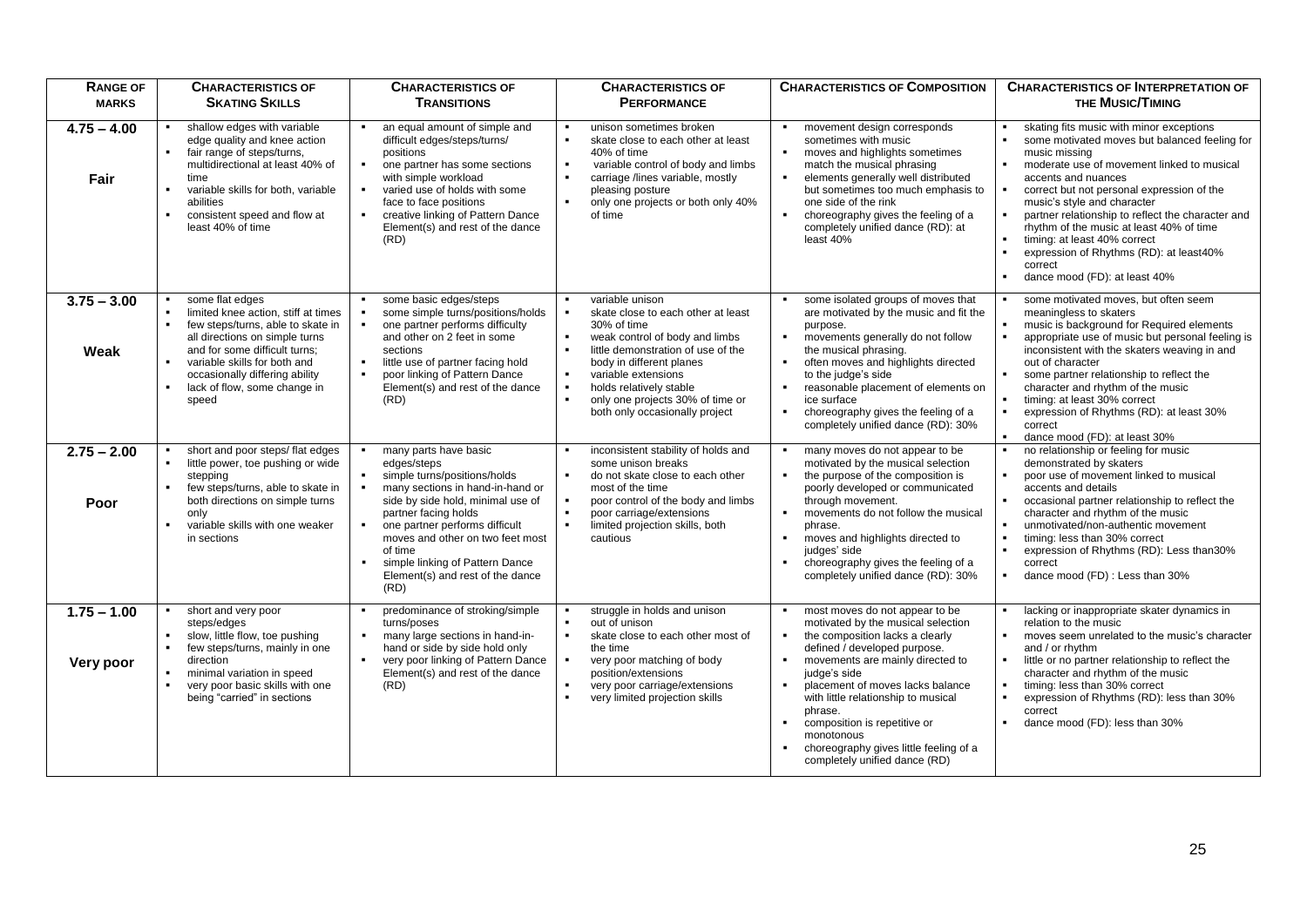| <b>RANGE OF</b>                           | <b>CHARACTERISTICS OF</b>                                                                                                                                                                                                 | <b>CHARACTERISTICS OF</b>                                                                                                                                                                                                                                        | <b>CHARACTERISTICS OF</b>                                                                                                                                                                                                 | <b>CHARACTERISTICS OF COMPOSITION</b>                                                                                                                                                                                                                                                                                                                                                                 | <b>CHARACTERISTICS OF INTERPRETATION OF</b>                                                                                                                                                                                                                                                                                                                                                                                        |
|-------------------------------------------|---------------------------------------------------------------------------------------------------------------------------------------------------------------------------------------------------------------------------|------------------------------------------------------------------------------------------------------------------------------------------------------------------------------------------------------------------------------------------------------------------|---------------------------------------------------------------------------------------------------------------------------------------------------------------------------------------------------------------------------|-------------------------------------------------------------------------------------------------------------------------------------------------------------------------------------------------------------------------------------------------------------------------------------------------------------------------------------------------------------------------------------------------------|------------------------------------------------------------------------------------------------------------------------------------------------------------------------------------------------------------------------------------------------------------------------------------------------------------------------------------------------------------------------------------------------------------------------------------|
| <b>MARKS</b>                              | <b>SKATING SKILLS</b>                                                                                                                                                                                                     | <b>TRANSITIONS</b>                                                                                                                                                                                                                                               | <b>PERFORMANCE</b>                                                                                                                                                                                                        |                                                                                                                                                                                                                                                                                                                                                                                                       | <b>THE MUSIC/TIMING</b>                                                                                                                                                                                                                                                                                                                                                                                                            |
| $0.75 - 0.25$<br><b>Extremely</b><br>poor | extremely poor steps and shaky<br>edges<br>mostly on two feet for both<br>uncontrolled movements<br>struggle with steps/turns:<br>always in one direction<br>extremely poor basic skills for<br>both<br>cannot gain speed | basic stroking and extremely poor<br>posing throughout<br>few sustained edges, and pattern<br>consists of straight lines<br>mostly use of hand in hand or<br>side by side hold<br>very poor linking of Pattern Dance<br>Element(s) and rest of the dance<br>(RD) | unstable holds, uncontrolled<br>matching and unison<br>do not skate close to each other<br>most of the time<br>extremely poor line of body and<br>limbs/carriage/extensions<br>projection skills lacking, both<br>labored | moves do not appear to be motivated<br>by the musical selection.<br>entire program directed to judge's<br>side<br>placement of moves appears random,<br>not linked to musical phrase<br>movement and element placement<br>lacks balance.<br>some areas of ice untouched and<br>often use of straight lines or barrier<br>skating<br>choreography does not give any<br>feeling of a unified dance (RD) | lacks any skater(s) dynamics to the music<br>isolated and apparently random non personal<br>gestures independent of the music's character<br>Little use of movement linked to musical<br>accents / details.<br>no partner relationship to reflect the character<br>and rhythm of the music, two "solos"<br>timing: less than 30% correct<br>expression of Rhythms (RD): less than 30%<br>correct<br>dance mood (FD): less than 30% |

**Notes**:

- Under Interpretation of the Music/Timing, the characteristic "timing" means:
	- skating primarily to rhythmic beat,
- If a Fall or Interruption affects the rest of the program or part of the program, certain characteristics of one or several Program Components may be impacted.
- With a fall or serious error, 10 cannot be awarded for any Component
- With fall**s** or serious error**s**, marks in 9's cannot be awarded for any Component.

| <b>Adjustments to Program Components</b> |                                                                                   |                |  |  |  |  |
|------------------------------------------|-----------------------------------------------------------------------------------|----------------|--|--|--|--|
| <b>Under Skating Skills</b>              | Loss of <b>Control</b> or Stumble/ <b>Touchdown</b> outside of Required Elements: |                |  |  |  |  |
|                                          | by one partner                                                                    | - 0.5 per each |  |  |  |  |
|                                          | by both partners                                                                  | - 1.0 per each |  |  |  |  |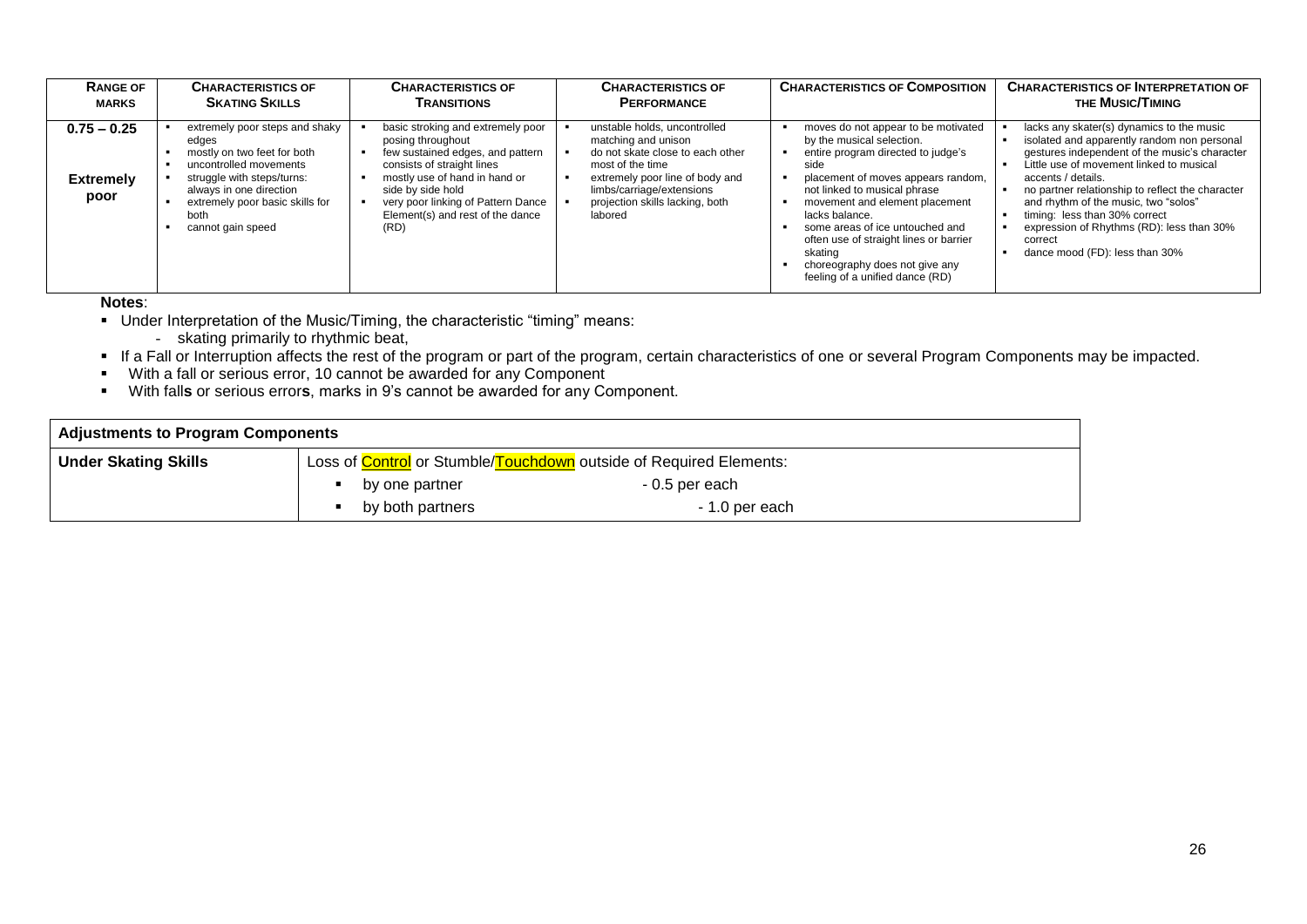# **4. DEDUCTION CHART (Rhythm Dance and Free Dance) – Who is Responsible - Updated 21.07.19**

| <b>Description</b>                                                                                                               | Penalty                             | Who is responsible                                                                                                                                                 |
|----------------------------------------------------------------------------------------------------------------------------------|-------------------------------------|--------------------------------------------------------------------------------------------------------------------------------------------------------------------|
| <b>Program time violation</b> $-$ as per Rule 502                                                                                | $-1.0$ for every $5$ sec.           | Referee                                                                                                                                                            |
|                                                                                                                                  | lacking or in excess                |                                                                                                                                                                    |
| Illegal Elements / Movements - as per Rules 709 and 710, paras 3                                                                 | -2.0 per violation                  | <b>Technical Panel**</b>                                                                                                                                           |
| Illegal Lift Movement/Pose in the Lift (Rule 704 para 16):                                                                       |                                     | <b>Technical Specialist identifies. Technical Controller authorizes or corrects</b>                                                                                |
| Jump (or throw jump) of more than one (1) revolution or jump of one (1) revolution skated at the same time by                    |                                     | and deducts. However, if both Technical Specialists disagree with a<br>correction requested by the Technical Controller, the initial decision of the               |
| both partners:                                                                                                                   |                                     | Technical Specialist and Assistant Technical Specialist stands. If there is an                                                                                     |
| Lying on the ice.                                                                                                                |                                     | illegal movement during the execution of any element, the deduction for an                                                                                         |
|                                                                                                                                  |                                     | illegal movement will apply and the element will receive Level 1 if the                                                                                            |
|                                                                                                                                  |                                     | requirements for at least Level 1 are fulfilled. Otherwise the element will be<br>called Basic Level if the requirements of Basic Level are fulfilled or No Level. |
| Costume / prop violations - as per Rule 501, para 1                                                                              | -1.0 per program                    | Referee + Judges* The deduction is applied according to the opinion of                                                                                             |
| Note: prop violation includes using part of the costume as a support in a Dance Lift. In this case, deduction by                 |                                     | the majority of the Panel which includes all the Judges and the Referee. No                                                                                        |
| Referee and Judges applies, and Technical Panel gives the Level of the Dance Lift according to the Calling                       |                                     | deduction in case of a 50:50 split vote. The Judges and Referee will press a                                                                                       |
| Specifications.                                                                                                                  |                                     | button on their screen to apply the above-mentioned deductions.                                                                                                    |
| Part of the costume / decoration fall on the ice $-$ as per Rule 501, para 2                                                     | -1.0 per program                    | Referee                                                                                                                                                            |
| - per fall by one partner<br>Fall                                                                                                | $-1.0$                              | Technical Panel** Technical Specialist identifies. Technical Controller                                                                                            |
| - per fall by both partners                                                                                                      | $-2.0$                              | authorizes or corrects and deducts. However, if both Technical Specialists                                                                                         |
| Kneeling or sliding on two knees or sitting on the ice is not allowed and it will be considered by the Technical<br>$\bullet$    |                                     | disagree with a correction requested by the Technical Controller, the initial<br>decision of the Technical Specialist and Assistant Technical Specialist           |
| Panel as a Fall (Rules 709 and 710, paras 1.k)) unless otherwise specified in an ISU Communication.                              |                                     | stands.                                                                                                                                                            |
| A Fall is defined as loss of control by a skater with the result that the majority of his/her own body weight is on<br>$\bullet$ |                                     |                                                                                                                                                                    |
| the ice supported by any other part of the body other than the blades e.g. hand(s), knee(s), buttock(s), or any                  |                                     |                                                                                                                                                                    |
| part of the arm (Rule 503, para 1).                                                                                              |                                     |                                                                                                                                                                    |
| Late start - as per Rule 350, para 2 - for start between 1 and 30 seconds late                                                   | $-1.0$                              | Referee                                                                                                                                                            |
| Interruption in performing the program in excess of 10 seconds<br>- more than 10 sec. and up to 20 sec.                          | $-1.0$                              | Referee                                                                                                                                                            |
| - more than 20 sec. and up to 30 sec.<br>- more than 30 sec. and up to 40 sec.                                                   | $-2.0$<br>$-3.0$                    |                                                                                                                                                                    |
| An interruption is defined as the time elapsed between the moment a Skater stops performing the program until the                |                                     | If an Interruption lasts more than 40 seconds, an acoustic signal is                                                                                               |
| moment he resumes performing the program (Rule 503, para 2)                                                                      |                                     | produced by the Referee and the Couple is withdrawn.                                                                                                               |
| Interruption in the program with allowance to resume from the point of interruption – as per Rule 515, para                      | $-5.0$                              | Referee                                                                                                                                                            |
| 3.b)                                                                                                                             |                                     | If one partner does not report to the Referee within 40 seconds                                                                                                    |
|                                                                                                                                  |                                     | after the interruption started, or if the Couple does not resume the                                                                                               |
|                                                                                                                                  |                                     | program within the additional 3 minutes allowance, the Couple is                                                                                                   |
|                                                                                                                                  |                                     | withdrawn.                                                                                                                                                         |
| Violation of choreographic restrictions                                                                                          | -1.0 per program                    | Referee + Judges* The deduction is applied according to the opinion of                                                                                             |
| Rhythm Dance: as per Rule 709, para 1.d) (pattern), g) (separations), h) (stops) and i) (touching the ice with                   |                                     | the majority of the Panel which includes all the Judges and the Referee. No                                                                                        |
| hand(s)                                                                                                                          |                                     | deduction in case of a 50:50 split vote. The Judges and Referee will press a<br>button on their screen to apply the above-mentioned deductions.                    |
| Free Dance: as per Rule 710, para 1.f) (separations), h) (stops) and j) (touching the ice with hand(s)) unless                   |                                     |                                                                                                                                                                    |
| otherwise specified in an ISU Communication.                                                                                     |                                     |                                                                                                                                                                    |
| <b>Extra Elements</b>                                                                                                            | -1.0 per element                    | <b>Computer</b> applies deduction.                                                                                                                                 |
| Extra Element - for each Lift or Spin within a Step Sequence (e.g. RoLi+ExEl, Sp+ExEl)<br>$\bullet$                              | <b>Element receives no</b><br>value | Technical Controller authorizes or corrects the Call                                                                                                               |
| Additional Element - by computer verification, for elements not according to requirements for Rhythm Dance or<br>$\bullet$       |                                     | and confirms the deduction applied.                                                                                                                                |
| not according to the "Well-Balanced Free Dance Program (e.g. CuLi*)                                                              |                                     |                                                                                                                                                                    |
| <b>Music requirements</b>                                                                                                        | -2.0 per program                    | Referee + Judges* The deduction is applied according to the opinion of                                                                                             |
| Rhythm Dance: as per Rule 709 para 1.c) (i) and (ii)<br>$\bullet$                                                                |                                     | the majority of the Panel which includes all the Judges and the Referee. No                                                                                        |
| Free Dance: as per Rule 710 para 1.c)<br>$\bullet$                                                                               |                                     | deduction in case of a 50:50 split vote. The Judges and Referee will press a<br>button on their screen to apply the above mentioned deductions.                    |
| Tempo specifications - Rhythm Dance: as per Rule 709 para 1.c) (iii)                                                             | -1.0 per program                    | Referee                                                                                                                                                            |
| Lifts exceeding permitted duration - per lift exceeding 7 sec (Short Lift), 10 sec (Choreo. Lift) or 12 sec                      | $-1.0$ per Lift                     | Referee                                                                                                                                                            |
| (Combination Lift)                                                                                                               |                                     |                                                                                                                                                                    |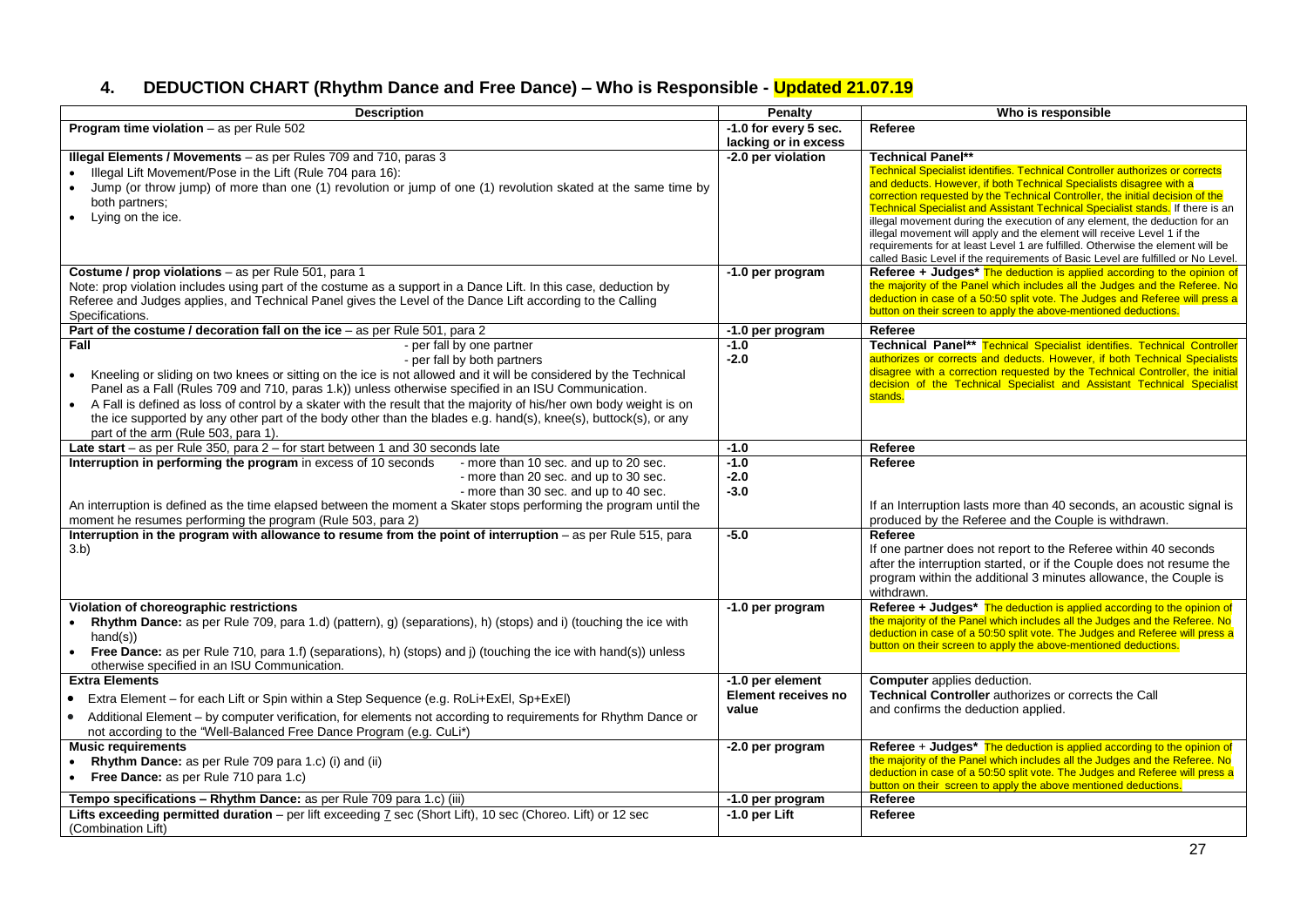# **5. MARKING GUIDE FOR PROGRAM COMPONENTS – Pattern Dances**

| <b>Characteristics of Components</b>                                                         |                                                                                                                                                                                                                                                                           |                                                                                                                                                                                                                                                |                                                                                                                                                                                                                                                                                                                      |                                                                                                                                                                                                     |  |  |  |
|----------------------------------------------------------------------------------------------|---------------------------------------------------------------------------------------------------------------------------------------------------------------------------------------------------------------------------------------------------------------------------|------------------------------------------------------------------------------------------------------------------------------------------------------------------------------------------------------------------------------------------------|----------------------------------------------------------------------------------------------------------------------------------------------------------------------------------------------------------------------------------------------------------------------------------------------------------------------|-----------------------------------------------------------------------------------------------------------------------------------------------------------------------------------------------------|--|--|--|
| <b>RANGE OF MARKS</b>                                                                        | <b>CHARACTERISTICS OF SKATING SKILLS</b>                                                                                                                                                                                                                                  | <b>CHARACTERISTICS OF PERFORMANCE</b>                                                                                                                                                                                                          | <b>CHARACTERISTICS OF INTERPRETATION</b>                                                                                                                                                                                                                                                                             | <b>CHARACTERISTICS OF TIMING</b>                                                                                                                                                                    |  |  |  |
| 10.0<br><b>OUTSTANDING</b><br>With a fall or<br>serious error, 10<br>cannot be<br>awarded    | precise transfer on lobe transitions<br>deep/fluid knee action<br>elegant, precise steps/turns<br>seamless ability to turn in both<br>directions<br>considerable speed and power<br>extensive skill range for both<br>both are superb<br>$\blacksquare$                   | move as one with flawless.<br>matching unison and change of hold<br>elegant/sophisticated style<br>refined line of body and limbs<br>$\blacksquare$<br>both spellbinding<br>projection exceptional by both<br>$\blacksquare$                   | wide range of inspired<br>$\blacksquare$<br>movements/gestures from the<br>"heart"<br>skaters stay "in themselves" or "in<br>$\blacksquare$<br>character" for the whole dance<br>use of nuances as one<br>$\blacksquare$<br>exceptional ability to relate as one<br>$\blacksquare$<br>to reflect character of rhythm | timing: 100% correct<br>$\blacksquare$<br>$\blacksquare$<br>timing of footwork superb<br>$\blacksquare$<br>on strong beat: 100%<br>all body movements synchronized<br>$\blacksquare$<br>with rhythm |  |  |  |
| $9.75 - 9.00$<br><b>EXCELLENT</b><br>With falls or<br>serious errors, 9<br>cannot be awarded | precise transfer on lobe transitions<br>$\blacksquare$<br>deep/fluid knee action<br>elegant, precise steps/turns<br>seamless ability to turn in both<br>directions<br>considerable speed and power<br>extensive skill range for both<br>both are superb<br>$\blacksquare$ | move as one with flawless.<br>matching unison and change of hold<br>elegant/sophisticated style<br>$\blacksquare$<br>refined line of body and limbs<br>$\blacksquare$<br>both spellbinding<br>projection exceptional by both<br>$\blacksquare$ | wide range of inspired<br>$\blacksquare$<br>movements/gestures from the<br>"heart"<br>skaters stay "in themselves" or "in<br>$\blacksquare$<br>character" for the whole dance<br>use of nuances as one<br>$\blacksquare$<br>exceptional ability to relate as one<br>$\blacksquare$<br>to reflect character of rhythm | timing: 100% correct<br>$\blacksquare$<br>$\blacksquare$<br>timing of footwork superb<br>$\blacksquare$<br>on strong beat: 100%<br>$\blacksquare$<br>all body movements synchronized<br>with rhythm |  |  |  |
| $8.75 - 8.00$<br><b>VERY GOOD</b>                                                            | deep supple knee action and<br>$\blacksquare$<br>robust stroking<br>stylish, precise, neat on steps/turns<br>easy action on turns in both<br>directions<br>broad skill range for both<br>$\blacksquare$                                                                   | coordinated movements and<br>excellent matching<br>effortless change of hold<br>very good carriage & lines<br>$\blacksquare$<br>both project strongly                                                                                          | skaters and music meld - internal<br>$\blacksquare$<br>motivation<br>very good range of interesting<br>$\blacksquare$<br>movements/gestures<br>very good ability to relate as one to<br>$\blacksquare$<br>reflect rhythm of music                                                                                    | timing: 100% correct<br>$\blacksquare$<br>timing of footwork nearly superb<br>$\blacksquare$<br>on strong beat: 100%<br>$\blacksquare$<br>$\blacksquare$<br>most body movements reflect<br>rhythm   |  |  |  |
| $7.75 - 7.00$<br>GOOD                                                                        | strong, flexible knee action<br>polished and clean steps/turns<br>reasonable speed and strong<br>stroking<br>wide skill range for both                                                                                                                                    | move as couple<br>matched and change holds with<br>$\blacksquare$<br>ease<br>good carriage/lines<br>$\blacksquare$<br>both project most of time<br>$\blacksquare$                                                                              | skating/music integrated - variable<br>$\blacksquare$<br>motivation<br>skaters stay in character with<br>$\blacksquare$<br>rhythm for most of the dance<br>reflect nuances<br>$\blacksquare$<br>good partner relationship<br>$\blacksquare$                                                                          | timing: 70% correct<br>$\blacksquare$<br>timing of footwork very good on<br>strong beat: 70%<br>general relation of body movements<br>to rhythm                                                     |  |  |  |
| $6.75 - 6.00$<br><b>ABOVE</b><br><b>AVERAGE</b>                                              | above average knee action<br>generally good on steps/turns 60%<br>of the time<br>maintain speed and flow well<br>above average skill range for both                                                                                                                       | above average unison-move as<br>couple 60 % of the time<br>above average line of body and<br>limbs and above average carriage<br>both are able to project 60% of time                                                                          | movements in character 60% of<br>$\blacksquare$<br>time<br>some reflection of nuances<br>$\blacksquare$<br>partner relationship 60% of the time<br>$\blacksquare$                                                                                                                                                    | timing: 60% correct<br>$\blacksquare$<br>timing of footwork accurate<br>on strong beat: 60%<br>$\blacksquare$<br>some body movements reflect<br>rhythm                                              |  |  |  |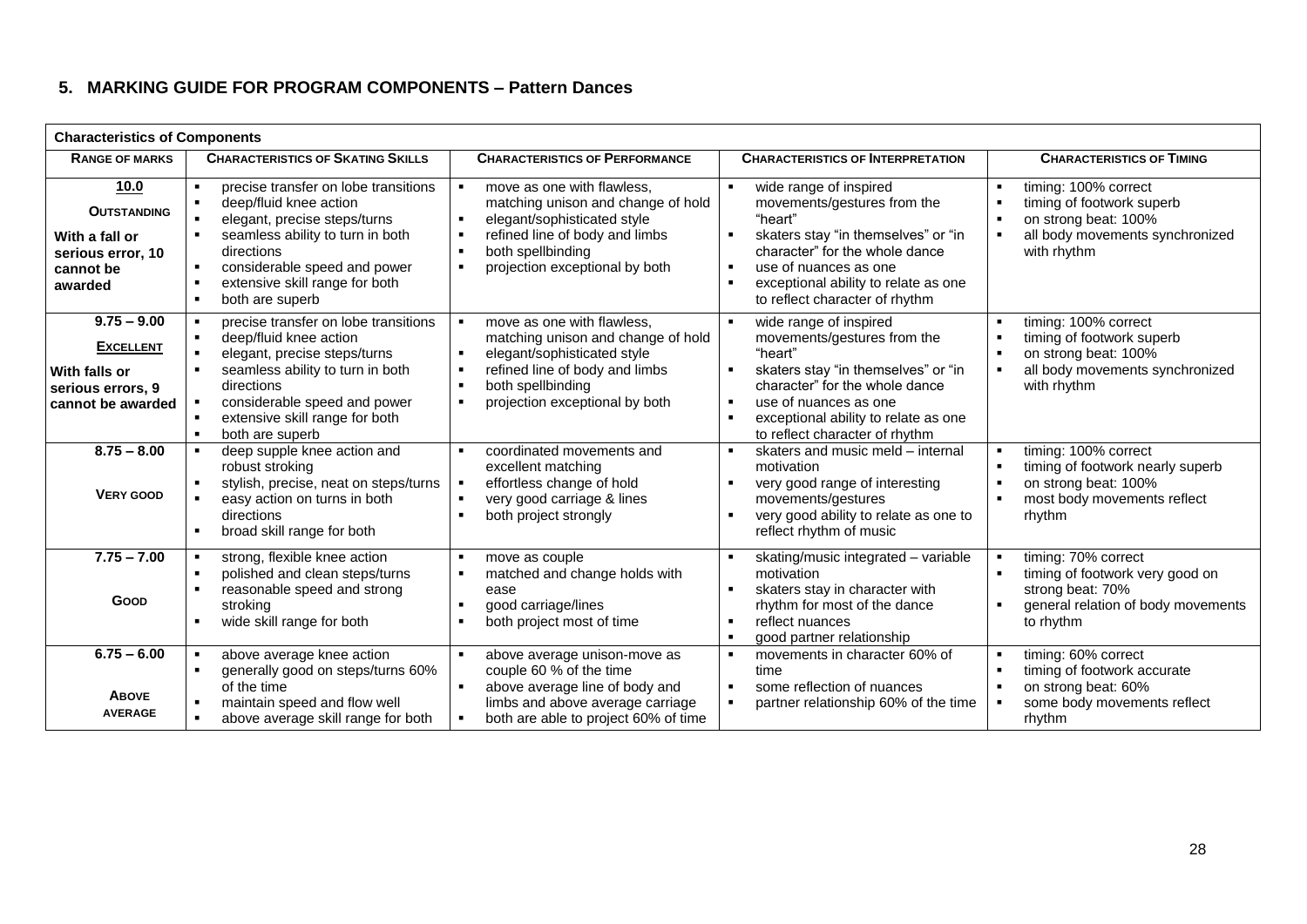| <b>Characteristics of Components</b>      |                                                                                                                                                                                                              |                                                                                                                                                                                                                                         |                                                                                                                                                                                                                                                                                          |                                                                                                                                                                                                                          |  |  |  |
|-------------------------------------------|--------------------------------------------------------------------------------------------------------------------------------------------------------------------------------------------------------------|-----------------------------------------------------------------------------------------------------------------------------------------------------------------------------------------------------------------------------------------|------------------------------------------------------------------------------------------------------------------------------------------------------------------------------------------------------------------------------------------------------------------------------------------|--------------------------------------------------------------------------------------------------------------------------------------------------------------------------------------------------------------------------|--|--|--|
| <b>RANGE OF MARKS</b>                     | <b>CHARACTERISTICS OF SKATING SKILLS</b>                                                                                                                                                                     | <b>CHARACTERISTICS OF PERFORMANCE</b>                                                                                                                                                                                                   | <b>CHARACTERISTICS OF INTERPRETATION</b>                                                                                                                                                                                                                                                 | <b>CHARACTERISTICS OF TIMING</b>                                                                                                                                                                                         |  |  |  |
| $5.75 - 5.00$<br><b>AVERAGE</b>           | some knee action<br>$\blacksquare$<br>some ability on steps/turns and<br>$\blacksquare$<br>rotating in both directions<br>even speed and flow throughout<br>average skill range for both<br>$\blacksquare$   | unison broken occasionally<br>average carriage/lines with some<br>breaks<br>consistent pleasing line of body and<br>limbs<br>projection skills variable but both<br>are able to project                                                 | one partner has motivated moves<br>$\blacksquare$<br>moderate use of accents/nuances<br>$\blacksquare$<br>average expression of rhythms and<br>use of accents/nuances<br>$\blacksquare$<br>average emotional connection to<br>music<br>reasonable partner relationship<br>$\blacksquare$ | timing: 50% correct<br>$\blacksquare$<br>$\blacksquare$<br>occasional timing errors but<br>generally on time<br>$\blacksquare$<br>on strong beat: 50%<br>some body movements do not<br>$\blacksquare$<br>reflect rhythms |  |  |  |
| $4.75 - 4.00$<br>Fair                     | variable knee action<br>fair skill on steps and turns<br>$\blacksquare$<br>skills level similar<br>$\blacksquare$<br>consistent speed and flow only<br>40% of the time                                       | unison sometimes broken<br>$\blacksquare$<br>$\blacksquare$<br>carriage /lines variable, mostly<br>pleasing posture<br>reasonable line of body and limbs<br>$\blacksquare$<br>only one projects or both project<br>only 40% of the time | correct expression of rhythm<br>$\blacksquare$<br>some motivated moves<br>$\blacksquare$<br>$\blacksquare$<br>partner relationship 40% of the time                                                                                                                                       | timing at least 40 % correct<br>$\blacksquare$<br>$\blacksquare$<br>some minor timing errors but often<br>mostly on time<br>but on strong beat: 40%<br>$\blacksquare$<br>many body movements do not<br>reflect rhythms   |  |  |  |
| $3.75 - 3.00$<br>Weak                     | variable sureness, flow<br>limited knee action - stiff at times<br>variable ability in turning<br>$\blacksquare$<br>variable speed and power<br>variable skills for both and<br>occasional differing ability | inconsistent holds & often move<br>separately - variable unison<br>variable line of body and<br>$\blacksquare$<br>limbs/carriage though occasionally<br>acceptable<br>only one projects 30% of the time<br>$\blacksquare$               | some appropriate use of rhythm but<br>$\blacksquare$<br>expression is fair and they weave in<br>and out of character<br>some motivated moves<br>$\blacksquare$<br>$\blacksquare$<br>some partner relationship                                                                            | timing only 30% correct<br>some parts off time<br>$\blacksquare$<br>or on strong beat: only 30 %<br>some of body movements off time<br>$\blacksquare$                                                                    |  |  |  |
| $2.75 - 2.00$<br>Poor                     | little power - toe pushing more<br>than 80% of the time or wide<br>stepping<br>at ease only on simple turns<br>variable skills with one weaker in<br>sections                                                | inconsistent stability in holds and<br>some unison breaks<br>poor line of body and<br>$\blacksquare$<br>limbs/carriage/extensions<br>limited projection skills - both<br>cautious                                                       | some steps use music, but not<br>$\blacksquare$<br>connected to rhythm<br>poor use of accents and nuances<br>$\blacksquare$<br>occasional partner relationship<br>$\blacksquare$                                                                                                         | timing less than 20% correct<br>$\blacksquare$<br>$\blacksquare$<br>on strong beat: only 20%<br>$\blacksquare$<br>most body movements off time                                                                           |  |  |  |
| $1.75 - 1.00$<br>Very poor                | slow, little flow<br>$\bullet$<br>frequent toe-pushing or wide-<br>$\blacksquare$<br>stepping<br>stroking on one side weak<br>very poor basic skills with one<br>being "carried" in sections                 | struggle in holds & unison-<br>out of unison and poor matching<br>$\blacksquare$<br>very poor line of body and<br>limbs/carriage/extensions<br>very limited projection skills                                                           | moves seem unrelated to<br>$\blacksquare$<br>rhythm/character<br>minimal attention to nuances<br>$\blacksquare$<br>little or no partner relationship<br>$\blacksquare$                                                                                                                   | timing less than 20% correct<br>$\blacksquare$<br>on strong beat: less than 20%<br>$\blacksquare$<br>$\blacksquare$<br>major portion of dance off time<br>$\blacksquare$<br>timing of body movements lacks<br>control    |  |  |  |
| $0.75 - 0.25$<br><b>Extremely</b><br>poor | off balance<br>$\bullet$<br>struggle with steps/turns<br>$\blacksquare$<br>lack of speed and flow<br>$\bullet$<br>extremely poor basic skills for both                                                       | unstable holds, uncontrolled unison<br>and matching<br>extremely poor line of body and<br>$\blacksquare$<br>limbs/carriage/extensions<br>projection skills lacking - both<br>laboured                                                   | isolated and apparently random<br>$\blacksquare$<br>gestures not related to<br>character/nuances/accents<br>$\blacksquare$<br>no partner relationship - two "solos"                                                                                                                      | entirely off time<br>$\blacksquare$<br>$\blacksquare$<br>not on strong beat at all                                                                                                                                       |  |  |  |

**Note**:

If a Fall affects the rest of the dance or part of the dance, certain characteristics of one or several Components may be impacted.

With a fall or serious error, 10 cannot be awarded for any Component

With fall**s** or serious error**s**, marks in 9's cannot be awarded for any Component.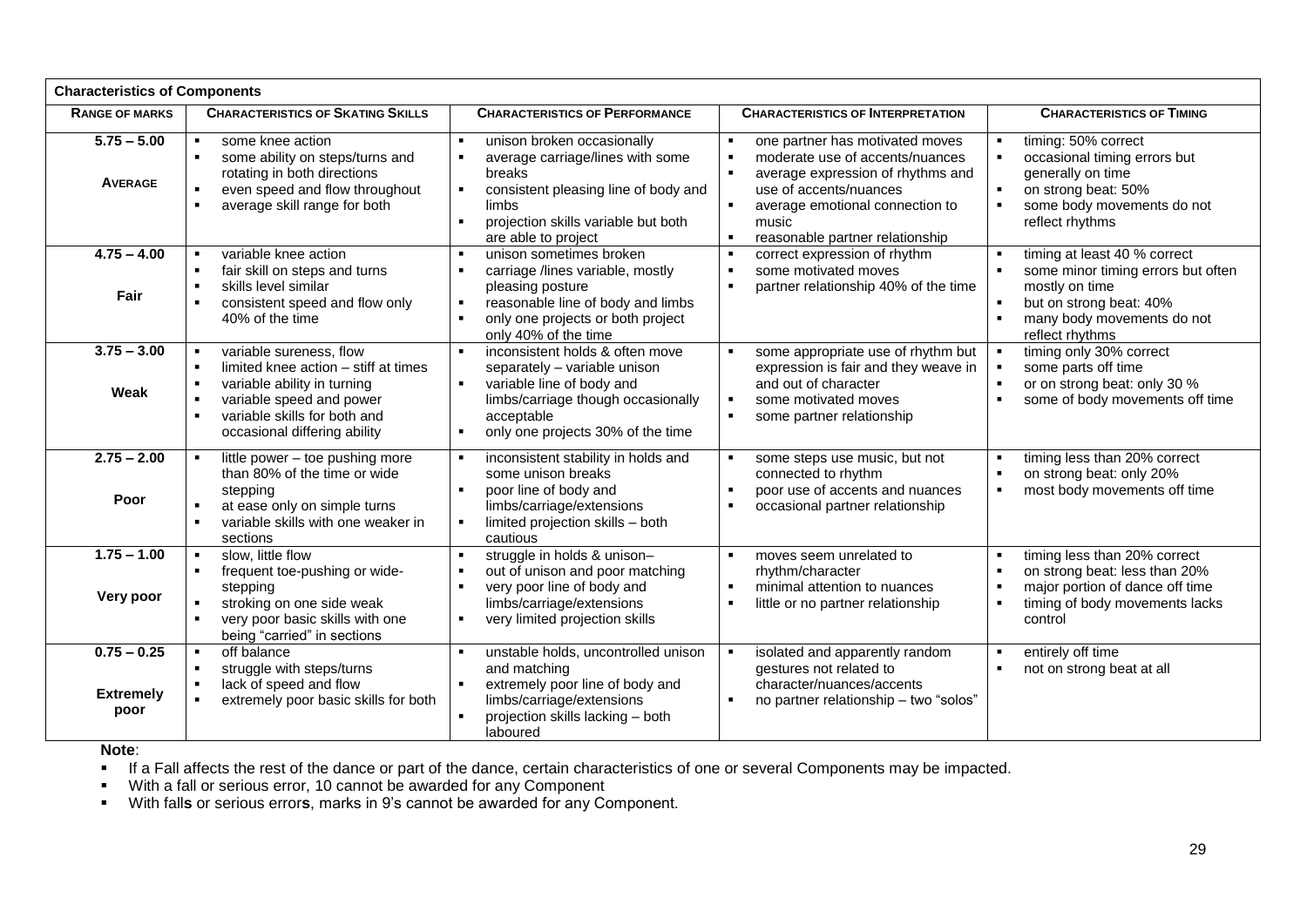# **6. EXPLANATION OF SYMBOLS ON THE JUDGES DETAILS PER SKATER (Junior and Senior) - Updated 21.07.19**

| Symbol      | Action                                                                                                                                                                | Explanation                                                                                                                                                                                                                                                                                                                                                                  |
|-------------|-----------------------------------------------------------------------------------------------------------------------------------------------------------------------|------------------------------------------------------------------------------------------------------------------------------------------------------------------------------------------------------------------------------------------------------------------------------------------------------------------------------------------------------------------------------|
| $\prec$     | $=$ reduce by 1 Level, interruption of 4<br>beats or less in PDE.                                                                                                     | If the Pattern Dance Element is interrupted 4 beats or less - the key points are called as identified and the level will be reduced by 1.<br>It is reported on the Judges Details per Skater chart as: "<" to indicate an interruption of less than 4 beats. Example: Yes, Yes, Yes,<br>Yes - Level 4 becomes Level 3.                                                       |
| <<          | = reduce by 2 Levels, interruption of<br>more than 4 beats but 75% of steps<br>completed in PDE.                                                                      | If the Pattern Dance Element is interrupted more than 4 beats but 75% of the steps are completed by both partners, the key points<br>are called as identified and the level will be reduced by 2. It is reported on the Judges Details per Skater chart as: "<<" to indicate<br>an interruption of more than 4 beats. Example: Yes, Yes, Yes, Yes - Level 4 becomes Level 2. |
|             | = NO Level, interruption of more than<br>25% of the PDE                                                                                                               | If a couple completes less than 75% of the Pattern Dance Element, the Technical Specialist calls the Key Points as performed<br>(Yes, No, Yes, Timing), identifies with the Pattern Dance Element Name and "NO Level" adding "attention".                                                                                                                                    |
| S           | = reduced by 1 Level, separation of<br>hold/contact/touch during the<br>PSt, TTF, SyTw.<br>= reduced by 1 Level, being in<br>Hold/contact/touch during SqTw,<br>OFSt. | If partners are NOT in Hold/contact/touch during the Pattern Dance Type Step Sequence, Pattern Dance Element-Tea-Time Foxtrot,<br>Synchronized Twizzles (FD) or if partners are in hold/touch/contact during the Sequential Twizzles, One Foot Step Sequence, the<br>Level shall be reduced by 1 Level (per each partner for PST, SyTw, SqTw, OFSt, PDE TTF)                 |
|             | $=$ 1 point deduction for extended<br>Dance Lift                                                                                                                      | If the duration of the Dance Lift is longer than permitted time, the Referee applies the deduction of 1 point – the duration of the Lift is<br>confirmed by the Referee electronically                                                                                                                                                                                       |
| ExEl        | = 1 point deduction for "Extra"<br>Element"                                                                                                                           | If a Lift(s) or Spin(s) occurs within a Step Sequence (e.g. RoLi+ExEl, Sp+ExEl) a Deduction of -1.0 will apply.                                                                                                                                                                                                                                                              |
|             | = 1 point deduction for "Additional<br>Element" not according to<br>requirements                                                                                      | If an Additional Element(s) occurs which is not according to requirements for Rhythm Dance or not according to the "Well-Balanced"<br>Free Dance Program a deduction of 1.0 will apply.                                                                                                                                                                                      |
| $\mathsf E$ | $=$ Fall in Element                                                                                                                                                   | If there is a Fall(s) within an Element, this is identified by the Technical Specialist as a Fall in Element and Data Operator pushes the<br>respective button "Fall in Element".                                                                                                                                                                                            |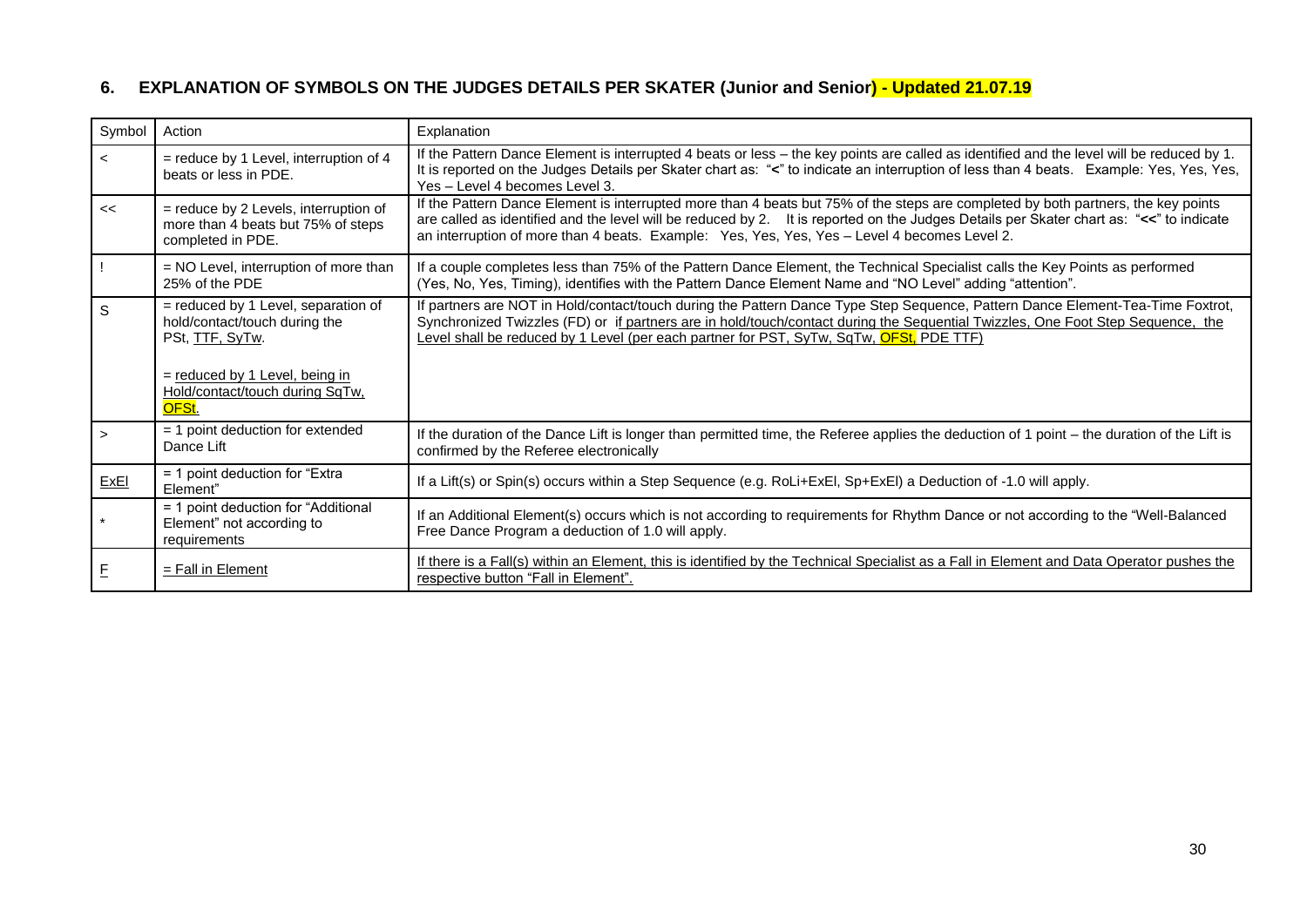# **7. PATTERN DANCE AND PATTERN DANCE ELEMENT INFORMATION FOR SEASON 2019 - 2020**

Includes the Percentage of steps for Pattern Dance and Pattern Dance Elements

| <b>CATEGORY</b>        | <b>DANCE</b>        |                              | <b>DURATION</b><br><b>IN SECS</b>                           | REQUIRED SECTION or                                      | No OF STEPS                       | No of Steps    |                |                |     |     |
|------------------------|---------------------|------------------------------|-------------------------------------------------------------|----------------------------------------------------------|-----------------------------------|----------------|----------------|----------------|-----|-----|
|                        |                     |                              | <b>PER</b><br>SEQUENCE/<br><b>SECTION</b>                   | <b>SEQUENCES</b>                                         | PER SECTION OR<br><b>SEQUENCE</b> | 10%            | 25%            | 50%            | 75% | 90% |
| <b>Basic</b><br>Novice | Fourteen Step       | 112<br>bpm                   | $10.5 - 10.9$                                               | 4 Sequences                                              | 14                                | $\mathbf 1$    | 4              | $\overline{7}$ | 11  | 13  |
|                        | <b>Willow Waltz</b> | 135<br>bpm                   | $23.1 - 23.8$                                               | 2 Sequences                                              | 22                                | $\overline{2}$ | 6              | 11             | 17  | 20  |
|                        | Tango<br>Canasta    | 108<br>bpm                   | 15.8-16.5                                                   | 3 Sequences                                              | 14                                | $\mathbf 1$    | $\overline{4}$ | $\overline{7}$ | 11  | 13  |
| Intermediate<br>Novice | Foxtrot             | 100<br>bpm                   | 16.5-17.10                                                  | 4 Sequences                                              | 14                                | $\mathbf 1$    | 4              | $\overline{7}$ | 11  | 13  |
|                        | European<br>Waltz   | 135<br>bpm                   | 23.6-24.4                                                   | 2 Sequences                                              | 18                                | $\overline{2}$ | 5              | 9              | 14  | 16  |
|                        | Fourteen Step       | 112<br>bpm                   | $10.5 - 10.9$                                               | 4 Sequences                                              | 14                                | $\mathbf{1}$   | 4              | $\overline{7}$ | 11  | 13  |
|                        | Tango               | 108<br>bpm                   | $28.4 - 29.4$                                               | 2 Sequences                                              | 22                                | 2              | 6              | 11             | 17  | 20  |
|                        |                     |                              |                                                             |                                                          |                                   |                |                |                |     |     |
| Advanced<br>Novice     | Starlight<br>Waltz  | 174<br>bpm                   | 34.8-35.6                                                   | 2 Sequences                                              | 32                                | 3              | 8              | 16             | 24  | 29  |
|                        | Quickstep           | $\overline{112}$<br>bpm      | 14.7-15.3                                                   | 4 Sequences                                              | 18                                | $\overline{2}$ | 5              | 9              | 14  | 16  |
|                        |                     |                              |                                                             |                                                          |                                   |                |                |                |     |     |
|                        | Tea-Time            | 108                          | Duration for<br>one sequence                                | Section One (1TTF):<br>Steps 1-31<br>Section Two (2TTF): | $31/35$ = average 33              | 3              | 8              | 16             | 25  | 30  |
| Junior                 | Foxtrot             | $bpm \pm 2$<br>bpm           | is 56.7 secs<br>up to 58.9<br>secs                          | Steps 32-54 Lady; 32-<br>54a Man                         | $23/25$ = average 24              | $\overline{2}$ | 6              | 12             | 18  | 22  |
|                        |                     |                              |                                                             |                                                          |                                   |                |                |                |     |     |
| Senior                 | Finnstep            | 104<br>$b$ pm $\pm$<br>2 bpm | Duration for<br>one section is<br>20.3 secs to<br>21.2 secs | Section One (1FS):<br>Steps 1-33                         | $33/37$ = average 35              | 3              | 9              | 17             | 26  | 31  |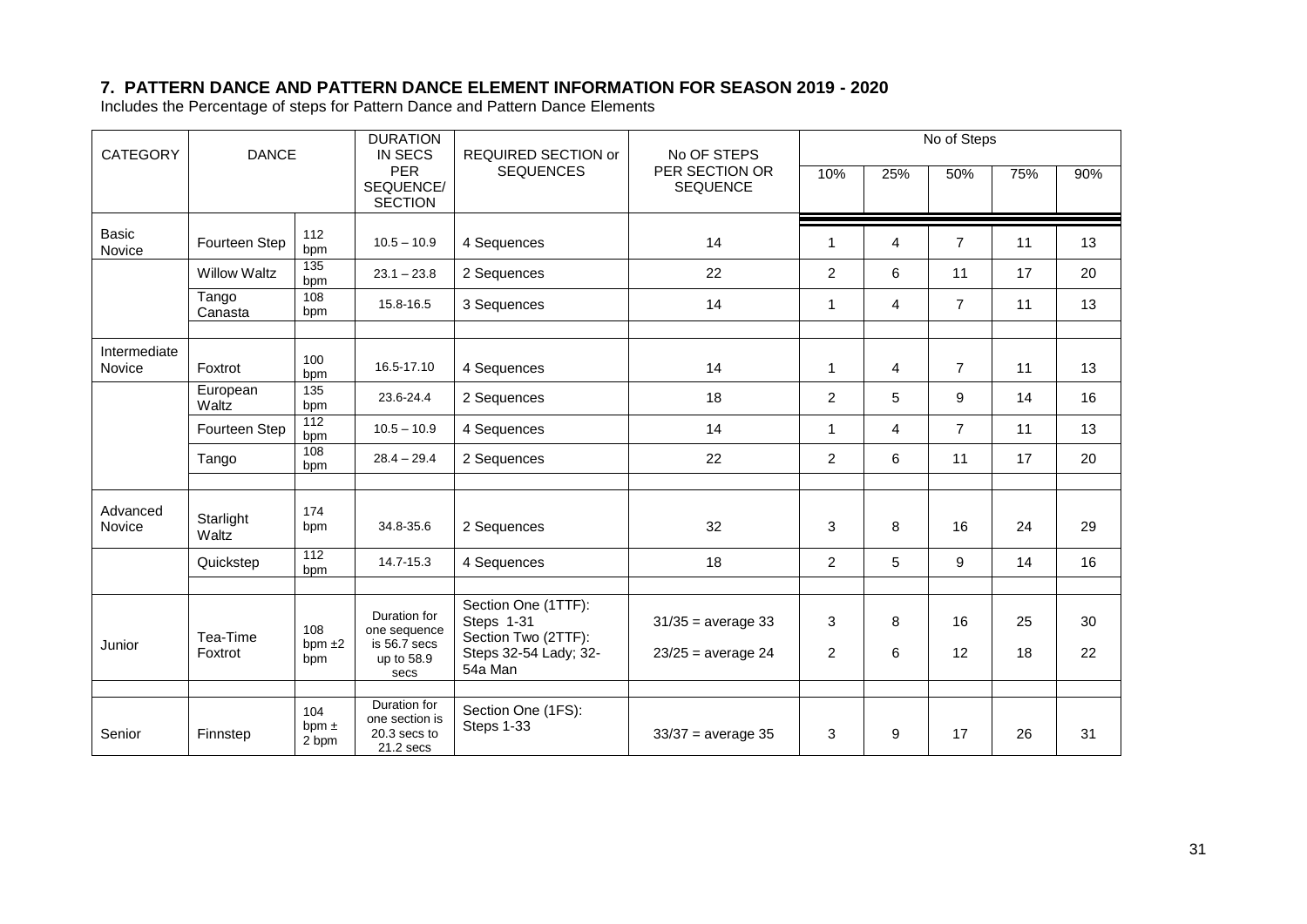# **II. CORRECTIONS TO COMMUNICATION 2239**

#### **3.1. Rhythms**

Rule 709, paragraph 1.a) provides that rhythm(s) and/or theme(s) are selected by the Ice Dance Technical Committee annually for the season. For the season 2019/20, the following Rhythms were selected.

**Junior and Senior: Music from Musicals and/or Operettas: ALL selected music should be recognized as from one of the following Rhythms:**  Quickstep, Blues, March, Polka, Foxtrot, Swing, Charleston, Waltz. The number of rhythms is not restricted. The selected mu sic may be from the same or different Musicals and/or Operettas.

**Note:**

- Musical and/or Operetta Can be a play (on the stage) or film in which music, singing and/or dancing play an essential part "to tell the story". Juke Box Musicals are allowed (Examples - Mamma Mia, Jersey Boys)
- Music from movie soundtracks which are not movie musicals such as Mr. and Mrs. Smith, A Star is Born or soundtrack music from Star Wars, James Bond are "compilations of music/songs/tracks" and not a "musical".

**Note:** 

- When submitting the Music Information, couples must include the title(s) of the Musical/Operetta and the Rhythms selected for the Rhythm Dance.

**Junior: The Pattern Dance Element**, **Tea Time Foxtrot**, must be skated to a Foxtrot Rhythm and in the style of the Foxtrot. The Tempo of the music throughout the Pattern Dance Element must be constant and in accordance with the required Tempo of the Pattern Dance: 27 four-beat measures per minute 108 beats per minute+/-2 beats**.**

Note: For the Tea-Time Foxtrot and the required Foxtrot rhythm/tempo (108 bpm), Ballroom music selections in the style of Foxtrot are allowed even when not from a musical and/or operetta.

**Senior: The Pattern Dance Element**, **Finnstep,** must be skated to the Quickstep, Charleston or Swing Rhythm, in the style of the chosen rhythm. The Tempo of the music throughout the Pattern Dance Element must be constant and in accordance with the required Tempo: 52 two-beat measures per minute, 104 beats per minute +/- 2 beats.

**The Pattern Dance Type Step Sequence** (PSt) must be skated to the same Rhythm selected for the Pattern Dance Element (Finnstep). The chosen tune may be the same as for Finnstep or different but must have the same tempo, The Tempo of the music throughout Finnstep and PSt must be constant and in accordance with the required Tempo.

#### **Specifications:**

- The description, chart and diagram of the Pattern Dance Tea-Time Foxtrot are included in Communication 2241 (Revised)
- The description, chart and diagram of the Pattern Dance Finnstep are included in ISU Communication 1497.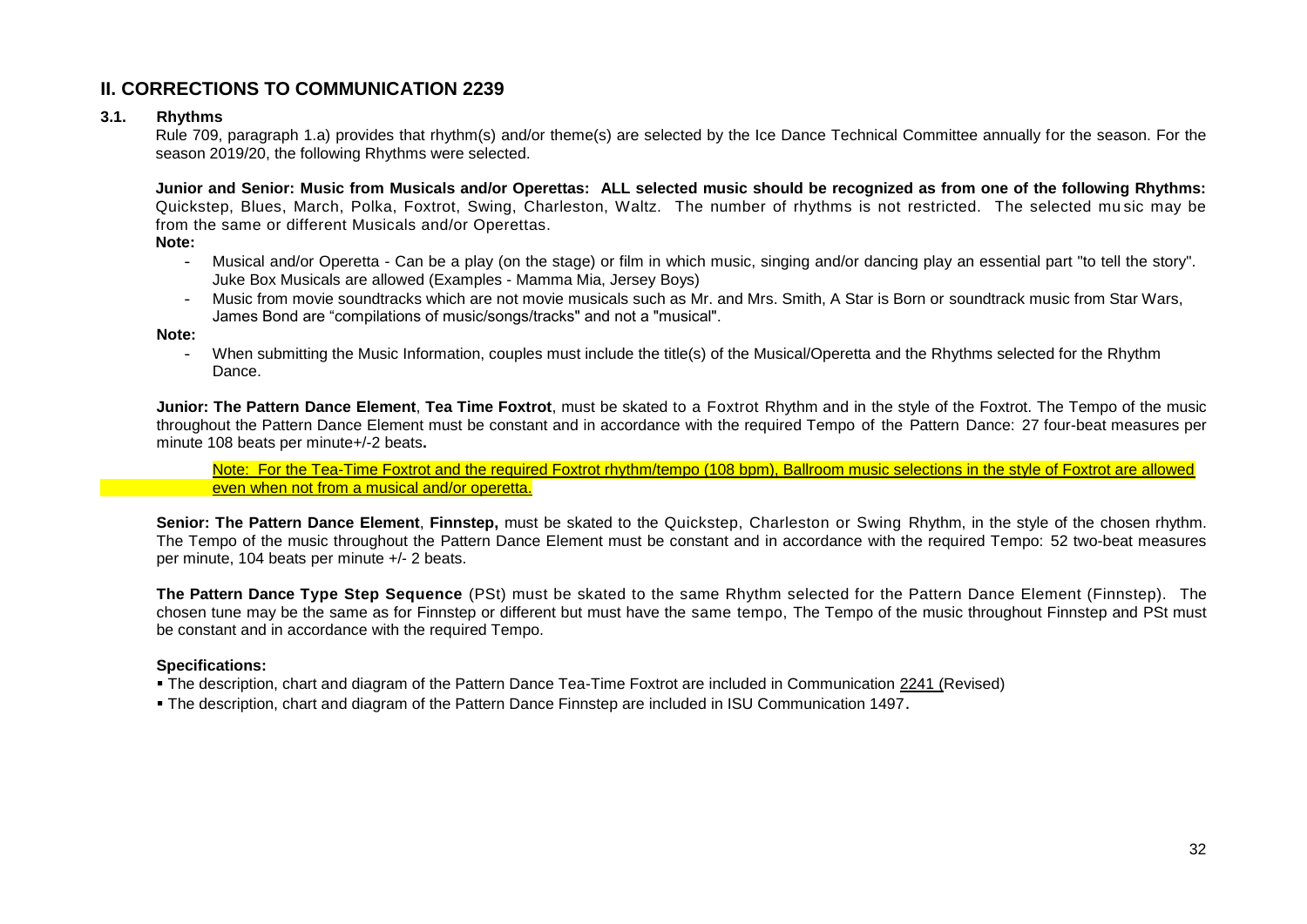|                                                                                   | <b>ELEMENTS</b>                                                                                                                                                                                                                                                                                                                                                                                                                                                                                                                                                                                                                                                                                                                                                                                                                                                                                                                                                                                                                                                                                                                                                                                                         |  |  |  |
|-----------------------------------------------------------------------------------|-------------------------------------------------------------------------------------------------------------------------------------------------------------------------------------------------------------------------------------------------------------------------------------------------------------------------------------------------------------------------------------------------------------------------------------------------------------------------------------------------------------------------------------------------------------------------------------------------------------------------------------------------------------------------------------------------------------------------------------------------------------------------------------------------------------------------------------------------------------------------------------------------------------------------------------------------------------------------------------------------------------------------------------------------------------------------------------------------------------------------------------------------------------------------------------------------------------------------|--|--|--|
| <b>Junior Rhythm Dance</b>                                                        | Two (2) Sections of the Tea-Time Foxtrot (108 beats per minute+/-2 beats) and skated to a Foxtrot Rhythm<br>1TTF: Section 1 steps #1-31                                                                                                                                                                                                                                                                                                                                                                                                                                                                                                                                                                                                                                                                                                                                                                                                                                                                                                                                                                                                                                                                                 |  |  |  |
| <b>Pattern Dance</b><br><b>Elements</b>                                           | 2TTF: Section 2 steps #32-54<br>(Section 1 followed by Section 2 with step #1 skated in front of the Judges on the side of the Judges)<br>Notes: Variation of Foxtrot Hold is permitted<br>- Prescribed Holds in Twizzles may be different as long as hold/contact/touch between partners is maintained. Partners must remain in                                                                                                                                                                                                                                                                                                                                                                                                                                                                                                                                                                                                                                                                                                                                                                                                                                                                                        |  |  |  |
|                                                                                   | hold/contact/touch at all times, even during changes of Holds and during Twizzles                                                                                                                                                                                                                                                                                                                                                                                                                                                                                                                                                                                                                                                                                                                                                                                                                                                                                                                                                                                                                                                                                                                                       |  |  |  |
| <b>Senior Rhythm Dance</b><br><b>Pattern Dance</b>                                | One (1) Section of Finnstep and skated to one of the following Rhythms: Quickstep, Charleston or Swing<br>$\bullet$<br>1FS: Section 1 steps #1-33 (104 beats per minute +/- 2 beats).                                                                                                                                                                                                                                                                                                                                                                                                                                                                                                                                                                                                                                                                                                                                                                                                                                                                                                                                                                                                                                   |  |  |  |
| <b>Elements</b><br>and<br><b>Pattern Dance Type</b><br><b>Step Sequence (PSt)</b> | One (1) Pattern Dance Type Step Sequence (PSt), (Style B):<br>$\bullet$<br>Rhythm: skated to the same Rhythm chosen for the Finnstep. The chosen tune may be the same as for Finnstep or different but must<br>have the same tempo, The Tempo of the music throughout Finnstep and PSt must be constant and in accordance with the required Tempo.<br>Duration: any exact number of musical phrases<br>Pattern: starting immediately following the Slide and Stop on step 33 of the Finnstep, concluding at the Short Axis (middle of the<br>rink) on the Judges' side.<br>Stops – after the completion of step 33, a Stop can be up to 5 seconds and is not counted as one of the permitted Stops. No additional stops<br>are allowed during the PSt<br>Holds: Hand-in-Hand Hold with fully extended arms cannot be established and partners must remain in contact at all times, even during<br>changes of Holds and during Twizzles;<br>Not permitted: - Stops (except at the beginning of PSt), Retrogressions, Loops<br>Hand in hand hold - NOT permitted with fully extended arms<br>PSt is evaluated as one unit by adding the Base Values of the Lady PSt Level and the Man PSt Level and then applying the GOE |  |  |  |
| <b>Dance Lift</b>                                                                 | Maximum One (1) Short Lift. Up to 7 seconds.<br>$\bullet$                                                                                                                                                                                                                                                                                                                                                                                                                                                                                                                                                                                                                                                                                                                                                                                                                                                                                                                                                                                                                                                                                                                                                               |  |  |  |
|                                                                                   | • One (1) Step Sequence in Hold or Not Touching or Combination of both (Style B)                                                                                                                                                                                                                                                                                                                                                                                                                                                                                                                                                                                                                                                                                                                                                                                                                                                                                                                                                                                                                                                                                                                                        |  |  |  |
| <b>Step Sequence</b>                                                              | Specifications to Style B, Rhythm Dance 2019/2020:<br>- Must be skated to a different Rhythm than the one chosen for the Pattern Dance Element (Junior & Senior) and Pattern Dance Type Step<br>Sequence (Senior).<br>- Chosen pattern may ONLY be Midline or Diagonal<br>- Retrogression - NOT permitted<br>- Separations permitted, no more than 2 arms length<br>- Loops NOT permitted<br>- Hand in hand hold - NOT permitted with fully extended arms<br>- Stops – up to one (1) permitted for up to 5 seconds                                                                                                                                                                                                                                                                                                                                                                                                                                                                                                                                                                                                                                                                                                      |  |  |  |
| <b>Sequential Twizzles</b>                                                        | • One (1) Set of Sequential Twizzles<br>- At least two Twizzles for each partner<br>- Up to 1 step between Twizzles (Each push and/or transfer of weight while on two feet between Twizzles is considered as a step)<br>- Must NOT be in hold/contact/touch between Twizzles<br>Set of Sequential Twizzles is evaluated as one unit by adding the Base Values of the Lady Set of Twizzles Level and Man Set of Twizzles Level and then applying the GOE                                                                                                                                                                                                                                                                                                                                                                                                                                                                                                                                                                                                                                                                                                                                                                 |  |  |  |

#### **3.2 RHYTHM DANCE – Required Elements 2019/2020 – Junior/Senior - Updated 21.07.19**